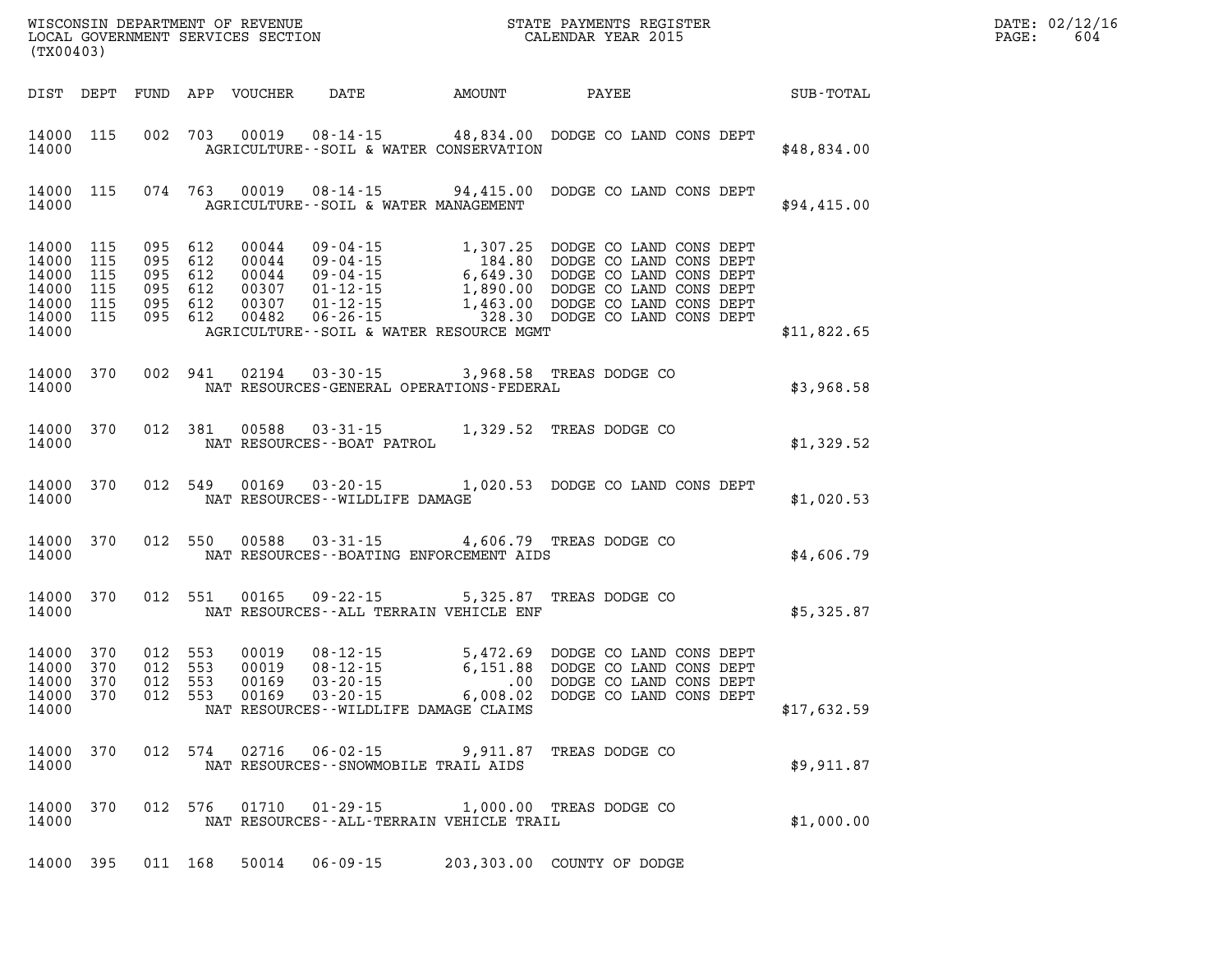| (TX00403)                                                                                                         |                                                                                               |            |                                                                                                                          |                                                                                                          | WISCONSIN DEPARTMENT OF REVENUE<br>LOCAL GOVERNMENT SERVICES SECTION<br>(TILO CON                                                                                                                                                                                                    |                                                                                                                                                                                                             | STATE PAYMENTS REGISTER<br>CALENDAR YEAR 2015                                                                        |                                     | DATE: 02/12/16<br>$\mathtt{PAGE}$ :<br>605 |
|-------------------------------------------------------------------------------------------------------------------|-----------------------------------------------------------------------------------------------|------------|--------------------------------------------------------------------------------------------------------------------------|----------------------------------------------------------------------------------------------------------|--------------------------------------------------------------------------------------------------------------------------------------------------------------------------------------------------------------------------------------------------------------------------------------|-------------------------------------------------------------------------------------------------------------------------------------------------------------------------------------------------------------|----------------------------------------------------------------------------------------------------------------------|-------------------------------------|--------------------------------------------|
|                                                                                                                   | DIST DEPT                                                                                     |            |                                                                                                                          | FUND APP VOUCHER                                                                                         | DATE                                                                                                                                                                                                                                                                                 | AMOUNT                                                                                                                                                                                                      | PAYEE                                                                                                                | SUB-TOTAL                           |                                            |
| 14000                                                                                                             |                                                                                               |            |                                                                                                                          |                                                                                                          |                                                                                                                                                                                                                                                                                      | TRANSPORTATION--ELDERLY & DISABLED                                                                                                                                                                          |                                                                                                                      | \$203,303.00                        |                                            |
| 14000<br>14000<br>14000<br>14000<br>14000<br>14000<br>14000<br>14000<br>14000<br>14000<br>14000                   | 395<br>395<br>395<br>395<br>395<br>395<br>395<br>395<br>395<br>395                            |            | 011 185<br>011 185<br>011 185<br>011 185<br>011 185<br>011 185<br>011 185<br>011 185<br>011 185<br>011 185               | 57085<br>67495                                                                                           | $08 - 17 - 15$<br>12-02-15                                                                                                                                                                                                                                                           | TRANSPORTATION - - HIGHWAY SAFETY - FEDERAL                                                                                                                                                                 | 6,044.43 TREAS DODGE CO<br>5,194.68 TREAS DODGE CO                                                                   | \$31,705.17                         |                                            |
| 14000<br>14000<br>14000<br>14000                                                                                  | 395<br>395<br>395                                                                             |            | 011 190<br>011 190<br>011 190                                                                                            | 36014                                                                                                    | $01 - 05 - 15$<br>52014 07-06-15<br>64014 10-05-15                                                                                                                                                                                                                                   | TRANSPORTATION - - GENERAL TRANSP AIDS - GTA                                                                                                                                                                | 704,651.26 COUNTY OF DODGE<br>1,409,302.52 COUNTY OF DODGE<br>704,651.26 COUNTY OF DODGE                             | \$2,818,605.04                      |                                            |
| 14000<br>14000<br>14000<br>14000<br>14000                                                                         | 395<br>395<br>395<br>395                                                                      |            | 011 278<br>011 278<br>011 278<br>011 278                                                                                 | 41444<br>46783<br>52495<br>68874                                                                         | 03 - 03 - 15<br>05 - 01 - 15<br>05-01-15<br>07-01-15<br>$12 - 14 - 15$                                                                                                                                                                                                               | 439,385.00<br>6,705.88<br>TRANSPORTATION - - LRIP/TRIP/MSIP GRANTS                                                                                                                                          | 142,900.00 TREAS DODGE CO<br>139,809.04 TREAS DODGE CO<br>TREAS DODGE CO<br>TREAS DODGE CO                           | \$728,799.92                        |                                            |
| 14000<br>14000<br>14000<br>14000<br>14000<br>14000<br>14000<br>14000<br>14000<br>14000<br>14000<br>14000<br>14000 | 435<br>435<br>435<br>435<br>435<br>435<br>435<br>435<br>435<br>435<br>435<br>435<br>14000 435 | 005<br>005 | 005 000<br>005 000<br>005 000<br>000<br>005 000<br>000<br>005 000<br>005 000<br>005 000<br>005 000<br>005 000<br>005 000 | 90511<br>90514<br>90515<br>90517<br>90518<br>90519<br>90600<br>90601<br>90604<br>90607<br>90609<br>90611 | $01 - 01 - 15$<br>$02 - 01 - 15$<br>$03 - 01 - 15$<br>$04 - 01 - 15$<br>$05 - 01 - 15$<br>$06 - 01 - 15$<br>$07 - 01 - 15$<br>$08 - 01 - 15$<br>$09 - 01 - 15$<br>$10 - 01 - 15$<br>$11 - 02 - 15$<br>$12 - 01 - 15$<br>005 000 90612 12-15-15<br>HEALTH SERVICES - - STATE/FED AIDS | 115,283.00 DODGE CO<br>122,220.00 DODGE CO<br>72,804.00<br>529,313.00<br>105,160.00<br>112,291.00<br>157,505.00<br>174,800.00<br>1,877,849.00<br>84,751.00<br>116,241.00<br>80,813.00<br>26,088.00 DODGE CO | DODGE CO<br>DODGE CO<br>DODGE CO<br>DODGE CO<br>DODGE CO<br>DODGE CO<br>DODGE CO<br>DODGE CO<br>DODGE CO<br>DODGE CO | \$3,575,118.00                      |                                            |
| 14000<br>14000<br>14000<br>14000<br>14000                                                                         | 14000 437<br>437<br>437<br>437<br>437<br>437<br>14000 437                                     |            | 005 000<br>005 000<br>005 000<br>005 000<br>005 000<br>005 000<br>005 000                                                | 00000<br>00000<br>00000<br>00000<br>00000<br>00000<br>00000                                              | $01 - 05 - 15$<br>$01 - 13 - 15$<br>$01 - 30 - 15$<br>$02 - 05 - 15$<br>$02 - 25 - 15$<br>$03 - 05 - 15$<br>$04 - 06 - 15$                                                                                                                                                           | 65,053.21 DODGE<br>100,165.11 DODGE<br>272,552.81 DODGE<br>19,647.02 DODGE                                                                                                                                  | $.00$ DODGE<br>233,417.11 DODGE CHILD SUPPORT<br>2,493.29 DODGE CHILD SUPPORT                                        | *<br>$^\star$<br>$\star$<br>$\star$ |                                            |

**14000 437 005 000 00000 04-17-15 6,184.00 DODGE \***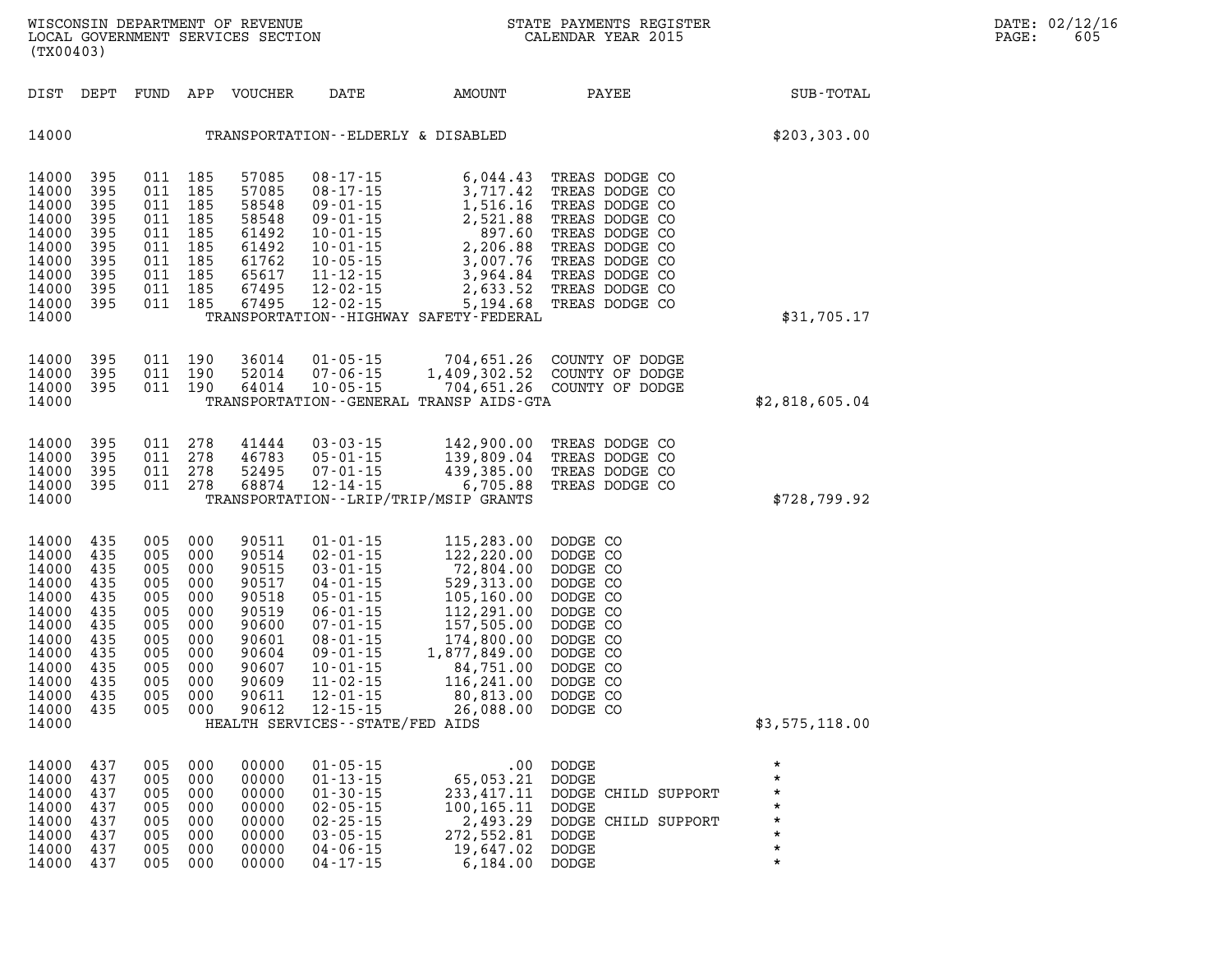| DIST                                                                                                     | DEPT                                                                      | FUND                                                                      | APP                                                                       | <b>VOUCHER</b>                                                                                  | DATE                                                                                                                                                                                               | AMOUNT                                                                                                                                                                                  |                                                                                                                              | PAYEE |                                                                   | SUB-TOTAL                                                                                                                               |
|----------------------------------------------------------------------------------------------------------|---------------------------------------------------------------------------|---------------------------------------------------------------------------|---------------------------------------------------------------------------|-------------------------------------------------------------------------------------------------|----------------------------------------------------------------------------------------------------------------------------------------------------------------------------------------------------|-----------------------------------------------------------------------------------------------------------------------------------------------------------------------------------------|------------------------------------------------------------------------------------------------------------------------------|-------|-------------------------------------------------------------------|-----------------------------------------------------------------------------------------------------------------------------------------|
| 14000<br>14000<br>14000<br>14000<br>14000<br>14000<br>14000<br>14000<br>14000<br>14000<br>14000<br>14000 | 437<br>437<br>437<br>437<br>437<br>437<br>437<br>437<br>437<br>437<br>437 | 005<br>005<br>005<br>005<br>005<br>005<br>005<br>005<br>005<br>005<br>005 | 000<br>000<br>000<br>000<br>000<br>000<br>000<br>000<br>000<br>000<br>000 | 00000<br>00000<br>00000<br>00000<br>00000<br>00000<br>00000<br>00000<br>00000<br>00000<br>00000 | $04 - 30 - 15$<br>$05 - 05 - 15$<br>$05 - 06 - 15$<br>$05 - 22 - 15$<br>$06 - 05 - 15$<br>$07 - 06 - 15$<br>$07 - 30 - 15$<br>$08 - 05 - 15$<br>$08 - 21 - 15$<br>$09 - 08 - 15$<br>$09 - 14 - 15$ | 294,899.75<br>.00<br>24,770.25<br>110,237.00<br>87,874.15<br>1,737.25<br>284,337.27<br>125, 133.00<br>6,195.00<br>22,999.59<br>733,694.00<br>CHILDREN & FAMILIES - - STATE/FEDERAL AIDS | <b>DODGE</b><br><b>DODGE</b><br><b>DODGE</b><br><b>DODGE</b><br><b>DODGE</b><br><b>DODGE</b><br><b>DODGE</b><br><b>DODGE</b> |       | DODGE CHILD SUPPORT<br>DODGE CHILD SUPPORT<br>DODGE CHILD SUPPORT | $\star$<br>$\star$<br>$\star$<br>$\star$<br>$\star$<br>$\star$<br>$\star$<br>$\star$<br>$\star$<br>$\star$<br>$\star$<br>\$2,391,389.81 |
| 14000<br>14000<br>14000                                                                                  | 455<br>455                                                                | 002<br>002                                                                | 202<br>202                                                                | 00780<br>06534                                                                                  | $09 - 01 - 15$<br>$06 - 04 - 15$                                                                                                                                                                   | 1,756.23<br>1,771.24<br>JUSTICE -- LAW ENFORCEMENT TRAINING REIMB                                                                                                                       | TREAS DODGE CNTY<br>TREAS DODGE CNTY                                                                                         |       |                                                                   | \$3,527.47                                                                                                                              |
| 14000<br>14000                                                                                           | 455                                                                       | 002                                                                       | 221                                                                       | 14                                                                                              | 07-21-15                                                                                                                                                                                           | 1,240.00<br>JUSTICE -- LAW ENFORCEMENT SERVICES AID                                                                                                                                     | TREAS DODGE CNTY                                                                                                             |       |                                                                   | \$1,240.00                                                                                                                              |
| 14000<br>14000<br>14000<br>14000<br>14000                                                                | 455<br>455<br>455<br>455                                                  | 002<br>002<br>002<br>002                                                  | 231<br>231<br>231<br>231                                                  | 00780<br>04215<br>06534<br>20                                                                   | $09 - 01 - 15$<br>$02 - 05 - 15$<br>$06 - 04 - 15$<br>$04 - 27 - 15$<br>JUSTICE - - LAW ENFORCEMENT TRAINING                                                                                       | 3,767.59<br>2,230.80<br>1,043.39<br>22,080.00                                                                                                                                           | TREAS DODGE CNTY<br>TREAS DODGE CNTY<br>TREAS DODGE CNTY<br>TREAS DODGE CNTY                                                 |       |                                                                   | \$29,121.78                                                                                                                             |
| 14000<br>14000                                                                                           | 455                                                                       | 002                                                                       | 241                                                                       | 00518                                                                                           | $08 - 17 - 15$                                                                                                                                                                                     | 3,098.99<br>JUSTICE--CEASE AND OTHER FEDERAL GRANTS                                                                                                                                     | TREAS DODGE CNTY                                                                                                             |       |                                                                   | \$3,098.99                                                                                                                              |
| 14000<br>14000<br>14000<br>14000                                                                         | 455<br>455<br>455                                                         | 002<br>002<br>002                                                         | 251<br>251<br>251                                                         | 00125<br>00248<br>05294                                                                         | $07 - 27 - 15$<br>$07 - 31 - 15$<br>$03 - 27 - 15$                                                                                                                                                 | 4,826.00<br>1,166.00<br>9,582.61<br>JUSTICE - - TRUANCY PROGRAM - GRANT FUNDS                                                                                                           | TREAS DODGE CO<br>TREAS DODGE CO<br>TREAS DODGE CO                                                                           |       |                                                                   | \$15,574.61                                                                                                                             |
| 14000<br>14000<br>14000                                                                                  | 455<br>455                                                                | 002<br>002                                                                | 271<br>271                                                                | 00477<br>06123                                                                                  | $08 - 14 - 15$<br>$05 - 14 - 15$                                                                                                                                                                   | 67,281.00<br>75,923.68<br>JUSTICE - - TREATMENT ALT/DIVERSION GRANT                                                                                                                     | TREAS DODGE CO<br>TREAS DODGE CO                                                                                             |       |                                                                   | \$143, 204.68                                                                                                                           |
| 14000<br>14000                                                                                           | 455                                                                       | 002                                                                       | 532                                                                       | 12                                                                                              | $07 - 27 - 15$                                                                                                                                                                                     | 34,713.49<br>JUSTICE--VICTIM/WITNESS ASSISTANCE SERV                                                                                                                                    | TREAS DODGE CO                                                                                                               |       |                                                                   | \$34,713.49                                                                                                                             |
| 14000<br>14000                                                                                           | 455                                                                       | 002                                                                       | 539                                                                       | 03                                                                                              | $03 - 09 - 15$<br>JUSTICE - - VICTIM/WITNESS SERVICES                                                                                                                                              | 46,680.17                                                                                                                                                                               | TREAS DODGE CO                                                                                                               |       |                                                                   | \$46,680.17                                                                                                                             |

**14000 465 002 337 01331 06-24-15 14,949.00 TREAS DODGE CO**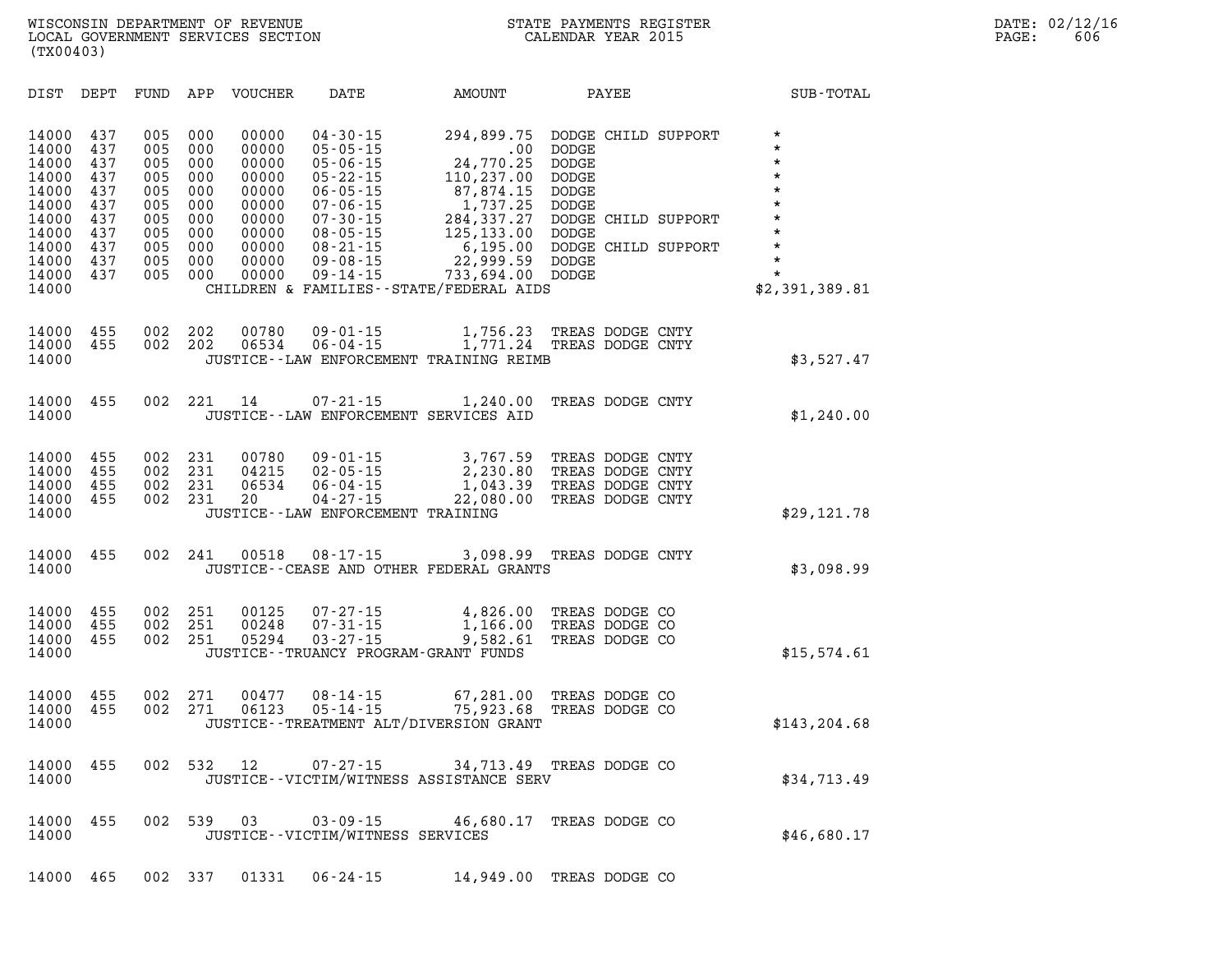| DIST                                                                                                                                | DEPT                                                                                           | FUND                                                                                           | APP                                                                                            | VOUCHER                                                                                                                    | DATE                                                                                                                                                                                                         | AMOUNT                                                                                                                                                                                                        | PAYEE                                                                                                                                                                                                                                                    | SUB-TOTAL   |
|-------------------------------------------------------------------------------------------------------------------------------------|------------------------------------------------------------------------------------------------|------------------------------------------------------------------------------------------------|------------------------------------------------------------------------------------------------|----------------------------------------------------------------------------------------------------------------------------|--------------------------------------------------------------------------------------------------------------------------------------------------------------------------------------------------------------|---------------------------------------------------------------------------------------------------------------------------------------------------------------------------------------------------------------|----------------------------------------------------------------------------------------------------------------------------------------------------------------------------------------------------------------------------------------------------------|-------------|
| 14000                                                                                                                               |                                                                                                |                                                                                                |                                                                                                |                                                                                                                            |                                                                                                                                                                                                              | MILITARY AFFAIRS-EMERGENCY MGMT PLANNING                                                                                                                                                                      |                                                                                                                                                                                                                                                          | \$14,949.00 |
| 14000<br>14000<br>14000<br>14000<br>14000                                                                                           | 465<br>465<br>465<br>465                                                                       | 002<br>002<br>002<br>002                                                                       | 342<br>342<br>342<br>342                                                                       | 00015<br>00895<br>01003<br>01403                                                                                           | $08 - 13 - 15$<br>$01 - 15 - 15$<br>$05 - 29 - 15$<br>$06 - 25 - 15$                                                                                                                                         | 12,675.89<br>31,679.62<br>1,600.00<br>31,726.13<br>MILITARY AFFAIRS-EMERGENCY MGMT-FED FUND                                                                                                                   | TREAS DODGE CO<br>TREAS DODGE CO<br>TREAS DODGE CNTY<br>TREAS DODGE CO                                                                                                                                                                                   | \$77,681.64 |
| 14000<br>14000                                                                                                                      | 465                                                                                            | 072                                                                                            | 364                                                                                            | 00978                                                                                                                      | $01 - 20 - 15$                                                                                                                                                                                               | 15,713.00<br>MILITARY AFFAIRS-EMER MGMT-PLANNING AID                                                                                                                                                          | TREAS DODGE CO                                                                                                                                                                                                                                           | \$15,713.00 |
| 14000<br>14000                                                                                                                      | 485                                                                                            | 002                                                                                            | 127                                                                                            | 06014                                                                                                                      | $06 - 12 - 15$<br>VETERANS AFFAIRS GRANTS                                                                                                                                                                    | 1,300.00                                                                                                                                                                                                      | TREAS DODGE CO                                                                                                                                                                                                                                           | \$1,300.00  |
| 14000<br>14000                                                                                                                      | 485                                                                                            | 082                                                                                            | 267                                                                                            | 06014                                                                                                                      | $06 - 12 - 15$                                                                                                                                                                                               | 5,850.00<br>VETERANS AFFAIRS -- GRANTS TO COUNTIES                                                                                                                                                            | TREAS DODGE CO                                                                                                                                                                                                                                           | \$5,850.00  |
| 14000<br>14000                                                                                                                      | 485                                                                                            | 083                                                                                            | 370                                                                                            | 06014                                                                                                                      | $06 - 12 - 15$                                                                                                                                                                                               | 5,850.00<br>VETERANS AFFAIRS - - GRANTS TO COUNTIES                                                                                                                                                           | TREAS DODGE CO                                                                                                                                                                                                                                           | \$5,850.00  |
| 14000<br>14000<br>14000<br>14000<br>14000<br>14000<br>14000<br>14000<br>14000<br>14000<br>14000<br>14000<br>14000<br>14000<br>14000 | 505<br>505<br>505<br>505<br>505<br>505<br>505<br>505<br>505<br>505<br>505<br>505<br>505<br>505 | 002<br>002<br>002<br>002<br>002<br>002<br>002<br>002<br>002<br>002<br>002<br>002<br>002<br>002 | 155<br>155<br>155<br>155<br>155<br>155<br>155<br>155<br>155<br>155<br>155<br>155<br>155<br>155 | 60001<br>60001<br>60059<br>60059<br>60419<br>60419<br>60519<br>60519<br>60590<br>60590<br>60701<br>60701<br>60815<br>60815 | $07 - 23 - 15$<br>$07 - 23 - 15$<br>$08 - 25 - 15$<br>08 - 25 - 15<br>08 - 25 - 15<br>$01 - 23 - 15$<br>01 - 23 - 15<br>02 - 24 - 15<br>$05 - 21 - 15$<br>$05 - 21 - 15$<br>$06 - 23 - 15$<br>$06 - 23 - 15$ | 2,301.23<br>2,986.49<br>1,851.62<br>7,121.34<br>5,498.82<br>5,571.29<br>3,354.86<br>5,990.58<br>3,068.64<br>4,334.11<br>7,315.01<br>10,280.07<br>6,728.07<br>1,983.50<br>DOA-HOUSING ASSISTANCE-FEDERAL FUNDS | TREAS DODGE CO<br>TREAS DODGE CO<br>TREAS DODGE CO<br>TREAS DODGE CO<br>TREAS DODGE CO<br>TREAS DODGE CO<br>TREAS DODGE CO<br>TREAS DODGE CO<br>TREAS DODGE CO<br>TREAS DODGE CO<br>TREAS DODGE CO<br>TREAS DODGE CO<br>TREAS DODGE CO<br>TREAS DODGE CO | \$68,385.63 |
| 14000<br>14000<br>14000<br>14000<br>14000<br>14000<br>14000<br>14000<br>14000<br>14000                                              | 505<br>505<br>505<br>505<br>505<br>505<br>505<br>505<br>505<br>505                             | 035<br>035<br>035<br>035<br>035<br>035<br>035<br>035<br>035<br>035                             | 371<br>371<br>371<br>371<br>371<br>371<br>371<br>371<br>371<br>371                             | 60001<br>60001<br>60001<br>60059<br>60059<br>60059<br>60419<br>60419<br>60419<br>60519                                     | $07 - 23 - 15$<br>$07 - 23 - 15$<br>$07 - 23 - 15$<br>$08 - 25 - 15$<br>$08 - 25 - 15$<br>$08 - 25 - 15$<br>$00 - 23 - 15$<br>01 - 23 - 15<br>$01 - 23 - 15$<br>$01 - 23 - 15$<br>$02 - 24 - 15$             | 1,265.57<br>1,625.40<br>923.55<br>599.66<br>1,001.30<br>1,061.07<br>2,673.49<br>5,237.38<br>4,869.76<br>2,254.79                                                                                              | TREAS DODGE CO<br>TREAS DODGE CO<br>TREAS DODGE CO<br>TREAS DODGE CO<br>TREAS DODGE CO<br>TREAS DODGE CO<br>TREAS DODGE CO<br>TREAS DODGE CO<br>TREAS DODGE CO<br>TREAS DODGE CO                                                                         |             |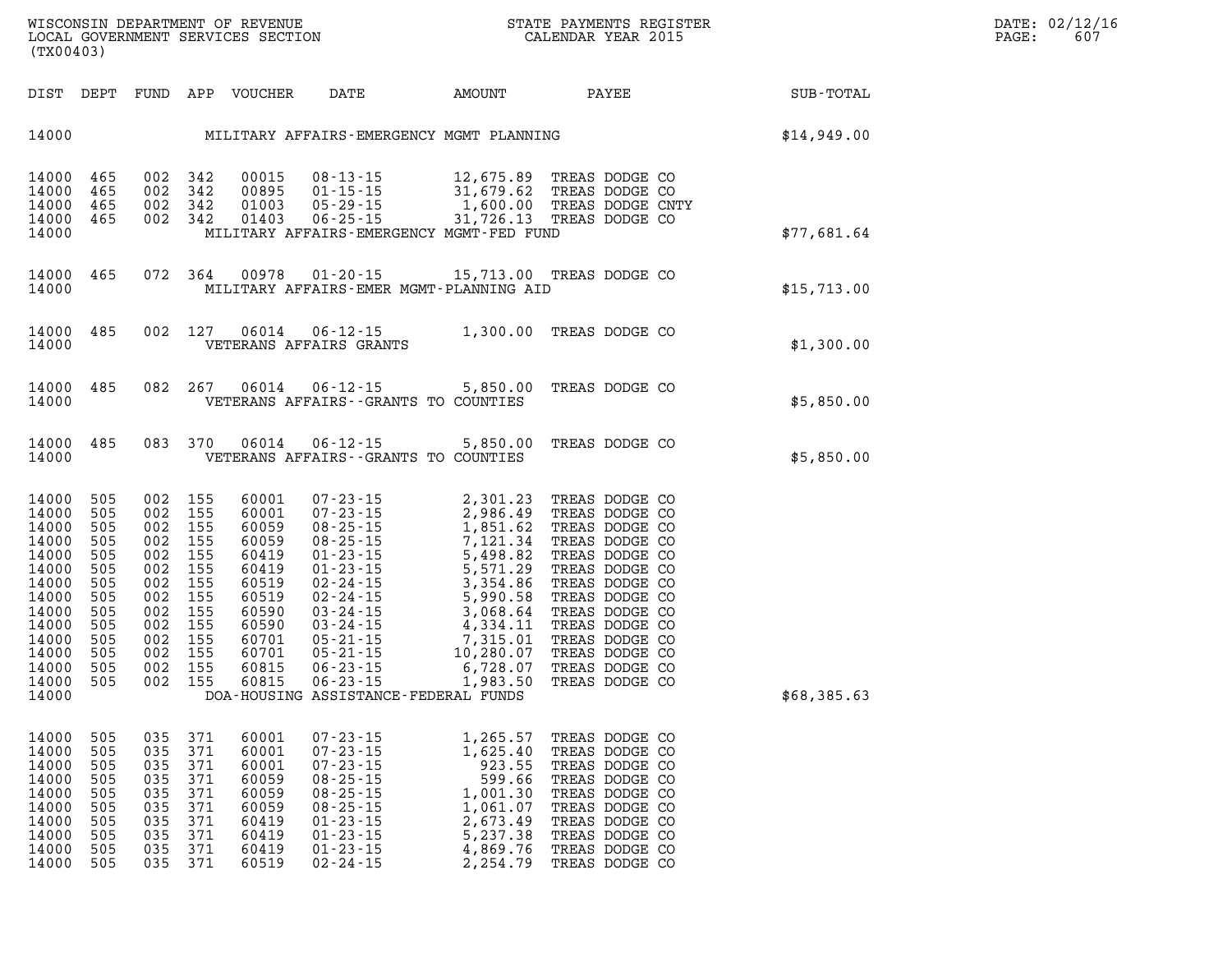| DIST                                                                                                     | DEPT                                                                      | FUND                                                                      | APP                                                                       | VOUCHER                                                                                         | DATE                                                                                                                                                                                                                            | AMOUNT                                                                                                                           | PAYEE                                                                                                                                                                                              | SUB-TOTAL         |
|----------------------------------------------------------------------------------------------------------|---------------------------------------------------------------------------|---------------------------------------------------------------------------|---------------------------------------------------------------------------|-------------------------------------------------------------------------------------------------|---------------------------------------------------------------------------------------------------------------------------------------------------------------------------------------------------------------------------------|----------------------------------------------------------------------------------------------------------------------------------|----------------------------------------------------------------------------------------------------------------------------------------------------------------------------------------------------|-------------------|
| 14000<br>14000<br>14000<br>14000<br>14000<br>14000<br>14000<br>14000<br>14000<br>14000<br>14000<br>14000 | 505<br>505<br>505<br>505<br>505<br>505<br>505<br>505<br>505<br>505<br>505 | 035<br>035<br>035<br>035<br>035<br>035<br>035<br>035<br>035<br>035<br>035 | 371<br>371<br>371<br>371<br>371<br>371<br>371<br>371<br>371<br>371<br>371 | 60519<br>60519<br>60590<br>60590<br>60590<br>60701<br>60701<br>60701<br>60815<br>60815<br>60815 | $02 - 24 - 15$<br>$02 - 24 - 15$<br>$03 - 24 - 15$<br>$03 - 24 - 15$<br>$03 - 24 - 15$<br>$05 - 21 - 15$<br>$05 - 21 - 15$<br>$05 - 21 - 15$<br>$06 - 23 - 15$<br>$06 - 23 - 15$<br>$06 - 23 - 15$<br>DOA--PUBLIC BENEFITS FUND | 2,263.16<br>1,340.20<br>1,753.59<br>2,265.56<br>1,227.61<br>4,583.49<br>3,565.46<br>1,176.73<br>2,469.85<br>1,143.55<br>3,250.17 | TREAS DODGE CO<br>TREAS DODGE CO<br>TREAS DODGE CO<br>TREAS DODGE CO<br>TREAS DODGE CO<br>TREAS DODGE CO<br>TREAS DODGE CO<br>TREAS DODGE CO<br>TREAS DODGE CO<br>TREAS DODGE CO<br>TREAS DODGE CO | \$46,551.34       |
| 14000<br>14000                                                                                           | 505                                                                       | 089                                                                       | 166                                                                       | 04909                                                                                           | $01 - 21 - 15$<br>DOA--LAND INFORMATION FUND                                                                                                                                                                                    | 1,000.00                                                                                                                         | TREAS DODGE CNTY                                                                                                                                                                                   | \$1,000.00        |
| 14000<br>14000                                                                                           | 835                                                                       | 002                                                                       | 105                                                                       | 43328                                                                                           | 07-27-15<br>REVENUE - - STATE SHARED REVENUES                                                                                                                                                                                   | 425,417.11 TREAS DODGE CO                                                                                                        |                                                                                                                                                                                                    | \$425,417.11      |
| 14000<br>14000                                                                                           | 835                                                                       | 002                                                                       | 109                                                                       | 01014                                                                                           | 07-27-15<br>REVENUE--EXEMPT COMPUTER AID                                                                                                                                                                                        | 90,020.00                                                                                                                        | TREAS DODGE CO                                                                                                                                                                                     | \$90,020.00       |
| 14000<br>14000<br>14000                                                                                  | 835<br>835                                                                | 002<br>002                                                                | 302<br>302                                                                | 10023<br>11023                                                                                  | $07 - 27 - 15$<br>$07 - 27 - 15$                                                                                                                                                                                                | 8,413,882.63<br>1,878,067.94<br>REVENUE-FIRST DOLLAR/SCHOOL LEVY CREDITS                                                         | TREAS DODGE CO<br>TREAS DODGE CO                                                                                                                                                                   | \$10, 291, 950.57 |
| 14000<br>14000                                                                                           | 835                                                                       | 021                                                                       | 363                                                                       | 37162                                                                                           | $03 - 23 - 15$<br>REVENUE - - LOTTERY CREDIT -                                                                                                                                                                                  | 2,290,819.42                                                                                                                     | TREAS DODGE CO                                                                                                                                                                                     | \$2,290,819.42    |
| 14000                                                                                                    |                                                                           |                                                                           |                                                                           |                                                                                                 | DISTRICT TOTAL APPROPRIATIONS                                                                                                                                                                                                   |                                                                                                                                  |                                                                                                                                                                                                    | \$23,561,437.24   |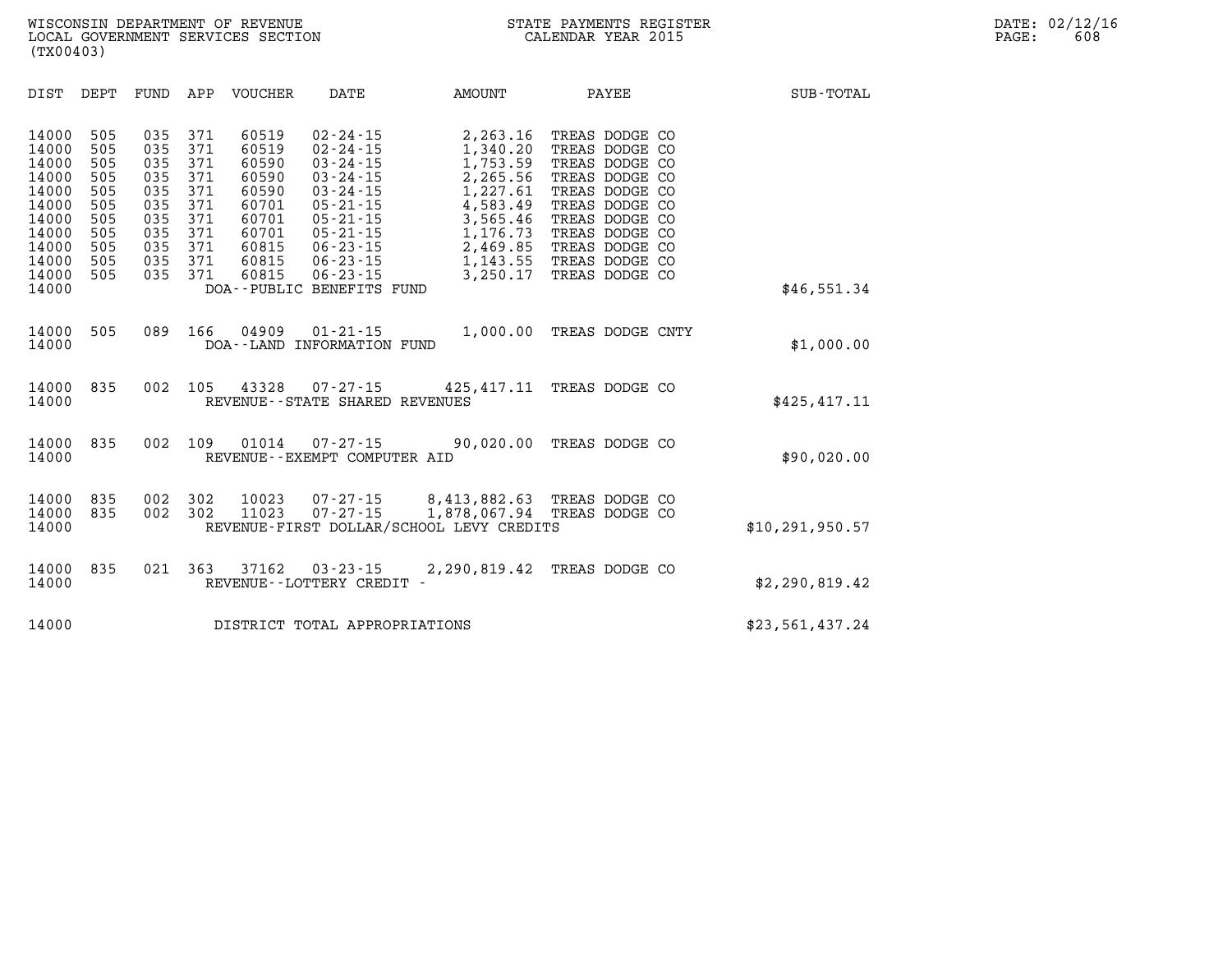| (TX00403) |  |  |                                |                                          | WISCONSIN DEPARTMENT OF REVENUE<br>LOCAL GOVERNMENT SERVICES SECTION<br>CALENDAR YEAR 2015                                                                                                                                              |              | DATE: 02/12/16<br>$\mathtt{PAGE:}$<br>609 |
|-----------|--|--|--------------------------------|------------------------------------------|-----------------------------------------------------------------------------------------------------------------------------------------------------------------------------------------------------------------------------------------|--------------|-------------------------------------------|
|           |  |  |                                |                                          | DIST DEPT FUND APP VOUCHER DATE AMOUNT PAYEE PAYEE SUB-TOTAL                                                                                                                                                                            |              |                                           |
| 14002     |  |  |                                | SAFETY/PROF SERV--FIRE INSURANCE DUES    | 14002 165 002 225 00373 06-25-15 7,758.38 TREAS TN ASHIPPUN                                                                                                                                                                             | \$7,758.38   |                                           |
| 14002     |  |  |                                | NAT RESOURCES-SEVERANCE/YIELD/WITHDRAWAL | 14002 370 000 001 05DNR 09-28-15 211.29 TREAS TOWN ASHIPPUN                                                                                                                                                                             | \$211.29     |                                           |
| 14002     |  |  |                                | NAT RESOURCES--FOREST CROP/MFL/CO FOREST | 14002 370 012 571 38768 06-02-15 132.56 TREAS TN ASHIPPUN                                                                                                                                                                               | \$132.56     |                                           |
| 14002     |  |  |                                | NAT RESOURCES--AIDS IN LIEU OF TAXES     | 14002 370 012 579 20140 04-03-15 7.50 TREAS TN ASHIPPUN                                                                                                                                                                                 | \$7.50       |                                           |
| 14002     |  |  |                                | NAT RESOURCES -- RU RECYCLING GRANT      | 14002 370 074 670 42456 05-29-15 11,718.89 TREAS TN ASHIPPUN                                                                                                                                                                            | \$11,718.89  |                                           |
| 14002     |  |  |                                | TRANSPORTATION--GENERAL TRANSP AIDS-GTA  | 14002 395 011 191 38376 01-05-15 32,011.57 TOWN OF ASHIPPUN<br>14002 395 011 191 46376 04-06-15 32,011.57 TOWN OF ASHIPPUN<br>14002 395 011 191 54376 07-06-15 32,011.57 TOWN OF ASHIPPUN<br>14002 395 011 191 66376 10-05-15 32,011.59 | \$128,046.30 |                                           |
| 14002     |  |  | REVENUE--STATE SHARED REVENUES |                                          | 14002 835 002 105 43287 07-27-15 5,705.93 TREAS TN ASHIPPUN                                                                                                                                                                             | \$5,705.93   |                                           |
| 14002     |  |  | REVENUE--EXEMPT COMPUTER AID   |                                          | 14002 835 002 109 02352 07-27-15 82.00 TREAS TN ASHIPPUN                                                                                                                                                                                | \$82.00      |                                           |
| 14002     |  |  | DISTRICT TOTAL APPROPRIATIONS  |                                          |                                                                                                                                                                                                                                         | \$153,662.85 |                                           |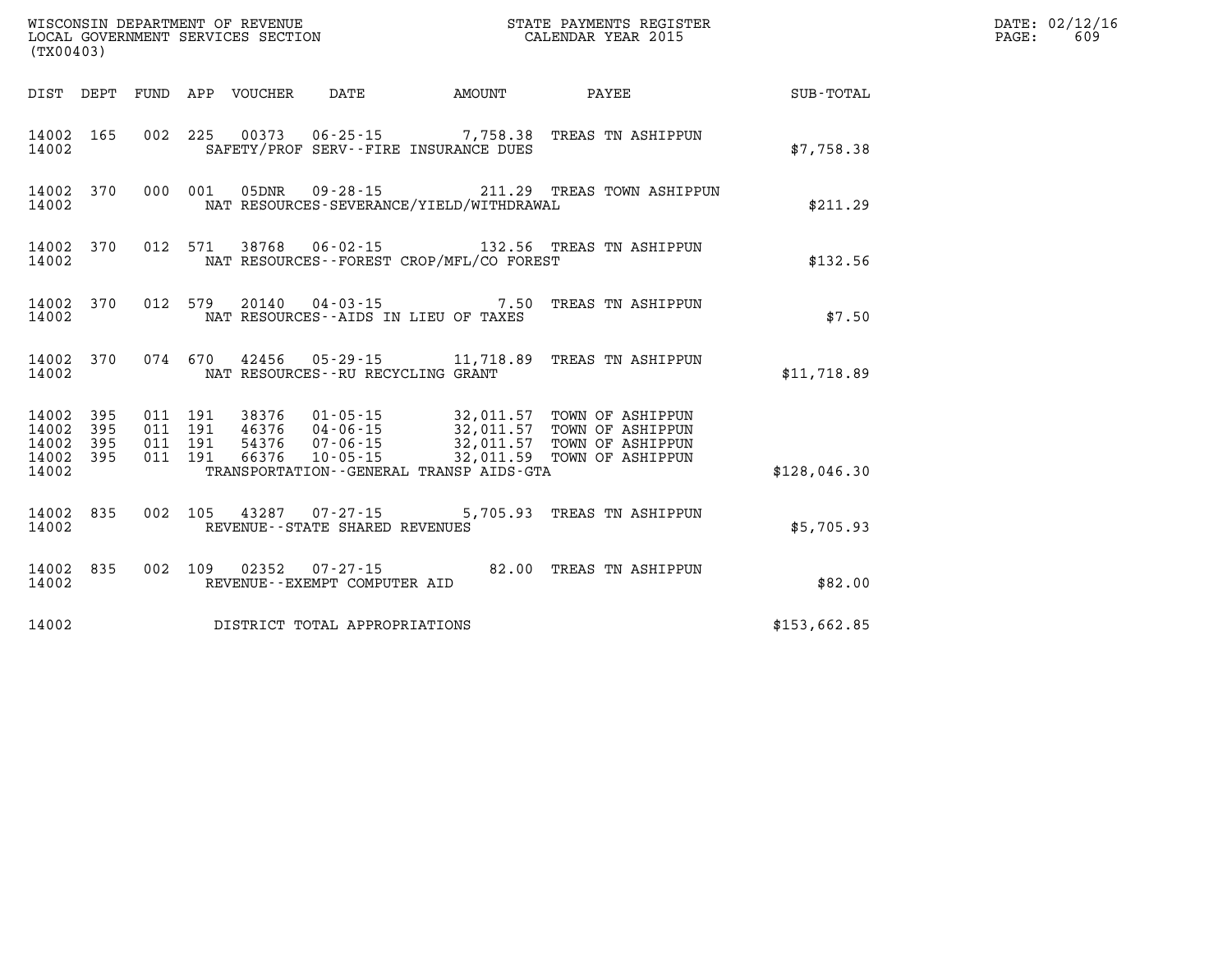| WISCONSIN DEPARTMENT OF REVENUE   | STATE PAYMENTS REGISTER | DATE: | : 02/12/16 |
|-----------------------------------|-------------------------|-------|------------|
| LOCAL GOVERNMENT SERVICES SECTION | CALENDAR YEAR 2015      | PAGE: | 610        |

|                                                       | LOCAL GOVERNMENT SERVICES SECTION<br>(TX00403) |  |                                          |                         |                                   | CALENDAR YEAR 2015                           |                                                                                                                                                                                                      |                                                        | PAGE: | 610 |
|-------------------------------------------------------|------------------------------------------------|--|------------------------------------------|-------------------------|-----------------------------------|----------------------------------------------|------------------------------------------------------------------------------------------------------------------------------------------------------------------------------------------------------|--------------------------------------------------------|-------|-----|
|                                                       |                                                |  |                                          |                         |                                   |                                              |                                                                                                                                                                                                      | DIST DEPT FUND APP VOUCHER DATE AMOUNT PAYEE SUB-TOTAL |       |     |
| 14004                                                 | 14004 165                                      |  |                                          |                         |                                   | SAFETY/PROF SERV--FIRE INSURANCE DUES        | 002 225 00374 06-25-15 11,668.51 TREAS TN BEAVER DAM                                                                                                                                                 | \$11,668.51                                            |       |     |
|                                                       |                                                |  |                                          | 14004 370 002 503 17410 |                                   |                                              | 01-12-15 3,551.43 TREAS TN BEAVER DAM<br>227.76 TOWN SHARE                                                                                                                                           |                                                        |       |     |
| 14004                                                 |                                                |  |                                          |                         |                                   | NAT RESOURCES--AIDS IN LIEU OF TAXES         |                                                                                                                                                                                                      | \$3,551.43                                             |       |     |
| 14004                                                 |                                                |  |                                          |                         |                                   | NAT RESOURCES--FOREST CROP/MFL/CO FOREST     | 14004 370 012 571 38769 06-02-15 8.80 TREAS TN BEAVER DAM                                                                                                                                            | \$8.80                                                 |       |     |
| 14004                                                 | 14004 370<br>14004 370                         |  | 012 579                                  | 20141<br>012 579 20142  |                                   | NAT RESOURCES--AIDS IN LIEU OF TAXES         | 04-03-15 219.08 TREAS TN BEAVER DAM<br>04-03-15 518.76 TREAS TN BEAVER DAM                                                                                                                           | \$737.84                                               |       |     |
| 14004                                                 |                                                |  |                                          | 14004 370 074 670 42457 | NAT RESOURCES--RU RECYCLING GRANT |                                              | 05-29-15 4,957.17 TREAS TN BEAVER DAM                                                                                                                                                                | \$4,957.17                                             |       |     |
| 14004 395<br>14004 395<br>14004<br>14004 395<br>14004 | 395                                            |  | 011 191<br>011 191<br>011 191<br>011 191 |                         |                                   | TRANSPORTATION - - GENERAL TRANSP AIDS - GTA | 38377  01-05-15  32,028.09  TOWN OF BEAVER DAM<br>46377  04-06-15  32,028.09  TOWN OF BEAVER DAM<br>54377  07-06-15  32,028.09  TOWN OF BEAVER DAM<br>66377  10-05-15  32,028.09  TOWN OF BEAVER DAM | \$128, 112.36                                          |       |     |
| 14004                                                 | 14004 835                                      |  |                                          |                         | REVENUE--STATE SHARED REVENUES    |                                              | 002 105 43288 07-27-15 11,612.09 TREAS TN BEAVER DAM                                                                                                                                                 | \$11,612.09                                            |       |     |
|                                                       | 14004 835<br>14004                             |  |                                          | 002 109 02353           | REVENUE--EXEMPT COMPUTER AID      |                                              | 07-27-15 289.00 TREAS TN BEAVER DAM                                                                                                                                                                  | \$289.00                                               |       |     |
| 14004                                                 | 14004 835                                      |  |                                          | 002 501 00001           |                                   | DOA-PAYMENT FOR MUNICIPAL SERVICES AID       | 02-02-15 255.29 TREAS TN BEAVER DAM                                                                                                                                                                  | \$255.29                                               |       |     |
| 14004                                                 |                                                |  |                                          | 14004 835 021 363 35581 | REVENUE--LOTTERY CREDIT -         |                                              | 03-23-15 19,781.22 TREAS TN BEAVER DAM                                                                                                                                                               | \$19,781.22                                            |       |     |
| 14004                                                 |                                                |  |                                          |                         | DISTRICT TOTAL APPROPRIATIONS     |                                              |                                                                                                                                                                                                      | \$180,973.71                                           |       |     |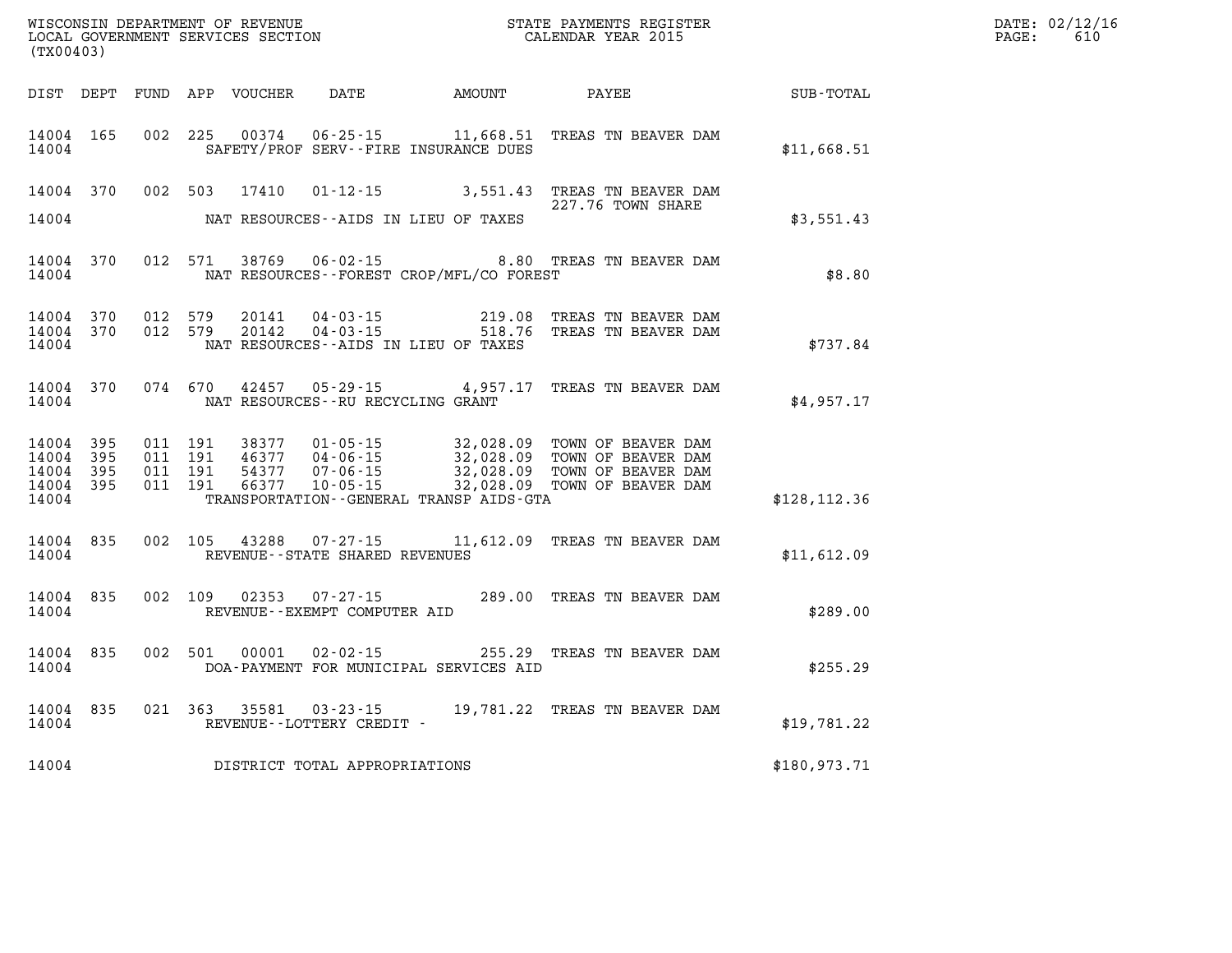| WISCONSIN DEPARTMENT OF REVENUE   | STATE PAYMENTS REGISTER | DATE: | : 02/12/16 |
|-----------------------------------|-------------------------|-------|------------|
| LOCAL GOVERNMENT SERVICES SECTION | CALENDAR YEAR 2015      | PAGE  | 6 T J      |

|                                                   | LOCAL GOVERNMENT SERVICES SECTION<br>(TX00403) |  |  |               |                                   |                                          | CALENDAR YEAR 2015                                                                                                                                                                                                                                                                                                                            |                                                        | PAGE: | 611 |
|---------------------------------------------------|------------------------------------------------|--|--|---------------|-----------------------------------|------------------------------------------|-----------------------------------------------------------------------------------------------------------------------------------------------------------------------------------------------------------------------------------------------------------------------------------------------------------------------------------------------|--------------------------------------------------------|-------|-----|
|                                                   |                                                |  |  |               |                                   |                                          |                                                                                                                                                                                                                                                                                                                                               | DIST DEPT FUND APP VOUCHER DATE AMOUNT PAYEE SUB-TOTAL |       |     |
| 14006 165<br>14006                                |                                                |  |  |               |                                   | SAFETY/PROF SERV--FIRE INSURANCE DUES    | 002 225 00375 06-25-15 2,653.00 TREAS TN BURNETT                                                                                                                                                                                                                                                                                              | \$2,653.00                                             |       |     |
| 14006 370<br>14006 370<br>14006                   |                                                |  |  |               |                                   | NAT RESOURCES--AIDS IN LIEU OF TAXES     | 002 503 17411 01-12-15 1,029.59 TREAS TN BURNETT<br>002 503 17411 01-12-15 6,915.72 TREAS TN BURNETT<br>986.14 TOWN SHARE                                                                                                                                                                                                                     | \$7,945.31                                             |       |     |
| 14006                                             | 14006 370                                      |  |  |               |                                   | NAT RESOURCES--FOREST CROP/MFL/CO FOREST | 012 571 38770 06-02-15 23.25 TREAS TN BURNETT                                                                                                                                                                                                                                                                                                 | \$23.25                                                |       |     |
| 14006 370<br>14006 370<br>14006                   |                                                |  |  |               |                                   | NAT RESOURCES--AIDS IN LIEU OF TAXES     | 012 579 20142 04-03-15 3,604.89 TREAS TN BURNETT<br>012 579 20142 04-03-15 46.66 TREAS TN BURNETT                                                                                                                                                                                                                                             | \$3,651.55                                             |       |     |
| 14006                                             | 14006 370                                      |  |  |               | NAT RESOURCES--RU RECYCLING GRANT |                                          | 074 670 42458 05-29-15 4,258.50 TREAS TN BURNETT                                                                                                                                                                                                                                                                                              | \$4,258.50                                             |       |     |
| 14006 395<br>14006<br>14006<br>14006 395<br>14006 | 395<br>395                                     |  |  |               |                                   | TRANSPORTATION--GENERAL TRANSP AIDS-GTA  | $\begin{array}{cccc} 011 & 191 & 38378 & 01\cdot 05\cdot 15 & 15\,738\cdot 79 & \text{TOWN OF BURNETT} \\ 011 & 191 & 46378 & 04\cdot 06\cdot 15 & 15\,738\cdot 79 & \text{TOWN OF BURNETT} \\ 011 & 191 & 54378 & 07\cdot 06\cdot 15 & 15\,738\cdot 79 & \text{TOWN OF BURNETT} \\ 011 & 191 & 66378 & 10\cdot 05\cdot 15 & 15\,738\cdot 81$ | \$62,955.18                                            |       |     |
| 14006                                             | 14006 835                                      |  |  |               | REVENUE--STATE SHARED REVENUES    |                                          | 002 105 43289 07-27-15 3,696.01 TREAS TN BURNETT                                                                                                                                                                                                                                                                                              | \$3,696.01                                             |       |     |
| 14006                                             | 14006 835                                      |  |  | 002 109 02354 | REVENUE--EXEMPT COMPUTER AID      |                                          | 07-27-15 9.00 TREAS TN BURNETT                                                                                                                                                                                                                                                                                                                | \$9.00                                                 |       |     |
| 14006                                             |                                                |  |  |               | DISTRICT TOTAL APPROPRIATIONS     |                                          |                                                                                                                                                                                                                                                                                                                                               | \$85,191.80                                            |       |     |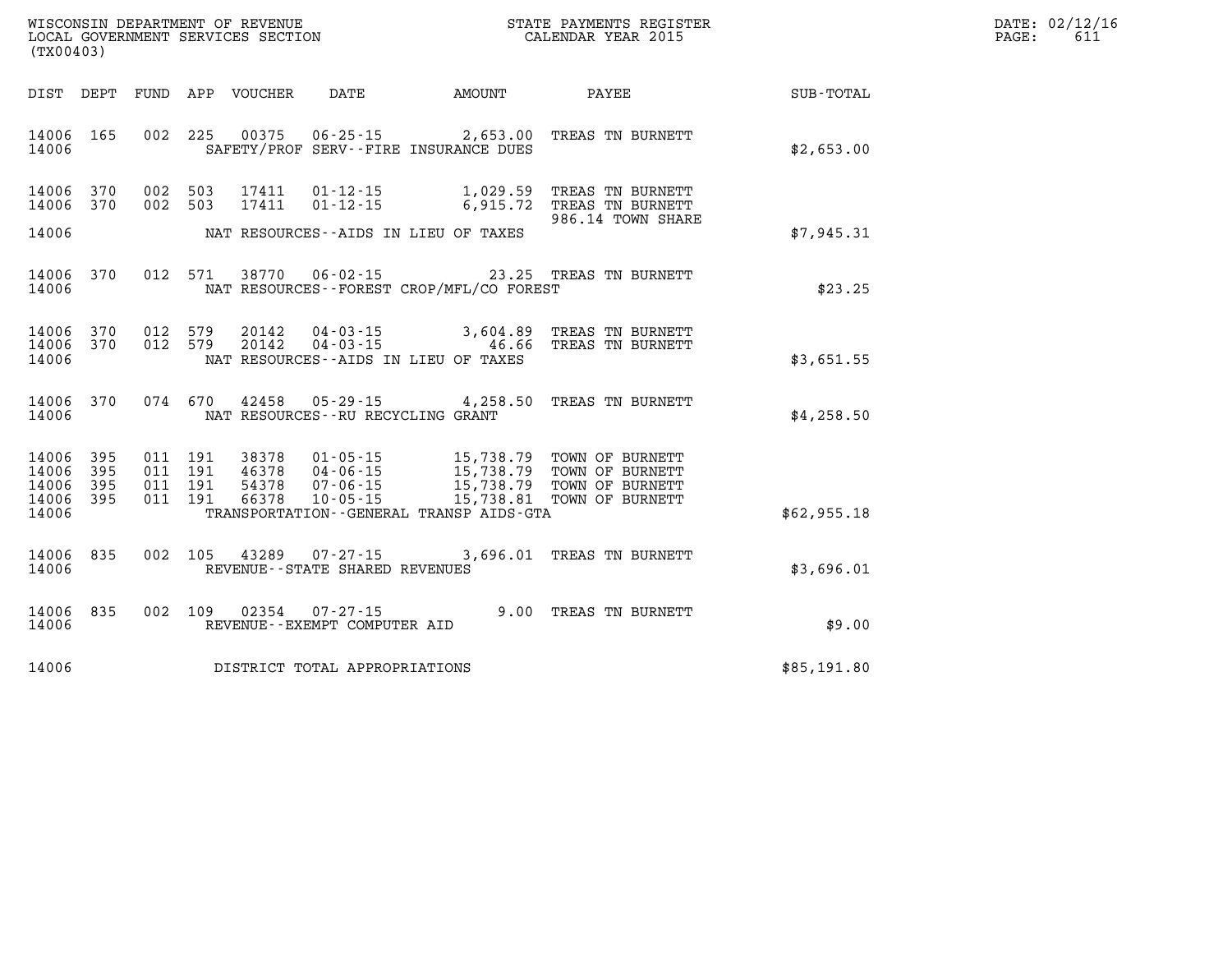| (TX00403)                                             |           |                                          |                            |                                   |                                             | DATE: 02/12/16<br>612<br>PAGE:                          |              |  |
|-------------------------------------------------------|-----------|------------------------------------------|----------------------------|-----------------------------------|---------------------------------------------|---------------------------------------------------------|--------------|--|
|                                                       |           |                                          | DIST DEPT FUND APP VOUCHER | DATE                              | AMOUNT                                      | PAYEE                                                   | SUB-TOTAL    |  |
| 14008                                                 | 14008 165 |                                          |                            |                                   | SAFETY/PROF SERV--FIRE INSURANCE DUES       | 002 225 00376 06-25-15 3,308.46 TREAS TN CALAMUS        | \$3,308.46   |  |
| 14008                                                 |           |                                          | 14008 370 002 503 17412    |                                   | NAT RESOURCES--AIDS IN LIEU OF TAXES        | 01-12-15 3,736.91 TREAS TN CALAMUS<br>502.95 TOWN SHARE | \$3,736.91   |  |
| 14008                                                 | 14008 370 |                                          |                            |                                   | NAT RESOURCES - - FOREST CROP/MFL/CO FOREST | 012 571 38771 06-02-15 22.60 TREAS TN CALAMUS           | \$22.60      |  |
| 14008                                                 | 14008 370 |                                          |                            |                                   | NAT RESOURCES--AIDS IN LIEU OF TAXES        | 012 579 20143 04-03-15 66.12 TREAS TN CALAMUS           | \$66.12      |  |
| 14008                                                 | 14008 370 |                                          |                            | NAT RESOURCES--RU RECYCLING GRANT |                                             | 074 670 42459 05-29-15 566.26 TREAS TN CALAMUS          | \$566.26     |  |
| 14008 395<br>14008<br>14008 395<br>14008 395<br>14008 | 395       | 011 191<br>011 191<br>011 191<br>011 191 |                            |                                   | TRANSPORTATION--GENERAL TRANSP AIDS-GTA     | 38379  01-05-15  22,069.54  TOWN OF CALAMUS             | \$88, 278.18 |  |
| 14008 835<br>14008                                    |           | 002 105                                  |                            | REVENUE - - STATE SHARED REVENUES |                                             | 43290 07-27-15 4,668.30 TREAS TN CALAMUS                | \$4,668.30   |  |
| 14008 835<br>14008                                    |           |                                          |                            | REVENUE--EXEMPT COMPUTER AID      |                                             | 002 109 02355 07-27-15 14.00 TREAS TN CALAMUS           | \$14.00      |  |
| 14008                                                 | 14008 835 |                                          |                            | REVENUE--LOTTERY CREDIT -         |                                             | 021 363 35582 03-23-15 2,199.95 TREAS TN CALAMUS        | \$2,199.95   |  |
| 14008                                                 |           |                                          |                            | DISTRICT TOTAL APPROPRIATIONS     |                                             |                                                         | \$102,860.78 |  |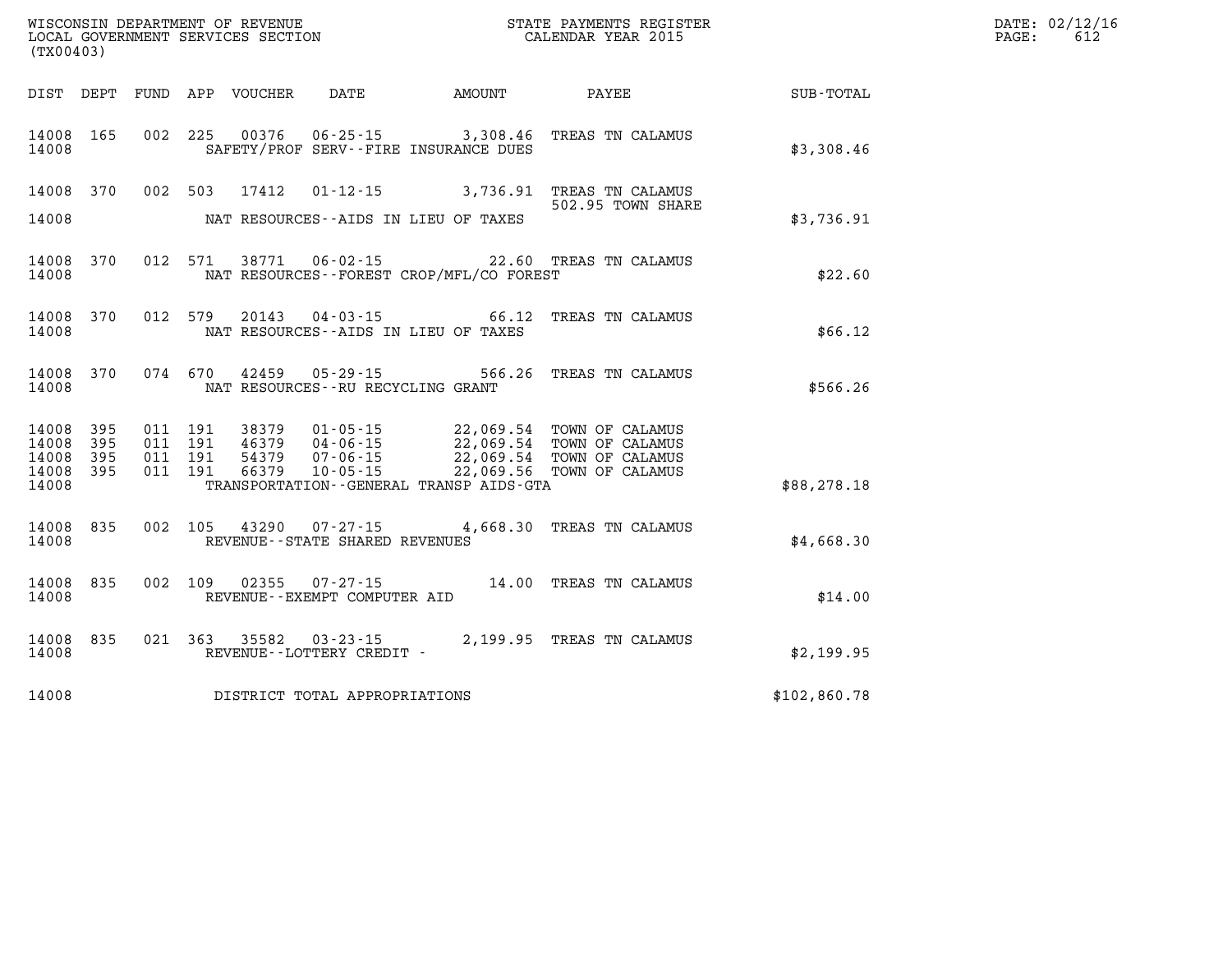| (TX00403)                                     |                   |                    |                    |               |                                       |                                         | WISCONSIN DEPARTMENT OF REVENUE<br>LOCAL GOVERNMENT SERVICES SECTION<br>(TYO0403)                                                                                           |                                              | DATE: 02/12/16<br>$\mathtt{PAGE}$ :<br>613 |
|-----------------------------------------------|-------------------|--------------------|--------------------|---------------|---------------------------------------|-----------------------------------------|-----------------------------------------------------------------------------------------------------------------------------------------------------------------------------|----------------------------------------------|--------------------------------------------|
| DIST DEPT                                     |                   |                    |                    |               |                                       |                                         |                                                                                                                                                                             | FUND APP VOUCHER DATE AMOUNT PAYEE SUB-TOTAL |                                            |
| 14010                                         | 14010 165         |                    |                    |               | SAFETY/PROF SERV--FIRE INSURANCE DUES |                                         | 002 225 00377 06-25-15 1,805.62 TREAS TN CHESTER                                                                                                                            | \$1,805.62                                   |                                            |
| 14010                                         |                   |                    |                    |               | NAT RESOURCES--AIDS IN LIEU OF TAXES  |                                         | 14010 370 002 503 17413 01-12-15 672.59 TREAS TN CHESTER<br>47.07 TOWN SHARE<br>47.07 TOWN SHARE                                                                            | \$672.59                                     |                                            |
| 14010                                         | 14010 370         |                    | 012 579            |               | NAT RESOURCES--AIDS IN LIEU OF TAXES  |                                         | 20144  04-03-15  61.64  TREAS TN CHESTER                                                                                                                                    | \$61.64                                      |                                            |
| 14010                                         | 14010 370         |                    |                    |               | NAT RESOURCES -- RU RECYCLING GRANT   |                                         | 074 670 42460 05-29-15 527.90 TREAS TN CHESTER                                                                                                                              | \$527.90                                     |                                            |
| 14010<br>14010<br>14010<br>14010 395<br>14010 | 395<br>395<br>395 | 011 191<br>011 191 | 011 191<br>011 191 | 66380         | $10 - 05 - 15$                        | TRANSPORTATION--GENERAL TRANSP AIDS-GTA | 38380   01-05-15   9,578.70   TOWN OF CHESTER<br>46380   04-06-15   9,578.70   TOWN OF CHESTER<br>54380   07-06-15   9,578.70   TOWN OF CHESTER<br>9,578.70 TOWN OF CHESTER | \$38,314.80                                  |                                            |
| 14010                                         | 14010 835         |                    |                    |               | REVENUE - - STATE SHARED REVENUES     |                                         | 002 105 43291 07-27-15 2,117.27 TREAS TN CHESTER                                                                                                                            | \$2,117.27                                   |                                            |
| 14010                                         | 14010 835         |                    |                    | 002 109 02356 | REVENUE--EXEMPT COMPUTER AID          |                                         | 07-27-15 53.00 TREAS TN CHESTER                                                                                                                                             | \$53.00                                      |                                            |
| 14010                                         | 14010 835         |                    |                    | 002 501 00001 |                                       | DOA-PAYMENT FOR MUNICIPAL SERVICES AID  | 02-02-15 627.75 TREAS TN CHESTER                                                                                                                                            | \$627.75                                     |                                            |
| 14010                                         | 14010 835         |                    |                    |               |                                       |                                         |                                                                                                                                                                             | \$1,311.34                                   |                                            |
| 14010                                         |                   |                    |                    |               | DISTRICT TOTAL APPROPRIATIONS         |                                         |                                                                                                                                                                             | \$45,491.91                                  |                                            |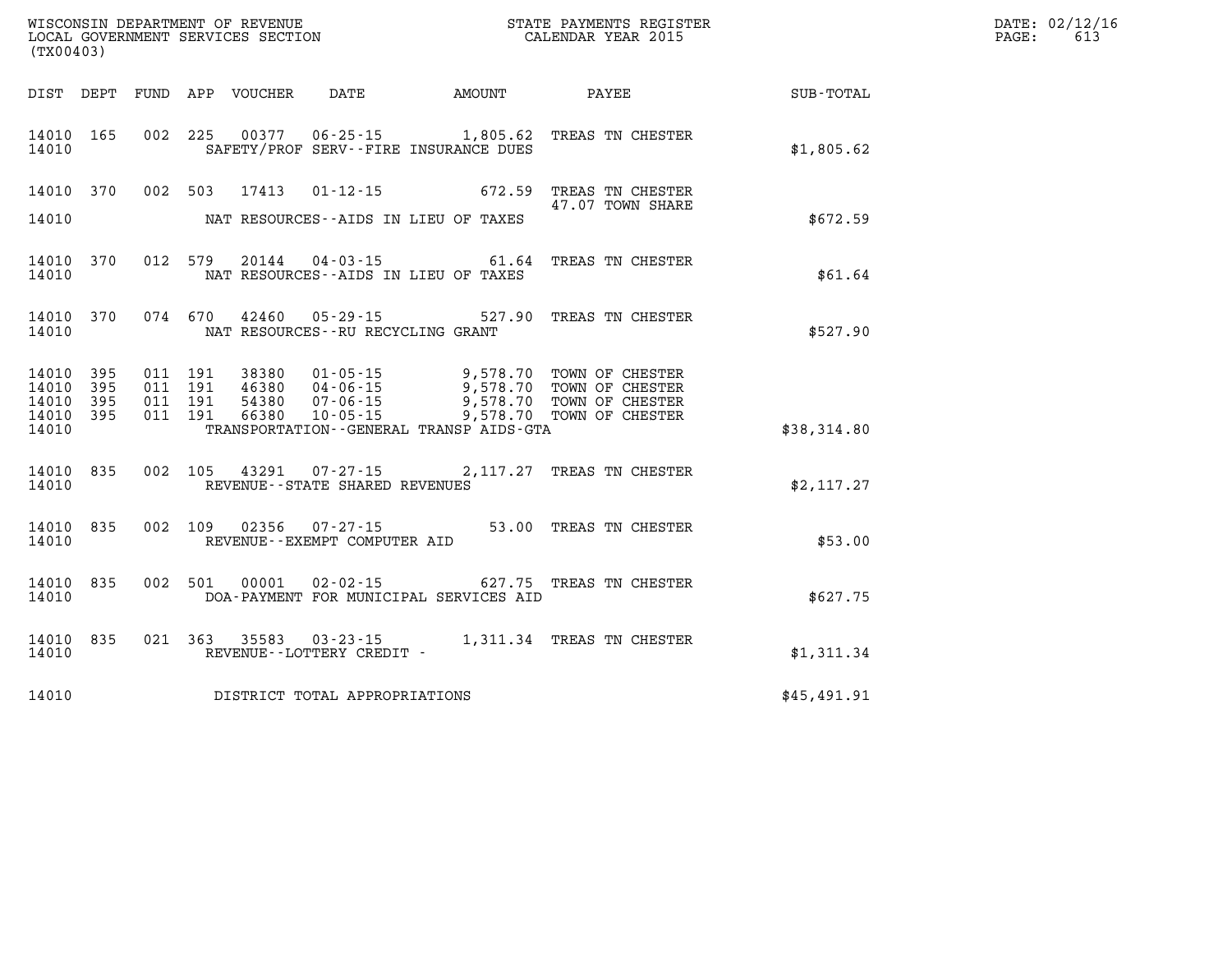| (TX00403)                       | WISCONSIN DEPARTMENT OF REVENUE<br>LOCAL GOVERNMENT SERVICES SECTION FOR THE STATE PAYMENTS REGISTER<br>LOCAL GOVERNMENT SERVICES SECTION                                                                                                                                                                                                              |                                                     |             | DATE: 02/12/16<br>PAGE:<br>614 |
|---------------------------------|--------------------------------------------------------------------------------------------------------------------------------------------------------------------------------------------------------------------------------------------------------------------------------------------------------------------------------------------------------|-----------------------------------------------------|-------------|--------------------------------|
|                                 | DIST DEPT FUND APP VOUCHER DATE AMOUNT PAYEE                                                                                                                                                                                                                                                                                                           |                                                     | SUB-TOTAL   |                                |
| 14012 165<br>14012              | 002 225 00378 06-25-15 2,589.62 TREAS TN CLYMAN<br>SAFETY/PROF SERV--FIRE INSURANCE DUES                                                                                                                                                                                                                                                               |                                                     | \$2,589.62  |                                |
| 14012 370                       | 002 503 18185                                                                                                                                                                                                                                                                                                                                          | 02-25-15 292.88 TREAS TN CLYMAN<br>35.13 TOWN SHARE |             |                                |
| 14012                           | NAT RESOURCES--AIDS IN LIEU OF TAXES                                                                                                                                                                                                                                                                                                                   |                                                     | \$292.88    |                                |
| 14012 370<br>14012              | 012 571 38772 06-02-15 15.91 TREAS TN CLYMAN<br>NAT RESOURCES - - FOREST CROP/MFL/CO FOREST                                                                                                                                                                                                                                                            |                                                     | \$15.91     |                                |
| 14012 370<br>14012              | 012 579 20145 04-03-15 19.75 TREAS TN CLYMAN<br>NAT RESOURCES--AIDS IN LIEU OF TAXES                                                                                                                                                                                                                                                                   |                                                     | \$19.75     |                                |
| 14012 395<br>14012<br>395       | $\begin{array}{cccc} 011 & 191 & 38381 & 01\cdot 05\cdot 15 & 20,769.60 & \text{TOWN OF CLYMAN} \\ 011 & 191 & 46381 & 04\cdot 06\cdot 15 & 20,769.60 & \text{TOWN OF CLYMAN} \\ 011 & 191 & 54381 & 07\cdot 06\cdot 15 & 20,769.60 & \text{TOWN OF CLYMAN} \\ 011 & 191 & 66381 & 10\cdot 05\cdot 15 & 20,769.63 & \text{TOWN OF CLYMAN} \end{array}$ |                                                     |             |                                |
| 14012 395<br>14012 395<br>14012 | TRANSPORTATION - - GENERAL TRANSP AIDS - GTA                                                                                                                                                                                                                                                                                                           |                                                     | \$83,078.43 |                                |
|                                 |                                                                                                                                                                                                                                                                                                                                                        |                                                     |             |                                |
| 14012 835<br>14012              | 002 105 43292 07-27-15 2,414.43 TREAS TN CLYMAN<br>REVENUE--STATE SHARED REVENUES                                                                                                                                                                                                                                                                      |                                                     | \$2,414.43  |                                |
| 14012 835<br>14012              | 002 109 02357 07-27-15 19.00 TREAS TN CLYMAN<br>REVENUE--EXEMPT COMPUTER AID                                                                                                                                                                                                                                                                           |                                                     | \$19.00     |                                |
| 14012                           | DISTRICT TOTAL APPROPRIATIONS                                                                                                                                                                                                                                                                                                                          |                                                     | \$88,430.02 |                                |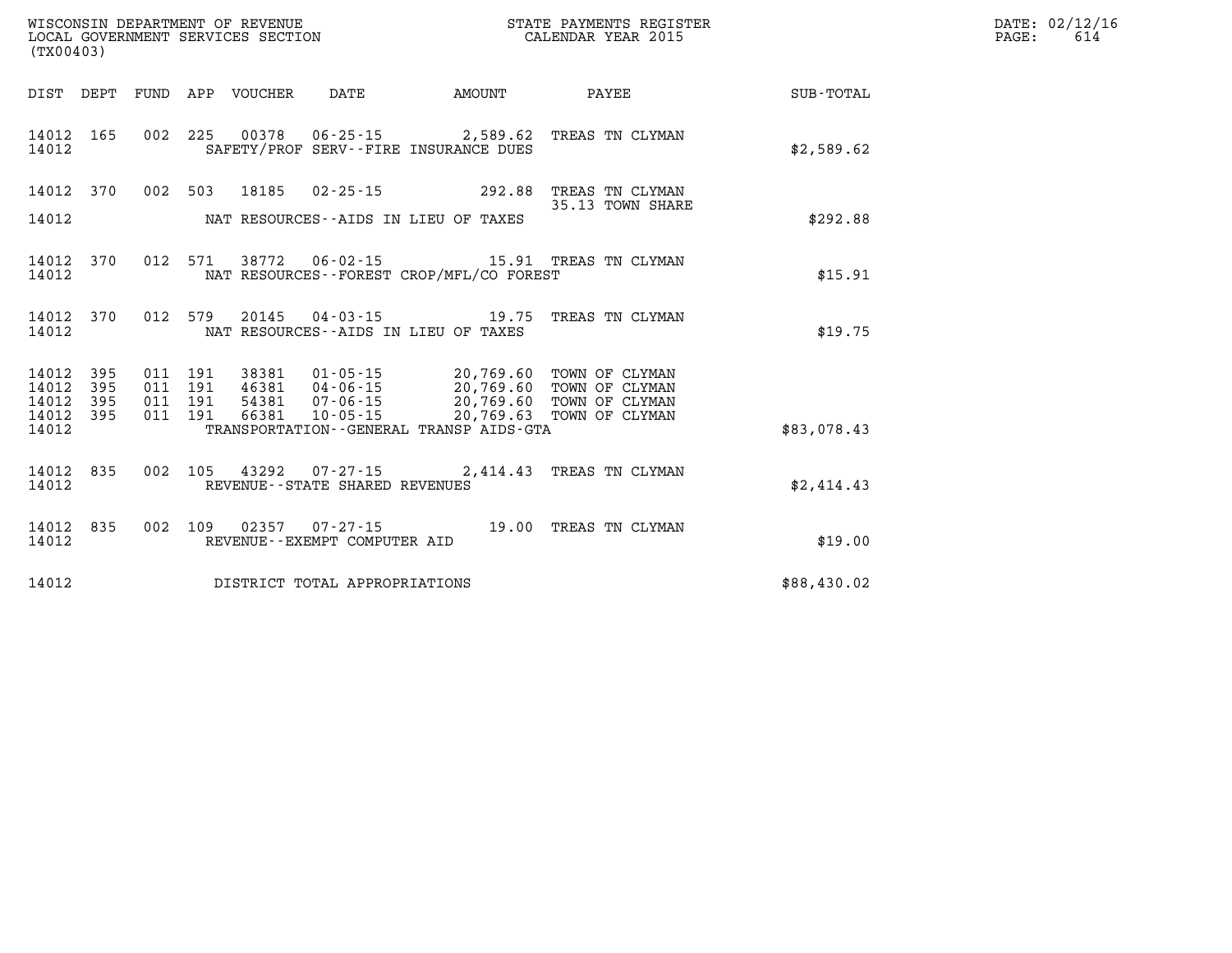|                                           | WISCONSIN DEPARTMENT OF REVENUE<br>STATE PAYMENTS REGISTER<br>LOCAL GOVERNMENT SERVICES SECTION<br>CALENDAR YEAR 2015<br>(TX00403) |                          |                          |                |                                                                |                                                                                                                                                 |                                |               |  |  |  |
|-------------------------------------------|------------------------------------------------------------------------------------------------------------------------------------|--------------------------|--------------------------|----------------|----------------------------------------------------------------|-------------------------------------------------------------------------------------------------------------------------------------------------|--------------------------------|---------------|--|--|--|
| DIST                                      | DEPT                                                                                                                               | FUND                     | APP                      | VOUCHER        | DATE                                                           | AMOUNT                                                                                                                                          | PAYEE                          | SUB-TOTAL     |  |  |  |
| 14014<br>14014                            | 165                                                                                                                                | 002                      | 225                      |                |                                                                | SAFETY/PROF SERV--FIRE INSURANCE DUES                                                                                                           |                                | \$3,844.18    |  |  |  |
| 14014<br>14014                            | 370                                                                                                                                | 012                      | 571                      | 38773          |                                                                | 06-02-15 31.60 TREAS TN ELBA<br>NAT RESOURCES - - FOREST CROP/MFL/CO FOREST                                                                     |                                | \$31.60       |  |  |  |
| 14014<br>14014<br>14014<br>14014<br>14014 | 395<br>395<br>395<br>395                                                                                                           | 011<br>011<br>011<br>011 | 191<br>191<br>191<br>191 | 38382          | 01-05-15<br>46382 04-06-15<br>54382 07-06-15<br>66382 10-05-15 | 25,295.47 TOWN OF ELBA<br>25,295.47 TOWN OF ELBA<br>25,295.47 TOWN OF ELBA<br>25,295.49 TOWN OF ELBA<br>TRANSPORTATION--GENERAL TRANSP AIDS-GTA |                                |               |  |  |  |
|                                           |                                                                                                                                    |                          |                          |                |                                                                |                                                                                                                                                 |                                | \$101, 181.90 |  |  |  |
| 14014<br>14014                            | 835                                                                                                                                | 002                      | 105                      |                | REVENUE--STATE SHARED REVENUES                                 | 43293  07-27-15  1,957.70  TREAS TN ELBA                                                                                                        |                                | \$1,957.70    |  |  |  |
| 14014<br>14014<br>14014                   | 835<br>835                                                                                                                         | 002<br>002               | 109<br>109               | 02358<br>05088 | 07 - 27 - 15<br>REVENUE--EXEMPT COMPUTER AID                   | $07 - 27 - 15$ 29.00<br>671.00                                                                                                                  | TREAS TN ELBA<br>TREAS TN ELBA | \$700.00      |  |  |  |
| 14014                                     |                                                                                                                                    |                          |                          |                | DISTRICT TOTAL APPROPRIATIONS                                  |                                                                                                                                                 |                                | \$107,715.38  |  |  |  |

**DATE: 02/12/16<br>PAGE: 615**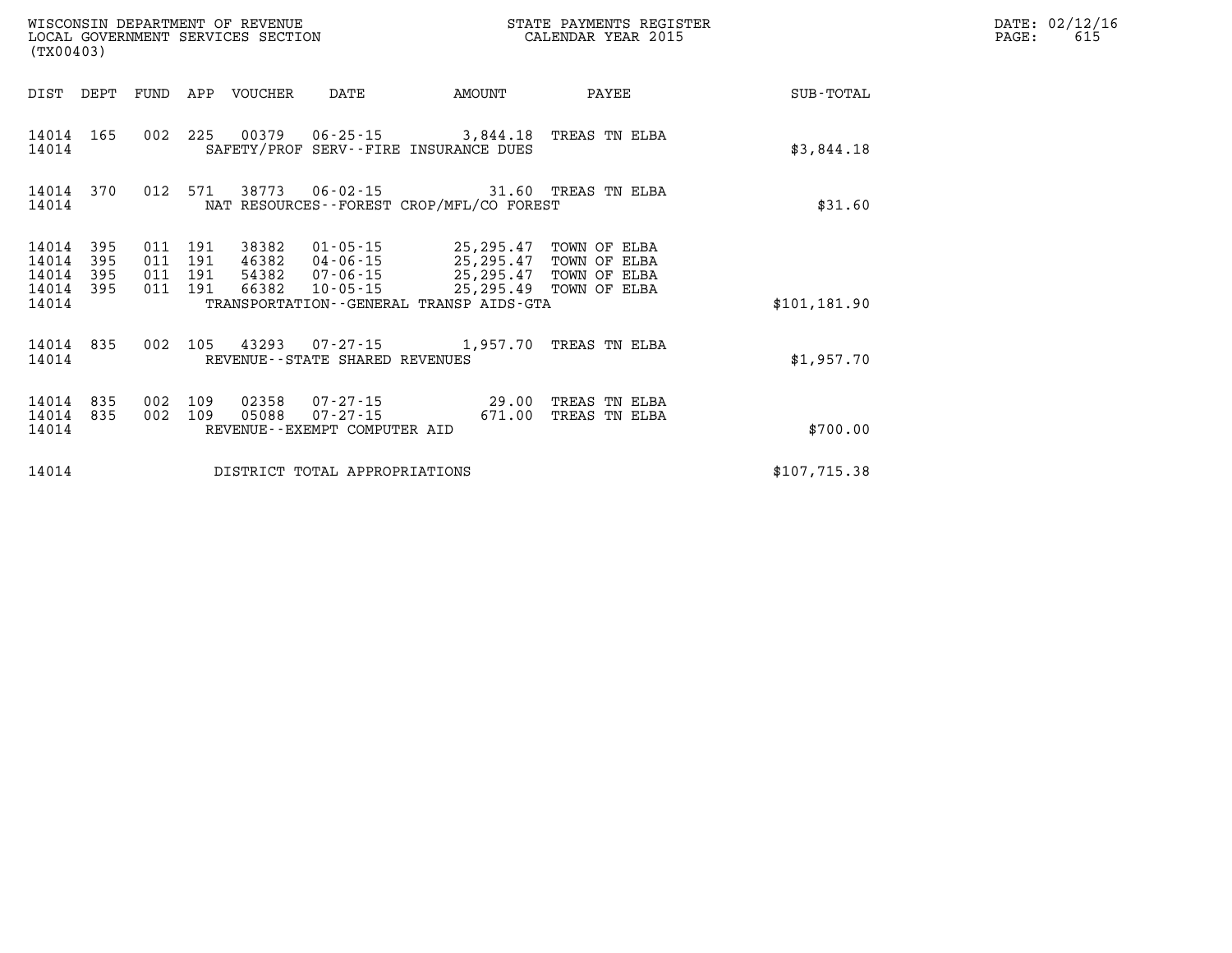| (TX00403) |  |  |                                                                       |                                                                                                                                                                                                                                                                                                          | WISCONSIN DEPARTMENT OF REVENUE<br>LOCAL GOVERNMENT SERVICES SECTION<br>CALENDAR YEAR 2015 |              | DATE: 02/12/16<br>$\mathtt{PAGE:}$<br>616 |
|-----------|--|--|-----------------------------------------------------------------------|----------------------------------------------------------------------------------------------------------------------------------------------------------------------------------------------------------------------------------------------------------------------------------------------------------|--------------------------------------------------------------------------------------------|--------------|-------------------------------------------|
|           |  |  |                                                                       |                                                                                                                                                                                                                                                                                                          | DIST DEPT FUND APP VOUCHER DATE AMOUNT PAYEE                                               | SUB-TOTAL    |                                           |
| 14016     |  |  |                                                                       | SAFETY/PROF SERV--FIRE INSURANCE DUES                                                                                                                                                                                                                                                                    | 14016 165 002 225 00380 06-25-15 4,494.22 TREAS TN EMMET                                   | \$4,494.22   |                                           |
| 14016     |  |  |                                                                       | NAT RESOURCES - - FOREST CROP/MFL/CO FOREST                                                                                                                                                                                                                                                              | 14016 370 012 571 38774 06-02-15 29.40 TREAS TN EMMET                                      | \$29.40      |                                           |
|           |  |  | 14016 MAT RESOURCES--RU RECYCLING GRANT                               |                                                                                                                                                                                                                                                                                                          | 14016 370 074 670 42461 05-29-15 4,642.62 TREAS TN EMMET                                   | \$4,642.62   |                                           |
|           |  |  |                                                                       | $\begin{tabular}{cccccc} 14016 & 395 & 011 & 191 & 38383 & 01-05-15 & 21,469.50 & TOWN OF EMMET \\ 14016 & 395 & 011 & 191 & 46383 & 04-06-15 & 21,469.50 & TOWN OF EMMET \\ 14016 & 395 & 011 & 191 & 54383 & 07-06-15 & 21,469.50 & TOWN OF EMMET \\ 14016 & 395 & 011 & 191 & 66383 & 10-05-15 & 21,$ |                                                                                            |              |                                           |
| 14016     |  |  |                                                                       | TRANSPORTATION - - GENERAL TRANSP AIDS-GTA                                                                                                                                                                                                                                                               |                                                                                            | \$85,878.00  |                                           |
| 14016     |  |  |                                                                       | TRANSPORTATION - - LRIP/TRIP/MSIP GRANTS                                                                                                                                                                                                                                                                 | 14016 395 011 278 69731 12-21-15 20,954.47 TREAS TN EMMET                                  | \$20,954.47  |                                           |
| 14016     |  |  | JUSTICE -- LAW ENFORCEMENT TRAINING                                   |                                                                                                                                                                                                                                                                                                          | 14016 455 002 231 16 04-20-15 160.00 TREAS TN EMMET                                        | \$160.00     |                                           |
| 14016     |  |  | 14016 835 002 105 43294 07-27-15<br>REVENUE - - STATE SHARED REVENUES |                                                                                                                                                                                                                                                                                                          | 2,417.70 TREAS TN EMMET                                                                    | \$2,417.70   |                                           |
| 14016     |  |  | REVENUE--EXEMPT COMPUTER AID                                          |                                                                                                                                                                                                                                                                                                          | 14016 835 002 109 02359 07-27-15 289.00 TREAS TN EMMET                                     | \$289.00     |                                           |
| 14016     |  |  | DISTRICT TOTAL APPROPRIATIONS                                         |                                                                                                                                                                                                                                                                                                          |                                                                                            | \$118,865.41 |                                           |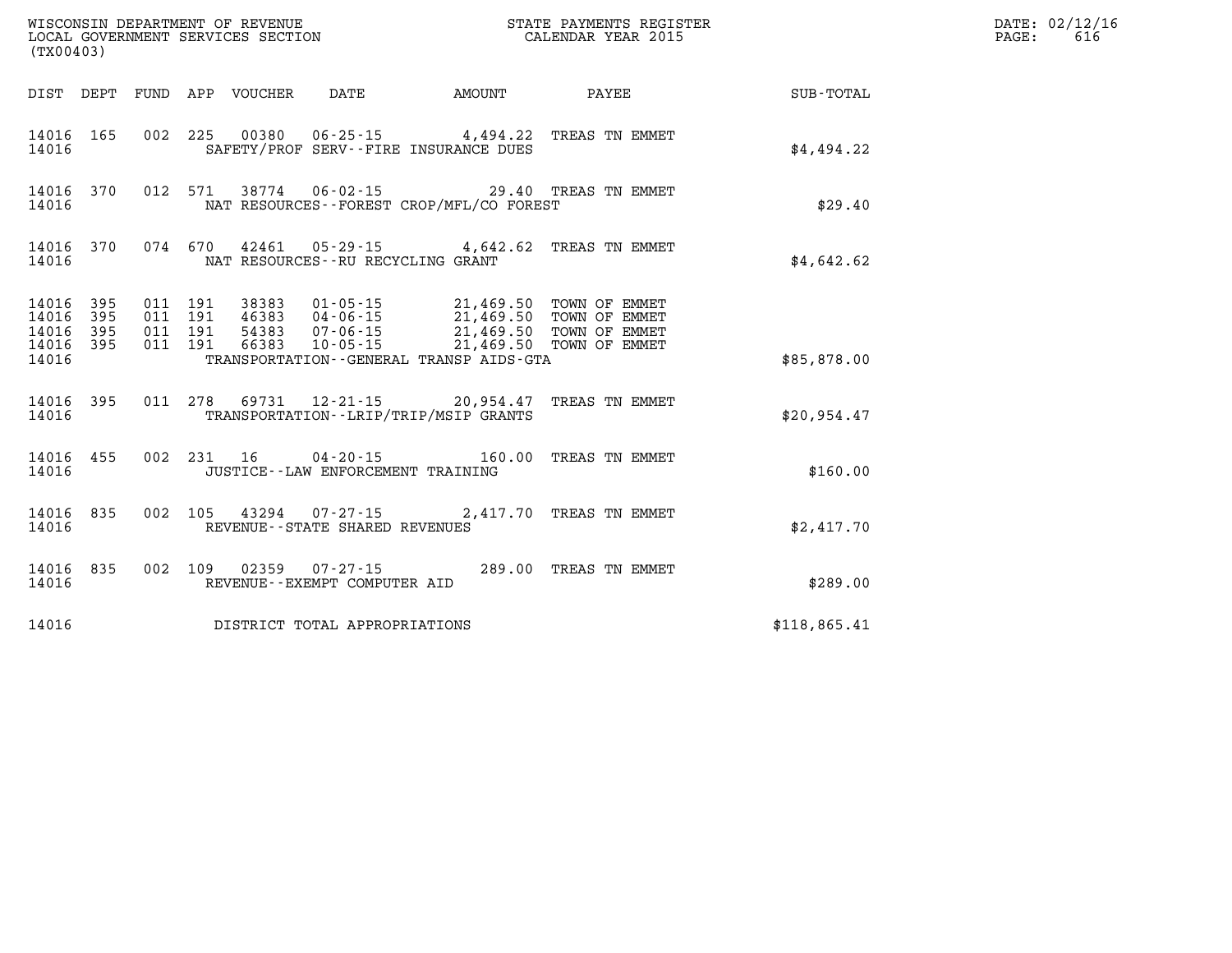| (TX00403)          |                        |                    |         |            |                                |                                                | WISCONSIN DEPARTMENT OF REVENUE<br>LOCAL GOVERNMENT SERVICES SECTION THE STATE PAYMENTS REGISTER<br>(TYO0403)                                                                          | DATE: 02/12/16<br>$\mathtt{PAGE:}$<br>617 |  |
|--------------------|------------------------|--------------------|---------|------------|--------------------------------|------------------------------------------------|----------------------------------------------------------------------------------------------------------------------------------------------------------------------------------------|-------------------------------------------|--|
|                    |                        |                    |         |            |                                |                                                | DIST DEPT FUND APP VOUCHER DATE AMOUNT PAYEE                                                                                                                                           | SUB-TOTAL                                 |  |
| 14018              | 14018 165              |                    |         |            |                                | SAFETY/PROF SERV--FIRE INSURANCE DUES          | 002 225 00381 06-25-15 6,804.29 TREAS TN FOX LAKE                                                                                                                                      | \$6,804.29                                |  |
|                    |                        |                    |         |            |                                |                                                | 14018 370 002 503 17414 01-12-15 8,054.90 TREAS TN FOX LAKE<br>829.94 TOWN SHARE                                                                                                       |                                           |  |
| 14018              |                        |                    |         |            |                                | NAT RESOURCES--AIDS IN LIEU OF TAXES           |                                                                                                                                                                                        | \$8,054.90                                |  |
|                    |                        |                    |         |            |                                |                                                | $\begin{tabular}{lllllll} 14018 & 370 & 012 & 381 & 00597 & 03-31-15 & & & & 788.25 & \texttt{TREAS TN FOX LAKE} \\ & & & \texttt{NAT RESOURCES--BOAT PATROL} & & & & & \end{tabular}$ | \$788.25                                  |  |
| 14018              |                        |                    |         |            |                                | NAT RESOURCES - BOATING ENFORCEMENT AIDS       | 14018 370 012 550 00597 03-31-15 2,731.27 TREAS TN FOX LAKE                                                                                                                            | \$2,731.27                                |  |
|                    |                        |                    |         |            |                                | 14018 MAT RESOURCES--FOREST CROP/MFL/CO FOREST | 14018 370 012 571 38775 06-02-15 34.80 TREAS TN FOX LAKE                                                                                                                               | \$34.80                                   |  |
|                    | 14018 370<br>14018 370 | 012 579<br>012 579 |         |            |                                |                                                | 20146  04-03-15  4.71  TREAS TN FOX LAKE<br>20146  04-03-15  17.60  TREAS TN FOX LAKE<br>20146  04-03-15  332.71  TREAS TN FOX LAKE<br>20146  04-03-15  16.24  TREAS TN FOX LAKE       |                                           |  |
| 14018              | 14018 370<br>14018 370 | 012 579<br>012 579 |         |            |                                | NAT RESOURCES--AIDS IN LIEU OF TAXES           |                                                                                                                                                                                        | \$371.26                                  |  |
|                    |                        |                    |         |            |                                |                                                |                                                                                                                                                                                        |                                           |  |
| 14018              |                        |                    |         |            |                                | NAT RESOURCES--RU RECYCLING GRANT              | 14018 370 074 670 42462 05-29-15 6,102.53 TREAS TN FOX LAKE                                                                                                                            | \$6,102.53                                |  |
| 14018 395          | 14018 395              | 011 191<br>011 191 |         |            |                                |                                                | 38384 01-05-15 20,274.91 TOWN OF FOX LAKE<br>46384 04-06-15 20,274.91 TOWN OF FOX LAKE<br>54384 07-06-15 20,274.91 TOWN OF FOX LAKE<br>66384 10-05-15 20,274.93 TOWN OF FOX LAKE       |                                           |  |
| 14018              | 14018 395<br>14018 395 | 011 191<br>011 191 |         |            |                                | TRANSPORTATION--GENERAL TRANSP AIDS-GTA        |                                                                                                                                                                                        | \$81,099.66                               |  |
| 14018              | 14018 455              |                    |         | 002 231 11 |                                | JUSTICE - - LAW ENFORCEMENT TRAINING           | 03-19-15 160.00 TREAS TN FOX LAKE                                                                                                                                                      | \$160.00                                  |  |
| 14018 835<br>14018 |                        |                    |         |            | REVENUE--STATE SHARED REVENUES |                                                | 002 105 43295 07-27-15 5,550.12 TREAS TN FOX LAKE                                                                                                                                      | \$5,550.12                                |  |
| 14018 835<br>14018 |                        |                    |         |            | REVENUE--EXEMPT COMPUTER AID   |                                                | 002 109 02360 07-27-15 11.00 TREAS TN FOX LAKE                                                                                                                                         | \$11.00                                   |  |
| 14018 835<br>14018 |                        |                    | 002 501 | 00001      |                                | DOA-PAYMENT FOR MUNICIPAL SERVICES AID         | 02-02-15 11,254.51 TREAS TN FOX LAKE                                                                                                                                                   | \$11, 254.51                              |  |
| 14018              |                        |                    |         |            | DISTRICT TOTAL APPROPRIATIONS  |                                                |                                                                                                                                                                                        | \$122, 962.59                             |  |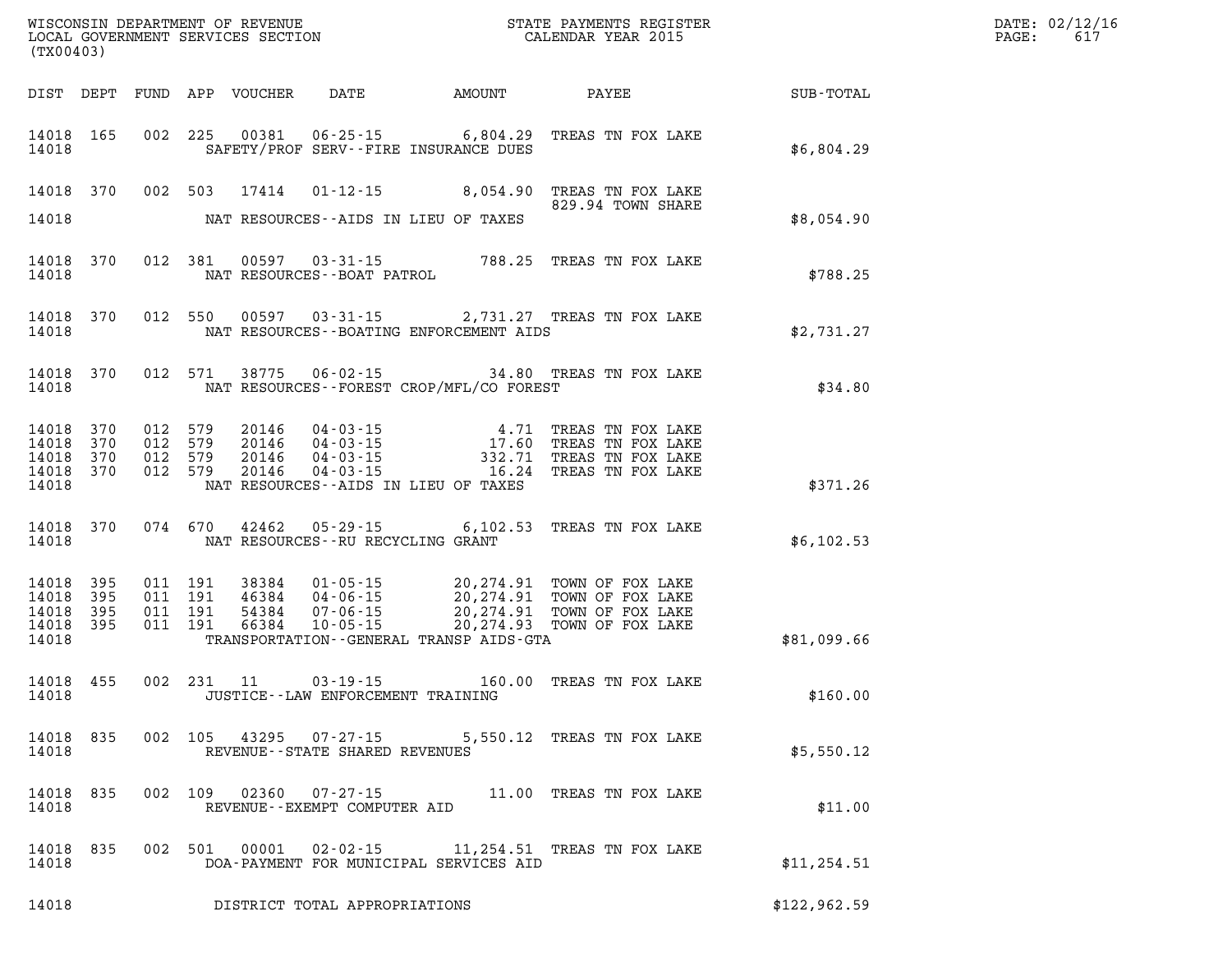| WISCONSIN DEPARTMENT OF REVENUE<br>LOCAL GOVERNMENT SERVICES SECTION<br>(TX00403) |                   |                    |         |                            |                                   |                                                                                    | STATE PAYMENTS REGISTER<br>CALENDAR YEAR 2015    |               | DATE: 02/12/16<br>PAGE:<br>618 |
|-----------------------------------------------------------------------------------|-------------------|--------------------|---------|----------------------------|-----------------------------------|------------------------------------------------------------------------------------|--------------------------------------------------|---------------|--------------------------------|
|                                                                                   |                   |                    |         | DIST DEPT FUND APP VOUCHER | DATE                              | AMOUNT                                                                             | PAYEE                                            | SUB-TOTAL     |                                |
| 14020                                                                             | 14020 165         |                    |         |                            |                                   | SAFETY/PROF SERV--FIRE INSURANCE DUES                                              | 002 225 00382 06-25-15 3,711.53 TREAS TN HERMAN  | \$3,711.53    |                                |
| 14020                                                                             | 14020 370         |                    |         |                            |                                   | NAT RESOURCES - - FOREST CROP/MFL/CO FOREST                                        | 012 571 38776 06-02-15 56.64 TREAS TN HERMAN     | \$56.64       |                                |
| 14020                                                                             | 14020 370         |                    | 074 670 |                            | NAT RESOURCES--RU RECYCLING GRANT |                                                                                    | 42463  05-29-15  4,964.05  TREAS TN HERMAN       | \$4,964.05    |                                |
| 14020<br>14020<br>14020                                                           | 395<br>395<br>395 | 011 191<br>011 191 | 011 191 |                            |                                   | 38385 01-05-15 27,101.11 TOWN OF HERMAN<br>46385 04-06-15 27,101.11 TOWN OF HERMAN | 54385 07-06-15 27,101.11 TOWN OF HERMAN          |               |                                |
| 14020 395<br>14020                                                                |                   | 011 191            |         |                            |                                   | TRANSPORTATION--GENERAL TRANSP AIDS-GTA                                            | 66385 10-05-15 27,101.13 TOWN OF HERMAN          | \$108,404.46  |                                |
| 14020                                                                             | 14020 835         |                    |         |                            | REVENUE - - STATE SHARED REVENUES |                                                                                    | 002 105 43296 07-27-15 17,043.77 TREAS TN HERMAN | \$17,043.77   |                                |
| 14020                                                                             | 14020 835         | 002 109            |         |                            | REVENUE - - EXEMPT COMPUTER AID   |                                                                                    |                                                  | \$16.00       |                                |
| 14020                                                                             |                   |                    |         |                            | DISTRICT TOTAL APPROPRIATIONS     |                                                                                    |                                                  | \$134, 196.45 |                                |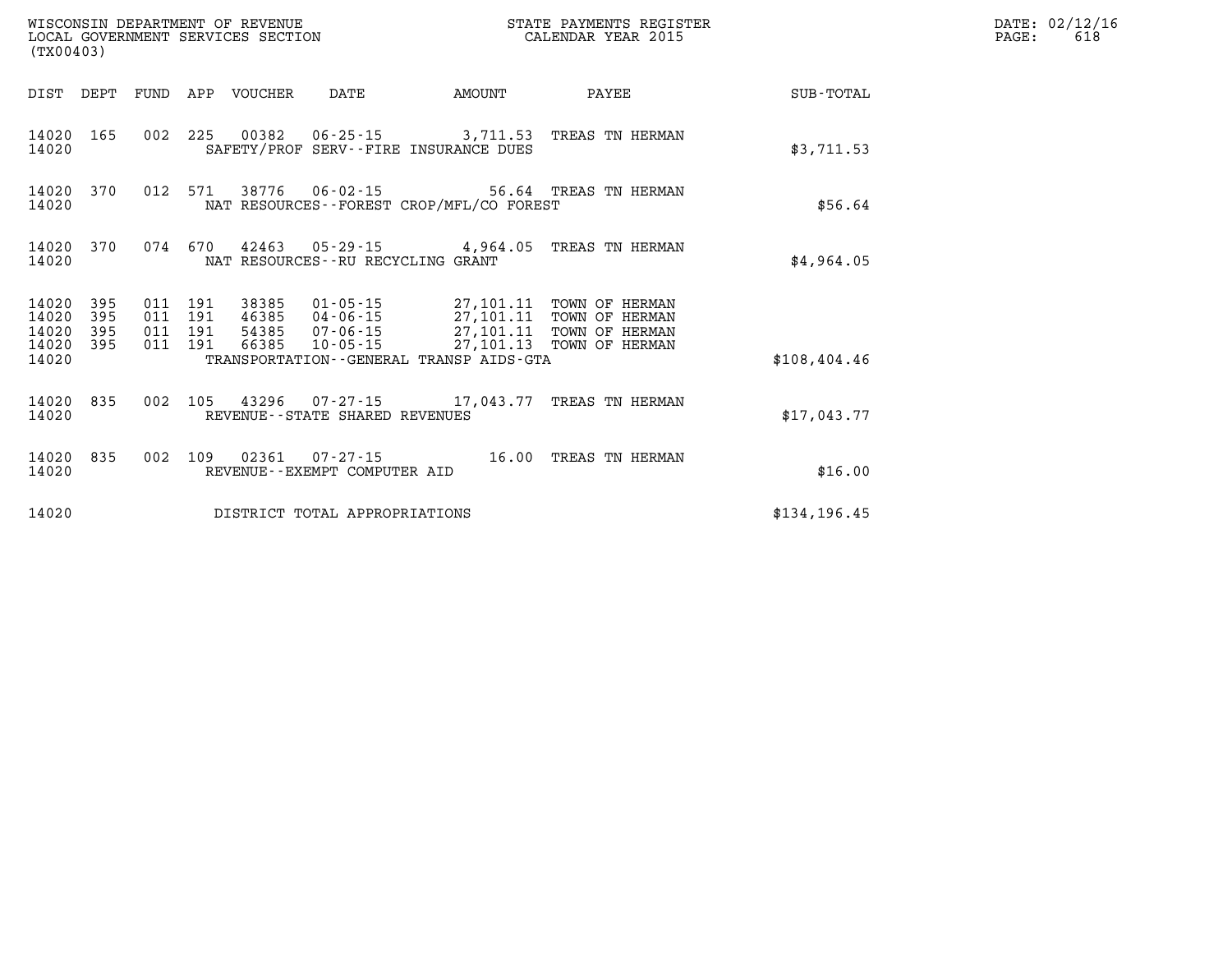| (TX00403) |                                                           |  |                                         |                                              | WISCONSIN DEPARTMENT OF REVENUE<br>LOCAL GOVERNMENT SERVICES SECTION FOR THE STATE PAYMENTS REGISTER<br>(TWOO403)                                                                                                                                                                                                           |                                                             | DATE: 02/12/16<br>$\mathtt{PAGE:}$<br>619 |
|-----------|-----------------------------------------------------------|--|-----------------------------------------|----------------------------------------------|-----------------------------------------------------------------------------------------------------------------------------------------------------------------------------------------------------------------------------------------------------------------------------------------------------------------------------|-------------------------------------------------------------|-------------------------------------------|
|           |                                                           |  |                                         |                                              |                                                                                                                                                                                                                                                                                                                             | DIST DEPT FUND APP VOUCHER DATE AMOUNT PAYEE PATE SUB-TOTAL |                                           |
| 14022     |                                                           |  |                                         | SAFETY/PROF SERV--FIRE INSURANCE DUES        | 14022 165 002 225 00383 06-25-15 6,749.07 TREAS TN HUBBARD                                                                                                                                                                                                                                                                  | \$6,749.07                                                  |                                           |
|           | 14022                                                     |  |                                         | NAT RESOURCES - FOREST CROP/MFL/CO FOREST    | 14022 370 012 571 38777 06-02-15 30.80 TREAS TN HUBBARD                                                                                                                                                                                                                                                                     | \$30.80                                                     |                                           |
| 14022     |                                                           |  |                                         | NAT RESOURCES -- AIDS IN LIEU OF TAXES       | $\begin{array}{cccccccc} 14022 & 370 & 012 & 579 & 20147 & 04\cdot 03\cdot 15 & & & 1.24 & \text{TREAS TN HUBBARD} \\ 14022 & 370 & 012 & 579 & 20147 & 04\cdot 03\cdot 15 & & & 4.32 & \text{TREAS TN HUBBARD} \\ 14022 & 370 & 012 & 579 & 20147 & 04\cdot 03\cdot 15 & & & 246.01 & \text{TREAS TN HUBBARD} \end{array}$ | \$251.57                                                    |                                           |
|           |                                                           |  | 14022 NAT RESOURCES--RU RECYCLING GRANT |                                              | 14022 370 074 670 42464 05-29-15 5,428.01 TREAS TN HUBBARD                                                                                                                                                                                                                                                                  | \$5,428.01                                                  |                                           |
|           | 14022 395<br>14022 395<br>14022 395<br>14022 395<br>14022 |  |                                         | TRANSPORTATION - - GENERAL TRANSP AIDS - GTA | 011 191 38386 01-05-15 24,535.78 TOWN OF HUBBARD<br>011 191 46386 04-06-15 24,535.78 TOWN OF HUBBARD<br>011 191 54386 07-06-15 24,535.78 TOWN OF HUBBARD<br>011 191 66386 10-05-15 24,535.80 TOWN OF HUBBARD                                                                                                                | \$98,143.14                                                 |                                           |
|           | 14022                                                     |  | REVENUE--STATE SHARED REVENUES          |                                              | 14022 835 002 105 43297 07-27-15 5,003.28 TREAS TN HUBBARD                                                                                                                                                                                                                                                                  | \$5,003.28                                                  |                                           |
|           | 14022 835                                                 |  | 14022 REVENUE - - EXEMPT COMPUTER AID   |                                              | 002 109 02362 07-27-15 1,847.00 TREAS TN HUBBARD                                                                                                                                                                                                                                                                            | \$1,847.00                                                  |                                           |
| 14022     | 14022 835                                                 |  | REVENUE--LOTTERY CREDIT -               |                                              | 021 363 35584 03-23-15 5,824.10 TREAS TN HUBBARD                                                                                                                                                                                                                                                                            | \$5,824.10                                                  |                                           |
| 14022     |                                                           |  |                                         |                                              | DISTRICT TOTAL APPROPRIATIONS                                                                                                                                                                                                                                                                                               | \$123, 276.97                                               |                                           |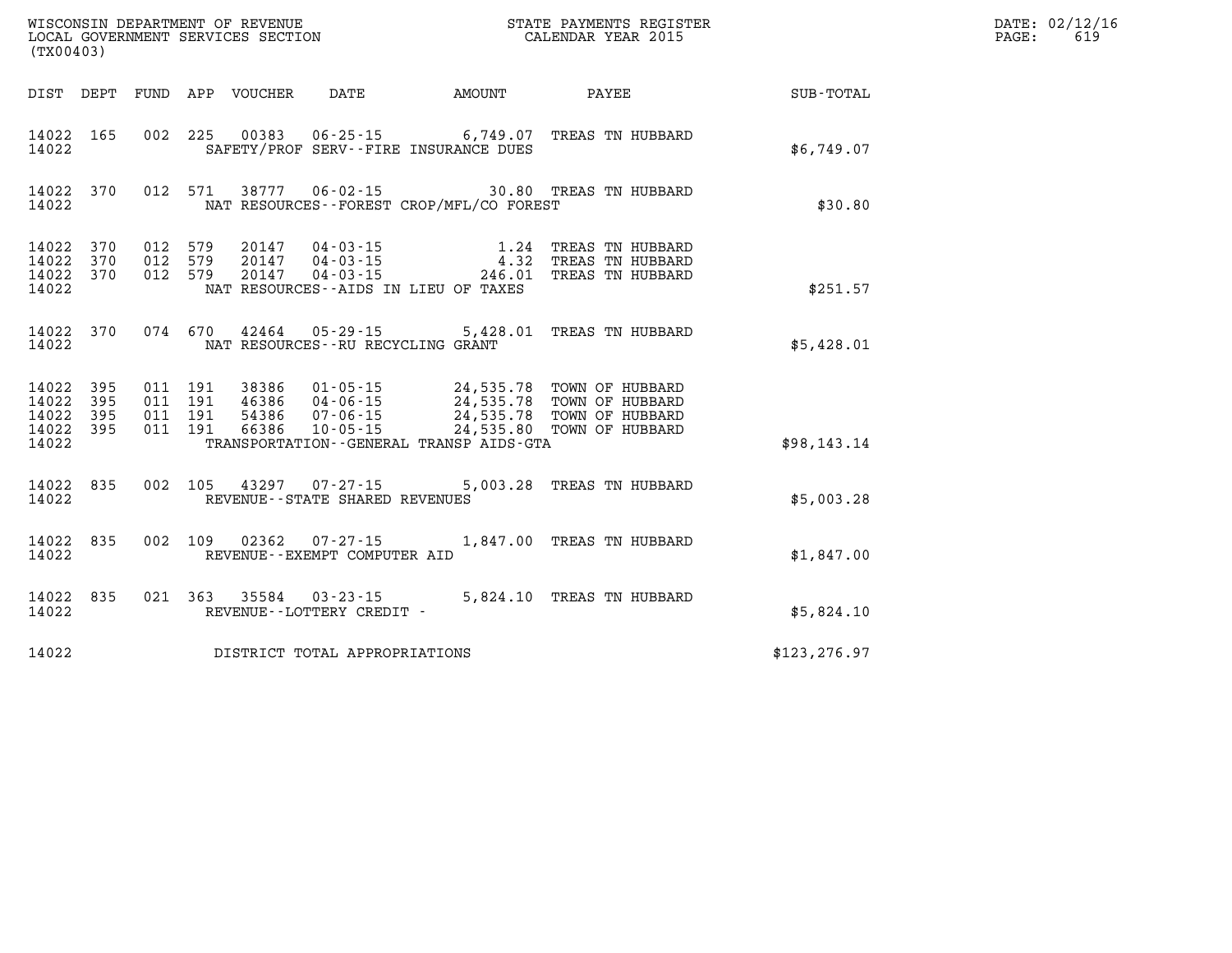| (TX00403)               |                   |                   |                   | WISCONSIN DEPARTMENT OF REVENUE<br>LOCAL GOVERNMENT SERVICES SECTION |                                                     |                                                           | STATE PAYMENTS REGISTER<br>CALENDAR YEAR 2015                  |              |
|-------------------------|-------------------|-------------------|-------------------|----------------------------------------------------------------------|-----------------------------------------------------|-----------------------------------------------------------|----------------------------------------------------------------|--------------|
| DIST                    | DEPT              | FUND              | APP               | <b>VOUCHER</b>                                                       | DATE                                                | AMOUNT                                                    | PAYEE                                                          | SUB-TOTAL    |
| 14024<br>14024          | 165               | 002               | 225               | 00384                                                                | $06 - 25 - 15$                                      | 4,777.29<br>SAFETY/PROF SERV--FIRE INSURANCE DUES         | TREAS TN HUSTISFORD                                            | \$4,777.29   |
| 14024<br>14024          | 370               | 012               | 571               | 38778                                                                | 06-02-15                                            | NAT RESOURCES - - FOREST CROP/MFL/CO FOREST               | 38.95 TREAS TN HUSTISFORD                                      | \$38.95      |
| 14024<br>14024<br>14024 | 395<br>395<br>395 | 011<br>011<br>011 | 191<br>191<br>191 | 38387<br>46387<br>54387                                              | 01-05-15<br>04-06-15<br>07-06-15                    | 24,530.28<br>24,530.28<br>24,530.28                       | TOWN OF HUSTISFORD<br>TOWN OF HUSTISFORD<br>TOWN OF HUSTISFORD |              |
| 14024<br>14024          | 395               | 011               | 191               | 66387                                                                | $10 - 05 - 15$                                      | 24,530.28<br>TRANSPORTATION - - GENERAL TRANSP AIDS - GTA | TOWN OF HUSTISFORD                                             | \$98,121.12  |
| 14024<br>14024          | 835               | 002               | 105               | 43298                                                                | $07 - 27 - 15$<br>REVENUE - - STATE SHARED REVENUES | 3,269.04                                                  | TREAS TN HUSTISFORD                                            | \$3,269.04   |
| 14024<br>14024          | 835               | 002               | 109               | 02363                                                                | $07 - 27 - 15$<br>REVENUE - - EXEMPT COMPUTER AID   | 272.00                                                    | TREAS TN HUSTISFORD                                            | \$272.00     |
| 14024                   |                   |                   |                   |                                                                      | DISTRICT TOTAL APPROPRIATIONS                       |                                                           |                                                                | \$106,478.40 |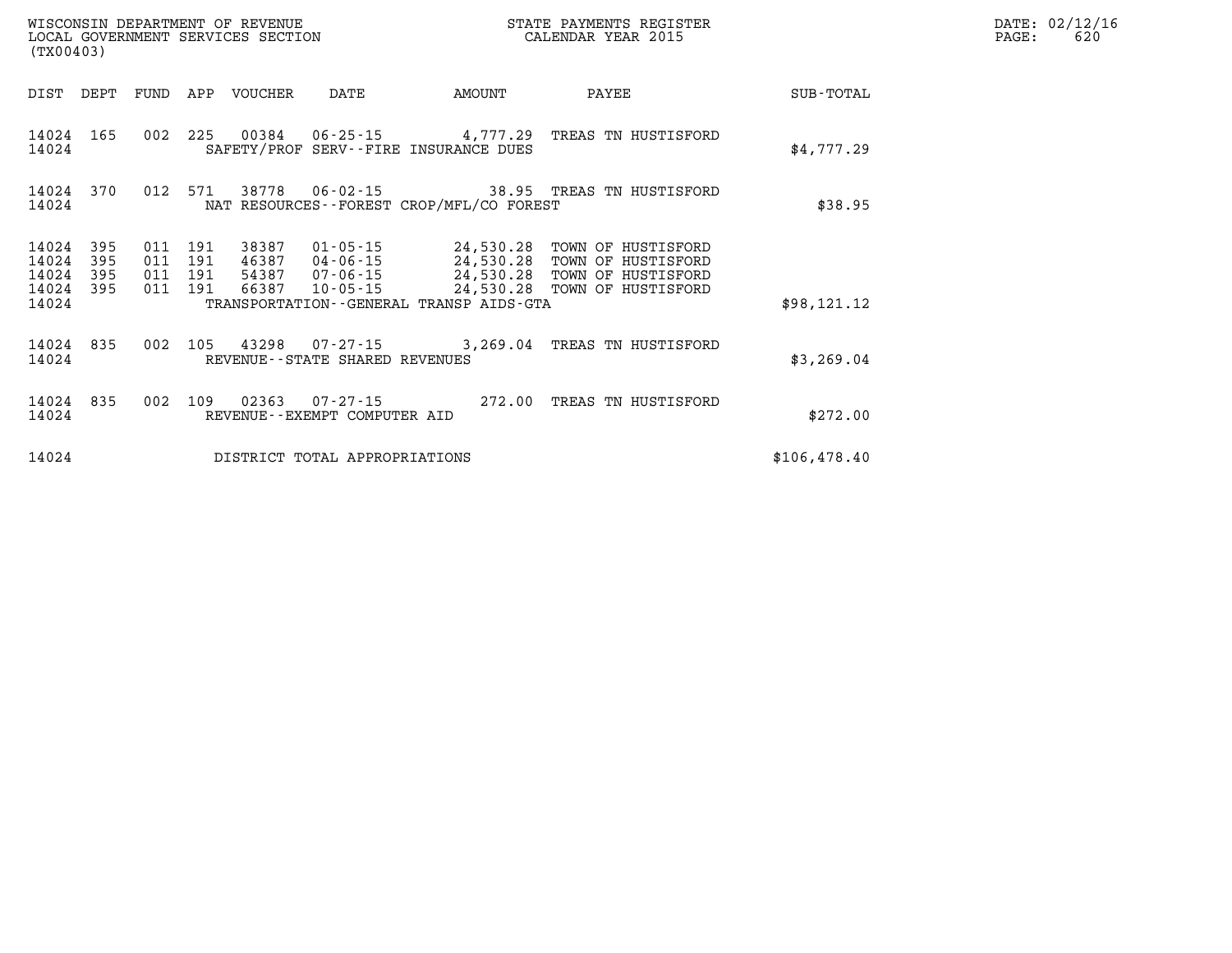| (TX00403)                                                 |  |  |                                                        |                                                |                                                                                                                                                                                                                                                                                                   | DATE: 02/12/16<br>621<br>$\mathtt{PAGE:}$ |  |
|-----------------------------------------------------------|--|--|--------------------------------------------------------|------------------------------------------------|---------------------------------------------------------------------------------------------------------------------------------------------------------------------------------------------------------------------------------------------------------------------------------------------------|-------------------------------------------|--|
|                                                           |  |  |                                                        |                                                | DIST DEPT FUND APP VOUCHER DATE AMOUNT PAYEE SUB-TOTAL                                                                                                                                                                                                                                            |                                           |  |
| 14026                                                     |  |  |                                                        | SAFETY/PROF SERV--FIRE INSURANCE DUES          | 14026 165 002 225 00385 06-25-15 4,466.97 TREAS TN LEBANON                                                                                                                                                                                                                                        | \$4,466.97                                |  |
| 14026                                                     |  |  |                                                        | NAT RESOURCES-SEVERANCE/YIELD/WITHDRAWAL       | 14026 370 000 001 05DNR 09-28-15 154.93 TREAS TOWN LEBANON                                                                                                                                                                                                                                        | \$154.93                                  |  |
|                                                           |  |  |                                                        |                                                | 14026 370 002 503 17415 01-12-15 1,894.33 TREAS TN LEBANON<br>329.92 TOWN SHARE                                                                                                                                                                                                                   |                                           |  |
|                                                           |  |  |                                                        | 14026 NAT RESOURCES--AIDS IN LIEU OF TAXES     |                                                                                                                                                                                                                                                                                                   | \$1,894.33                                |  |
|                                                           |  |  |                                                        | 14026 MAT RESOURCES--FOREST CROP/MFL/CO FOREST | 14026 370 012 571 38779 06-02-15 34.70 TREAS TN LEBANON                                                                                                                                                                                                                                           | \$34.70                                   |  |
|                                                           |  |  |                                                        | 14026 NAT RESOURCES--AIDS IN LIEU OF TAXES     | 14026 370 012 579 20148 04-03-15 20.00 TREAS TN LEBANON                                                                                                                                                                                                                                           | \$20.00                                   |  |
|                                                           |  |  |                                                        | 14026 MAT RESOURCES--RECREATION RESOURCE-FED   | 14026 370 012 583 03077 06-29-15 352.51 LEBANON VOLUNTEER FIRE DE                                                                                                                                                                                                                                 | \$352.51                                  |  |
|                                                           |  |  | 14026 MAT RESOURCES--RU RECYCLING GRANT                |                                                | 14026 370 074 670 42465 05-29-15 4,937.23 TREAS TN LEBANON                                                                                                                                                                                                                                        | \$4,937.23                                |  |
| 14026 395<br>14026 395<br>14026 395<br>14026 395<br>14026 |  |  |                                                        | TRANSPORTATION--GENERAL TRANSP AIDS-GTA        | $\begin{tabular}{cccc} 011 & 191 & 38388 & 01-05-15 & 26, 231.32 & TOWN OF LEBANON \\ 011 & 191 & 46388 & 04-06-15 & 26, 231.32 & TOWN OF LEBANON \\ 011 & 191 & 54388 & 07-06-15 & 26, 231.32 & TOWN OF LEBANON \\ 011 & 191 & 66388 & 10-05-15 & 26, 231.34 & TOWN OF LEBANON \\ \end{tabular}$ | \$104,925.30                              |  |
|                                                           |  |  |                                                        |                                                |                                                                                                                                                                                                                                                                                                   | \$5,056.48                                |  |
|                                                           |  |  |                                                        |                                                | 14026 435 005 163 01LGS 11-16-15 2,000.00 DHS PREPAID MEDICAL TRANSPORT<br>14026 THS - PREPAID MEDICAL TRANSPORT REIMBURSE                                                                                                                                                                        | \$2,000.00                                |  |
| 14026 835<br>14026                                        |  |  | REVENUE - - STATE SHARED REVENUES                      |                                                | 002 105 43299 07-27-15 9,922.44 TREAS TN LEBANON                                                                                                                                                                                                                                                  | \$9,922.44                                |  |
| 14026 835<br>14026                                        |  |  | 002 109 02364 07-27-15<br>REVENUE--EXEMPT COMPUTER AID |                                                | 11.00 TREAS TN LEBANON                                                                                                                                                                                                                                                                            | \$11.00                                   |  |
| 14026                                                     |  |  | DISTRICT TOTAL APPROPRIATIONS                          |                                                |                                                                                                                                                                                                                                                                                                   | \$133,775.89                              |  |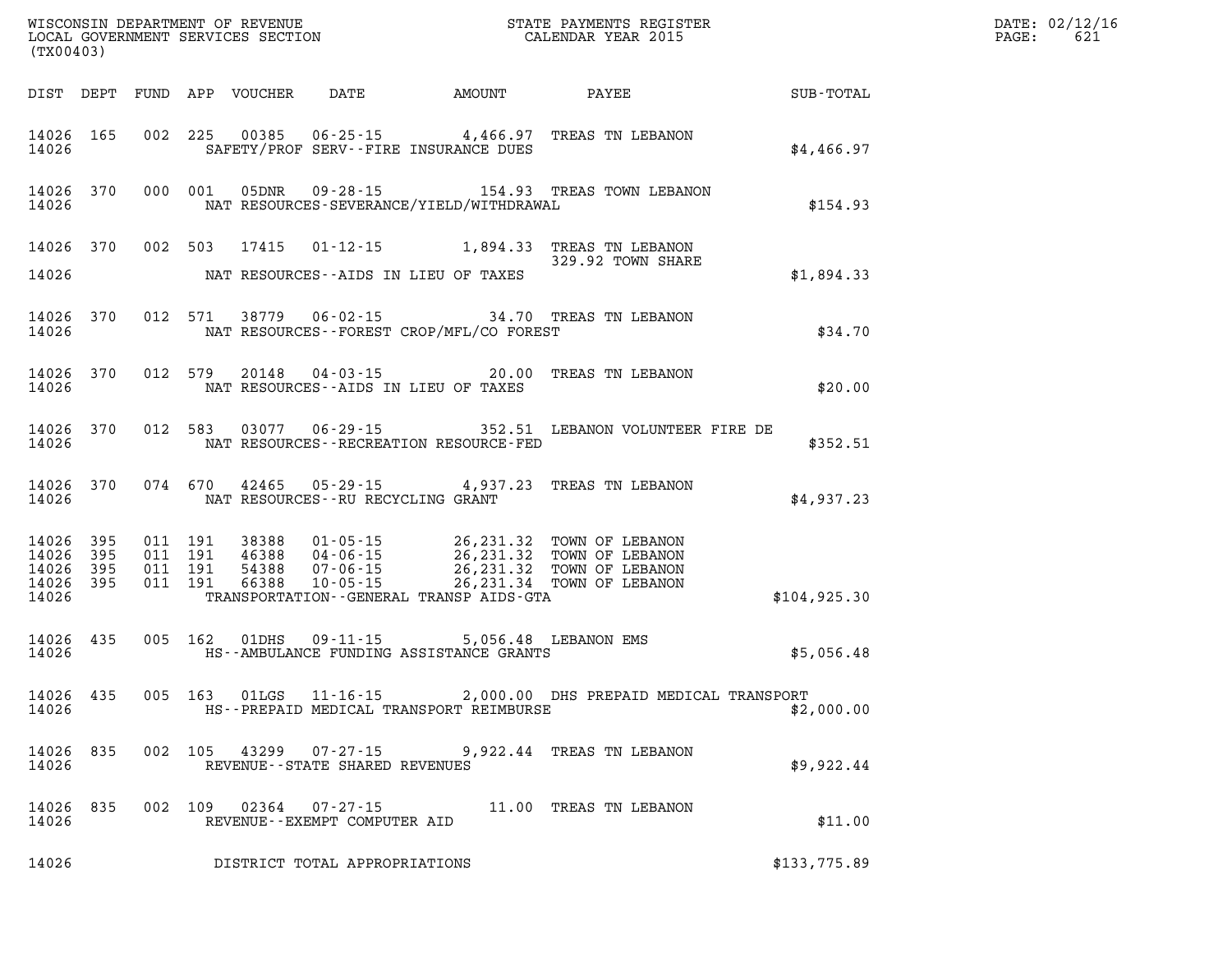| (TX00403)                           |           |  | WISCONSIN DEPARTMENT OF REVENUE<br>LOCAL GOVERNMENT SERVICES SECTION |                                                                                                                                                                                                                                                                                                                                        | STATE PAYMENTS REGISTER<br>CALENDAR YEAR 2015    |              | DATE: 02/12/16<br>622<br>PAGE: |
|-------------------------------------|-----------|--|----------------------------------------------------------------------|----------------------------------------------------------------------------------------------------------------------------------------------------------------------------------------------------------------------------------------------------------------------------------------------------------------------------------------|--------------------------------------------------|--------------|--------------------------------|
|                                     |           |  |                                                                      | DIST DEPT FUND APP VOUCHER DATE AMOUNT                                                                                                                                                                                                                                                                                                 | <b>PAYEE</b> PAYEE                               | SUB-TOTAL    |                                |
| 14028                               | 14028 165 |  |                                                                      | 002 225 00386 06-25-15 3,201.92 TREAS TN LEROY<br>SAFETY/PROF SERV--FIRE INSURANCE DUES                                                                                                                                                                                                                                                |                                                  | \$3,201.92   |                                |
| 14028                               | 14028 370 |  |                                                                      | NAT RESOURCES-SEVERANCE/YIELD/WITHDRAWAL                                                                                                                                                                                                                                                                                               | 000 001 01DNR  04-09-15  321.36 TREAS TOWN LEROY | \$321.36     |                                |
| 14028                               | 14028 370 |  |                                                                      | 012 571 38780 06-02-15 11.20 TREAS TN LEROY<br>NAT RESOURCES - - FOREST CROP/MFL/CO FOREST                                                                                                                                                                                                                                             |                                                  | \$11.20      |                                |
| 14028                               | 14028 370 |  |                                                                      | 074 670 42466 05-29-15 2,182.72 TREAS TN LEROY<br>NAT RESOURCES--RU RECYCLING GRANT                                                                                                                                                                                                                                                    |                                                  | \$2,182.72   |                                |
| 14028 395<br>14028 395<br>14028 395 |           |  |                                                                      | $\begin{array}{cccc} 011 & 191 & 38389 & 01\cdot 05\cdot 15 & 20\, ,693\, .29 & \text{TOWN OF LEROY} \\ 011 & 191 & 46389 & 04\cdot 06\cdot 15 & 20\, ,693\, .29 & \text{TOWN OF LEROY} \\ 011 & 191 & 54389 & 07\cdot 06\cdot 15 & 20\, ,693\, .29 & \text{TOWN OF LEROY} \\ 011 & 191 & 66389 & 10\cdot 05\cdot 15 & 20\, ,693\, .3$ |                                                  |              |                                |
| 14028 395<br>14028                  |           |  |                                                                      | TRANSPORTATION--GENERAL TRANSP AIDS-GTA                                                                                                                                                                                                                                                                                                |                                                  | \$82,773.18  |                                |
| 14028                               | 14028 395 |  |                                                                      | 011 278 38496 02-04-15 28,312.47 TREAS TN LEROY<br>TRANSPORTATION--LRIP/TRIP/MSIP GRANTS                                                                                                                                                                                                                                               |                                                  | \$28,312.47  |                                |
| 14028                               | 14028 835 |  | REVENUE - - STATE SHARED REVENUES                                    | 002 105 43300 07-27-15 17,384.04 TREAS TN LEROY                                                                                                                                                                                                                                                                                        |                                                  | \$17,384.04  |                                |
| 14028                               | 14028 835 |  | 002 109 02365 07-27-15<br>REVENUE--EXEMPT COMPUTER AID               | 140.00 TREAS TN LEROY                                                                                                                                                                                                                                                                                                                  |                                                  | \$140.00     |                                |
| 14028                               |           |  | DISTRICT TOTAL APPROPRIATIONS                                        |                                                                                                                                                                                                                                                                                                                                        |                                                  | \$134,326.89 |                                |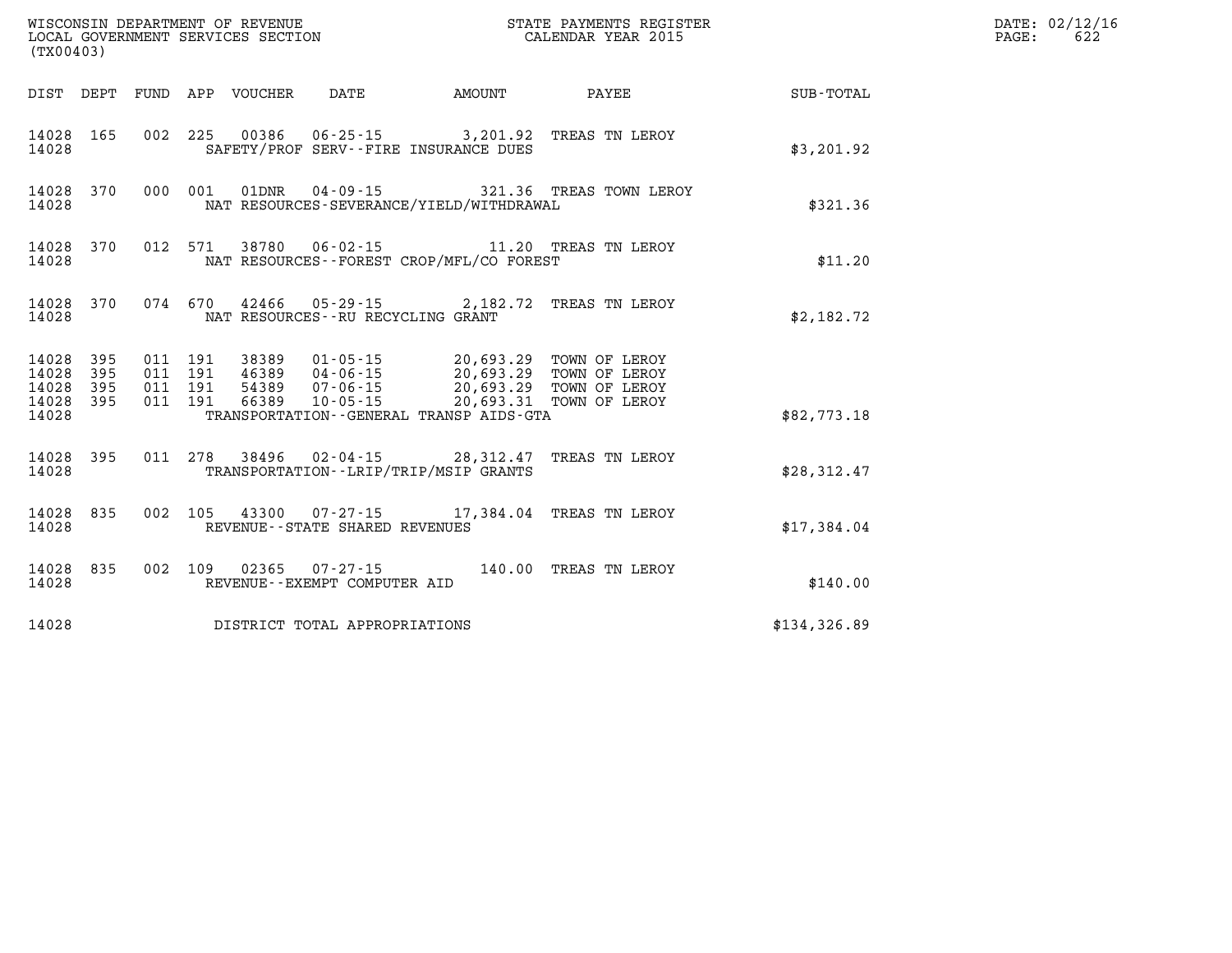| (TX00403)                                         |            |                                          |                                 |                                |                                                                                                                                                                                                                        |                                                                                                                     |              | DATE: 02/12/16<br>623<br>$\mathtt{PAGE}$ : |
|---------------------------------------------------|------------|------------------------------------------|---------------------------------|--------------------------------|------------------------------------------------------------------------------------------------------------------------------------------------------------------------------------------------------------------------|---------------------------------------------------------------------------------------------------------------------|--------------|--------------------------------------------|
|                                                   |            |                                          | DIST DEPT FUND APP VOUCHER DATE |                                |                                                                                                                                                                                                                        | AMOUNT PAYEE                                                                                                        | SUB-TOTAL    |                                            |
| 14030                                             | 14030 165  |                                          |                                 |                                | 002 225 00387 06-25-15 4,703.07 TREAS TN LOMIRA<br>SAFETY/PROF SERV--FIRE INSURANCE DUES                                                                                                                               |                                                                                                                     | \$4,703.07   |                                            |
| 14030                                             |            |                                          |                                 |                                | NAT RESOURCES-SEVERANCE/YIELD/WITHDRAWAL                                                                                                                                                                               | 14030 370 000 001 01DNR 04-09-15 36.96 TREAS TOWN LOMIRA                                                            | \$36.96      |                                            |
| 14030                                             |            |                                          |                                 |                                | NAT RESOURCES - - FOREST CROP/MFL/CO FOREST                                                                                                                                                                            | 14030 370 012 571 38781 06-02-15 18.20 TREAS TN LOMIRA                                                              | \$18.20      |                                            |
| 14030                                             |            |                                          |                                 |                                | NAT RESOURCES--AIDS IN LIEU OF TAXES                                                                                                                                                                                   | $14030$ 370 012 579 20149 04-03-15 22.43 TREAS TN LOMIRA<br>14030 370 012 579 20149 04-03-15 228.34 TREAS TN LOMIRA | \$250.77     |                                            |
| 14030                                             |            |                                          |                                 |                                | 14030 370 074 670 42467 05-29-15 6,379.77 TREAS TN LOMIRA<br>NAT RESOURCES--RU RECYCLING GRANT                                                                                                                         |                                                                                                                     | \$6,379.77   |                                            |
| 14030 395<br>14030<br>14030<br>14030 395<br>14030 | 395<br>395 | 011 191<br>011 191<br>011 191<br>011 191 |                                 |                                | 38390  01-05-15  20,302.44  TOWN OF LOMIRA<br>46390 04-06-15 20,302.44 TOWN OF LOMIRA<br>54390 07-06-15 20,302.44 TOWN OF LOMIRA<br>66390 10-05-15 20,302.44 TOWN OF LOMIRA<br>TRANSPORTATION--GENERAL TRANSP AIDS-GTA |                                                                                                                     | \$81, 209.76 |                                            |
| 14030                                             | 14030 835  |                                          |                                 | REVENUE--STATE SHARED REVENUES | 002 105 43301 07-27-15 9,502.97 TREAS TN LOMIRA                                                                                                                                                                        |                                                                                                                     | \$9,502.97   |                                            |
| 14030                                             |            |                                          |                                 | REVENUE--EXEMPT COMPUTER AID   | 14030 835 002 109 02366 07-27-15 428.00 TREAS TN LOMIRA                                                                                                                                                                |                                                                                                                     | \$428.00     |                                            |
| 14030                                             |            |                                          |                                 | DISTRICT TOTAL APPROPRIATIONS  |                                                                                                                                                                                                                        |                                                                                                                     | \$102,529.50 |                                            |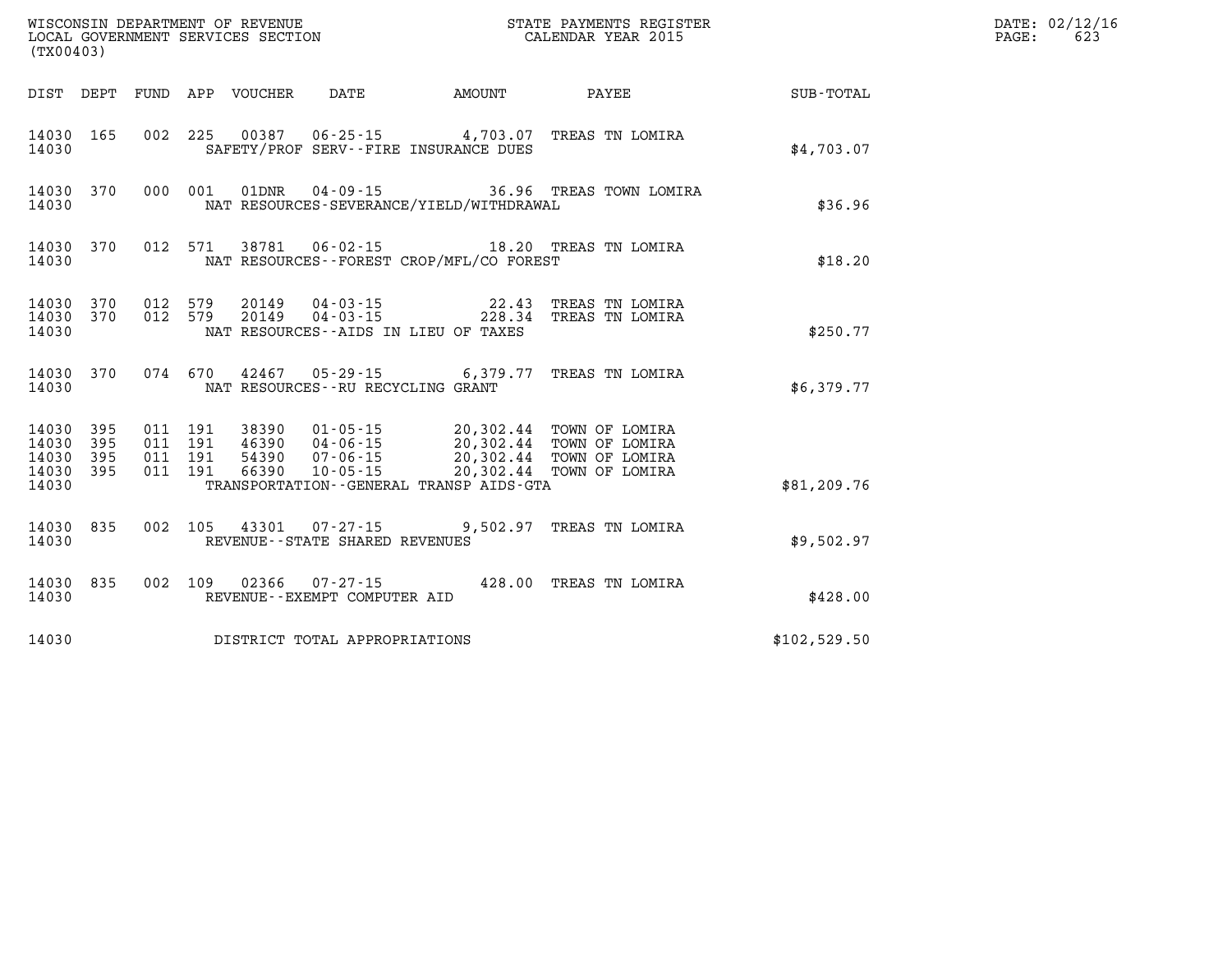| (TX00403)                                     |                   |                                          | WISCONSIN DEPARTMENT OF REVENUE<br>LOCAL GOVERNMENT SERVICES SECTION |                                                |                                                                                                                                                                                                                    | STATE PAYMENTS REGISTER<br>CALENDAR YEAR 2015                         |               | DATE: 02/12/16<br>624<br>$\mathtt{PAGE:}$ |
|-----------------------------------------------|-------------------|------------------------------------------|----------------------------------------------------------------------|------------------------------------------------|--------------------------------------------------------------------------------------------------------------------------------------------------------------------------------------------------------------------|-----------------------------------------------------------------------|---------------|-------------------------------------------|
|                                               |                   |                                          | DIST DEPT FUND APP VOUCHER                                           | DATE                                           | AMOUNT                                                                                                                                                                                                             | PAYEE                                                                 | SUB-TOTAL     |                                           |
| 14032 165<br>14032                            |                   |                                          |                                                                      |                                                | SAFETY/PROF SERV--FIRE INSURANCE DUES                                                                                                                                                                              | 002 225 00388 06-25-15 3,832.30 TREAS TN LOWELL                       | \$3,832.30    |                                           |
| 14032 370                                     |                   |                                          |                                                                      |                                                |                                                                                                                                                                                                                    | 002 503 17416 01-12-15 7,204.98 TREAS TN LOWELL<br>1006.38 TOWN SHARE |               |                                           |
| 14032                                         |                   |                                          |                                                                      |                                                | NAT RESOURCES--AIDS IN LIEU OF TAXES                                                                                                                                                                               |                                                                       | \$7,204.98    |                                           |
| 14032                                         | 14032 370         |                                          |                                                                      |                                                | NAT RESOURCES - - FOREST CROP/MFL/CO FOREST                                                                                                                                                                        | 012 571 38782 06-02-15 11.60 TREAS TN LOWELL                          | \$11.60       |                                           |
| 14032 370<br>14032<br>14032                   | 370               | 012 579<br>012 579                       | 20150<br>20150                                                       | 04-03-15                                       | $04 - 03 - 15$ 462.69<br>NAT RESOURCES -- AIDS IN LIEU OF TAXES                                                                                                                                                    | 1,070.74 TREAS TN LOWELL<br>TREAS TN LOWELL                           | \$1,533.43    |                                           |
| 14032 370<br>14032                            |                   |                                          |                                                                      | NAT RESOURCES -- RU RECYCLING GRANT            |                                                                                                                                                                                                                    | 074 670 42468 05-29-15 2,469.00 TREAS TN LOWELL                       | \$2,469.00    |                                           |
| 14032 395<br>14032<br>14032<br>14032<br>14032 | 395<br>395<br>395 | 011 191<br>011 191<br>011 191<br>011 191 | 54391<br>66391                                                       | 46391 04-06-15<br>07-06-15                     | 38391  01-05-15  27,321.31  TOWN OF LOWELL<br>46391  04-06-15  27,321.31  TOWN OF LOWELL<br>07-06-15 27,321.31 TOWN OF LOWELL<br>10-05-15 27,321.33 TOWN OF LOWELL<br>TRANSPORTATION - - GENERAL TRANSP AIDS - GTA |                                                                       | \$109, 285.26 |                                           |
| 14032 395<br>14032                            |                   |                                          |                                                                      |                                                | TRANSPORTATION--LRIP/TRIP/MSIP GRANTS                                                                                                                                                                              | 011  278  37590  01-26-15  42,632.27  TREAS TN LOWELL                 | \$42,632.27   |                                           |
| 14032 835<br>14032                            |                   | 002 105                                  |                                                                      | REVENUE--STATE SHARED REVENUES                 |                                                                                                                                                                                                                    | 43302  07-27-15  3,953.26  TREAS TN LOWELL                            | \$3,953.26    |                                           |
| 14032 835<br>14032                            |                   | 002 109                                  |                                                                      | 02367 07-27-15<br>REVENUE--EXEMPT COMPUTER AID |                                                                                                                                                                                                                    | 10.00 TREAS TN LOWELL                                                 | \$10.00       |                                           |
| 14032                                         |                   |                                          |                                                                      | DISTRICT TOTAL APPROPRIATIONS                  |                                                                                                                                                                                                                    |                                                                       | \$170,932.10  |                                           |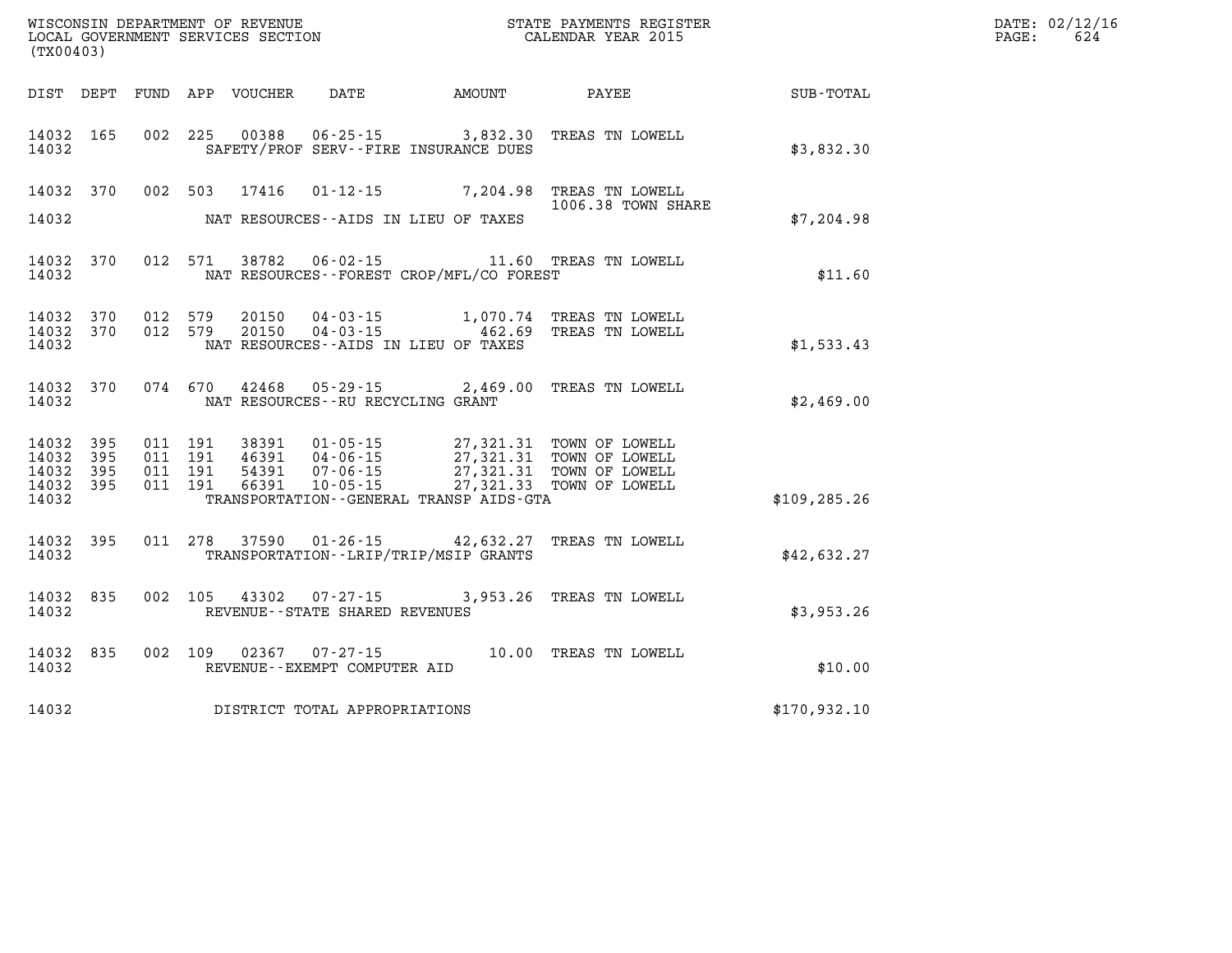| (TX00403)                       |                        |                                          |  |                                     |                                              |                                                                                                                                                                                                  |             | DATE: 02/12/16<br>625<br>$\mathtt{PAGE:}$ |
|---------------------------------|------------------------|------------------------------------------|--|-------------------------------------|----------------------------------------------|--------------------------------------------------------------------------------------------------------------------------------------------------------------------------------------------------|-------------|-------------------------------------------|
|                                 |                        |                                          |  |                                     | DIST DEPT FUND APP VOUCHER DATE AMOUNT       | <b>PAYEE</b>                                                                                                                                                                                     | SUB-TOTAL   |                                           |
| 14034                           |                        |                                          |  |                                     | SAFETY/PROF SERV--FIRE INSURANCE DUES        | 14034 165 002 225 00389 06-25-15 3,848.26 TREAS TN OAK GROVE                                                                                                                                     | \$3,848.26  |                                           |
| 14034                           |                        |                                          |  |                                     | NAT RESOURCES-SEVERANCE/YIELD/WITHDRAWAL     | 14034 370 000 001 05DNR 09-28-15 150.88 TREAS TOWN OAK GROVE                                                                                                                                     | \$150.88    |                                           |
|                                 |                        |                                          |  |                                     | 14034 NAT RESOURCES--AIDS IN LIEU OF TAXES   | 14034 370 002 503 17417 01-12-15 1,653.78 TREAS TN OAK GROVE<br>168.83 TOWN SHARE                                                                                                                | \$1,653.78  |                                           |
|                                 | 14034 370<br>14034     |                                          |  |                                     | NAT RESOURCES--FOREST CROP/MFL/CO FOREST     | 012 571 38783 06-02-15 17.16 TREAS TN OAK GROVE                                                                                                                                                  | \$17.16     |                                           |
|                                 | 14034 370<br>14034     |                                          |  |                                     | NAT RESOURCES--AIDS IN LIEU OF TAXES         | 012 579 20151 04-03-15 34.44 TREAS TN OAK GROVE                                                                                                                                                  | \$34.44     |                                           |
|                                 | 14034                  |                                          |  | NAT RESOURCES -- RU RECYCLING GRANT |                                              | 14034 370 074 670 42469 05-29-15 507.29 TREAS TN OAK GROVE                                                                                                                                       | \$507.29    |                                           |
| 14034 395<br>14034 395<br>14034 | 14034 395<br>14034 395 | 011 191<br>011 191<br>011 191<br>011 191 |  |                                     | TRANSPORTATION - - GENERAL TRANSP AIDS - GTA | 38392  01-05-15  17,951.80  TOWN OF OAK GROVE<br>46392  04-06-15  17,951.80  TOWN OF OAK GROVE<br>54392  07-06-15  17,951.80  TOWN OF OAK GROVE<br>66392  10-05-15  17,951.82  TOWN OF OAK GROVE | \$71,807.22 |                                           |
| 14034                           | 14034 835              |                                          |  | REVENUE--STATE SHARED REVENUES      |                                              | 002 105 43303 07-27-15 3,550.38 TREAS TN OAK GROVE                                                                                                                                               | \$3,550.38  |                                           |
| 14034                           |                        |                                          |  | REVENUE--EXEMPT COMPUTER AID        |                                              | 14034 835 002 109 02368 07-27-15 99.00 TREAS TN OAK GROVE                                                                                                                                        | \$99.00     |                                           |
|                                 |                        |                                          |  | 14034 DISTRICT TOTAL APPROPRIATIONS |                                              |                                                                                                                                                                                                  | \$81,668.41 |                                           |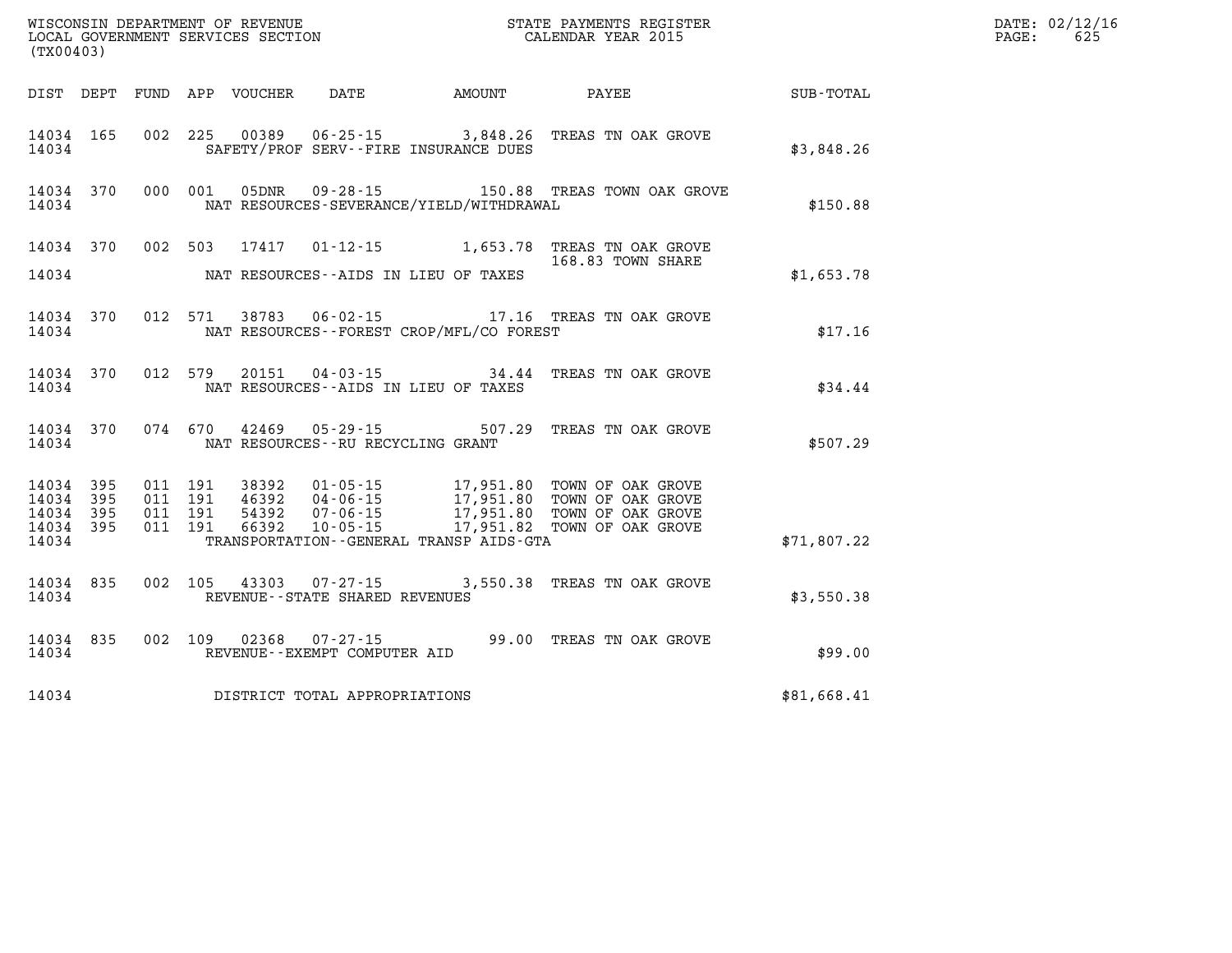| (TX00403)                                 |                           |                                          | WISCONSIN DEPARTMENT OF REVENUE<br>LOCAL GOVERNMENT SERVICES SECTION |                                   |                                             | STATE PAYMENTS REGISTER<br>CALENDAR YEAR 2015                                                                                                                                                |              | DATE: 02/12/16<br>$\mathtt{PAGE:}$<br>626 |
|-------------------------------------------|---------------------------|------------------------------------------|----------------------------------------------------------------------|-----------------------------------|---------------------------------------------|----------------------------------------------------------------------------------------------------------------------------------------------------------------------------------------------|--------------|-------------------------------------------|
|                                           |                           |                                          | DIST DEPT FUND APP VOUCHER DATE                                      |                                   | AMOUNT                                      | <b>PAYEE</b>                                                                                                                                                                                 | SUB-TOTAL    |                                           |
| 14036 165<br>14036                        |                           |                                          |                                                                      |                                   | SAFETY/PROF SERV--FIRE INSURANCE DUES       | 002 225 00390 06-25-15 3,415.16 TREAS TN PORTLAND                                                                                                                                            | \$3,415.16   |                                           |
| 14036                                     |                           |                                          |                                                                      |                                   | NAT RESOURCES--AIDS IN LIEU OF TAXES        | 14036 370 002 503 17418 01-12-15 7,867.45 TREAS TN PORTLAND<br>1039.17 TOWN SHARE                                                                                                            | \$7,867.45   |                                           |
| 14036                                     | 14036 370                 |                                          |                                                                      |                                   | NAT RESOURCES - - FOREST CROP/MFL/CO FOREST | 012 571 38784 06-02-15 56.46 TREAS TN PORTLAND                                                                                                                                               | \$56.46      |                                           |
| 14036 370<br>14036<br>14036               | 370                       | 012 579                                  |                                                                      |                                   | NAT RESOURCES--AIDS IN LIEU OF TAXES        | 20152  04-03-15  480.24  TREAS TN PORTLAND<br>012 579 20152 04-03-15 828.76 TREAS TN PORTLAND                                                                                                | \$1,309.00   |                                           |
| 14036 370<br>14036                        |                           |                                          |                                                                      |                                   | NAT RESOURCES - - RU RECYCLING GRANT        | 074 670 42470 05-29-15 1,914.22 TREAS TN PORTLAND                                                                                                                                            | \$1,914.22   |                                           |
| 14036<br>14036<br>14036<br>14036<br>14036 | 395<br>395<br>395<br>-395 | 011 191<br>011 191<br>011 191<br>011 191 |                                                                      |                                   | TRANSPORTATION--GENERAL TRANSP AIDS-GTA     | 38393  01-05-15  23,693.52  TOWN OF PORTLAND<br>46393  04-06-15  23,693.52  TOWN OF PORTLAND<br>54393  07-06-15  23,693.52  TOWN OF PORTLAND<br>66393  10-05-15  23,693.52  TOWN OF PORTLAND | \$94,774.08  |                                           |
| 14036 835<br>14036                        |                           |                                          |                                                                      | REVENUE - - STATE SHARED REVENUES |                                             | 002 105 43304 07-27-15 3,478.44 TREAS TN PORTLAND                                                                                                                                            | \$3,478.44   |                                           |
| 14036 835<br>14036                        |                           |                                          |                                                                      | REVENUE--EXEMPT COMPUTER AID      |                                             | 002 109 02369 07-27-15 52.00 TREAS TN PORTLAND                                                                                                                                               | \$52.00      |                                           |
| 14036                                     |                           |                                          |                                                                      | DISTRICT TOTAL APPROPRIATIONS     |                                             |                                                                                                                                                                                              | \$112,866.81 |                                           |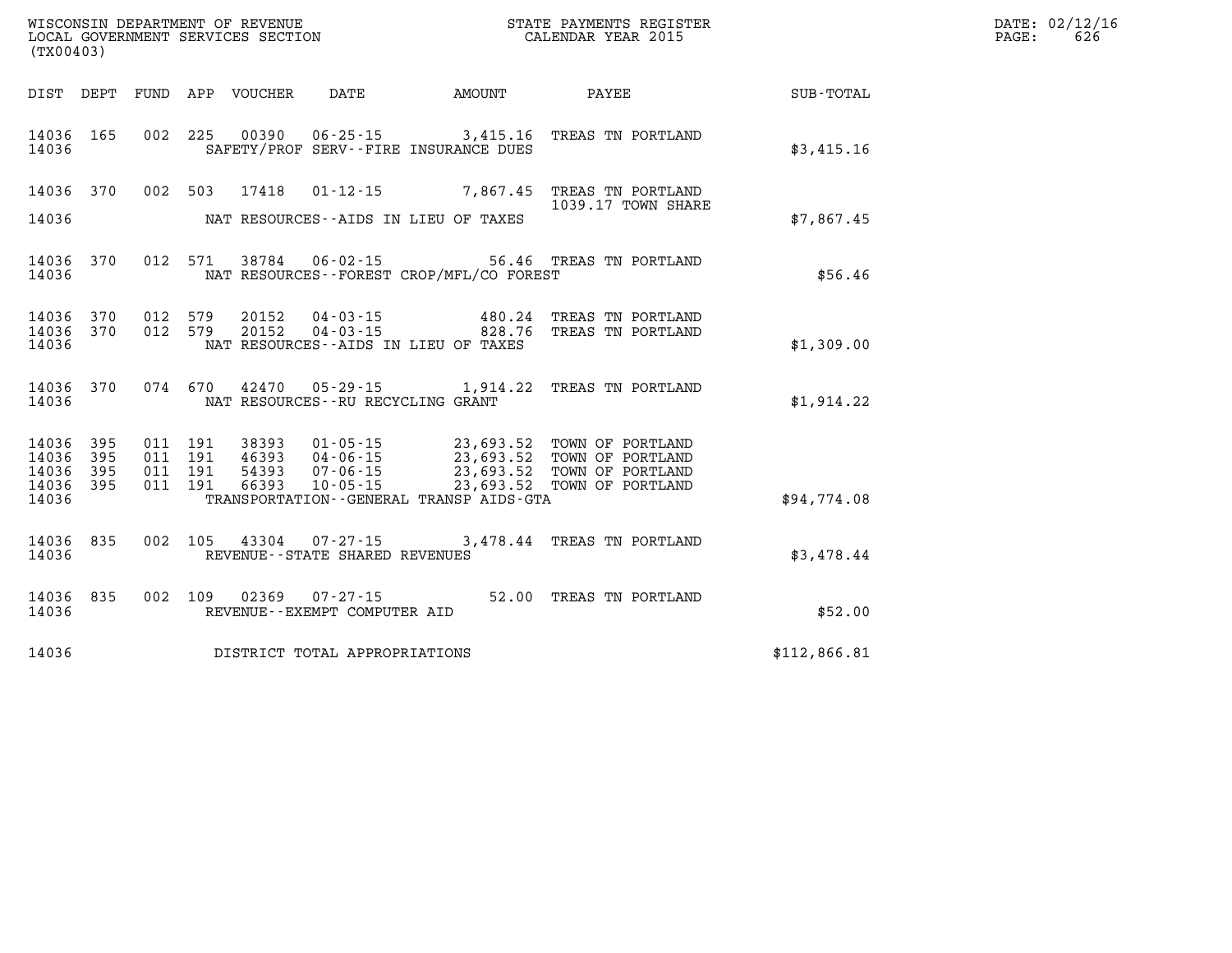| (TX00403)                                |            |                                          |         | WISCONSIN DEPARTMENT OF REVENUE<br>LOCAL GOVERNMENT SERVICES SECTION |                                   |                                                                   | STATE PAYMENTS REGISTER<br>CALENDAR YEAR 2015                                                                                                              |               | DATE: 02/12/16<br>$\mathtt{PAGE:}$<br>627 |
|------------------------------------------|------------|------------------------------------------|---------|----------------------------------------------------------------------|-----------------------------------|-------------------------------------------------------------------|------------------------------------------------------------------------------------------------------------------------------------------------------------|---------------|-------------------------------------------|
|                                          |            |                                          |         | DIST DEPT FUND APP VOUCHER                                           | DATE                              | AMOUNT                                                            | PAYEE                                                                                                                                                      | SUB-TOTAL     |                                           |
| 14038 165<br>14038                       |            |                                          |         |                                                                      |                                   | SAFETY/PROF SERV--FIRE INSURANCE DUES                             | 002 225 00391 06-25-15 6,478.63 TREAS TN RUBICON                                                                                                           | \$6,478.63    |                                           |
| 14038 370<br>14038                       |            | 012 571                                  |         | 38785                                                                |                                   | NAT RESOURCES--FOREST CROP/MFL/CO FOREST                          | 06-02-15 55.29 TREAS TN RUBICON                                                                                                                            | \$55.29       |                                           |
| 14038 370<br>14038                       |            |                                          | 012 579 |                                                                      |                                   | NAT RESOURCES -- AIDS IN LIEU OF TAXES                            | 20153  04-03-15  135.35  TREAS TN RUBICON                                                                                                                  | \$135.35      |                                           |
| 14038 370<br>14038                       |            |                                          | 074 670 |                                                                      |                                   | 42471  05-29-15  9,013.10<br>NAT RESOURCES - - RU RECYCLING GRANT | TREAS TN RUBICON                                                                                                                                           | \$9,013.10    |                                           |
| 14038 395<br>14038<br>14038<br>14038 395 | 395<br>395 | 011 191<br>011 191<br>011 191<br>011 191 |         | 38394<br>66394                                                       | 10-05-15                          |                                                                   | 01-05-15 28,521.40 TOWN OF RUBICON<br>46394 04-06-15 28,521.40 TOWN OF RUBICON<br>54394  07-06-15  28,521.40  TOWN OF RUBICON<br>28,521.42 TOWN OF RUBICON |               |                                           |
| 14038                                    |            |                                          |         |                                                                      |                                   | TRANSPORTATION--GENERAL TRANSP AIDS-GTA                           |                                                                                                                                                            | \$114,085.62  |                                           |
| 14038 835<br>14038                       |            |                                          |         |                                                                      | REVENUE - - STATE SHARED REVENUES |                                                                   | 002 105 43305 07-27-15 7,160.24 TREAS TN RUBICON                                                                                                           | \$7,160.24    |                                           |
| 14038 835<br>14038                       |            |                                          |         |                                                                      | REVENUE--EXEMPT COMPUTER AID      |                                                                   | 002 109 02370 07-27-15 17.00 TREAS TN RUBICON                                                                                                              | \$17.00       |                                           |
| 14038                                    |            |                                          |         |                                                                      | DISTRICT TOTAL APPROPRIATIONS     |                                                                   |                                                                                                                                                            | \$136, 945.23 |                                           |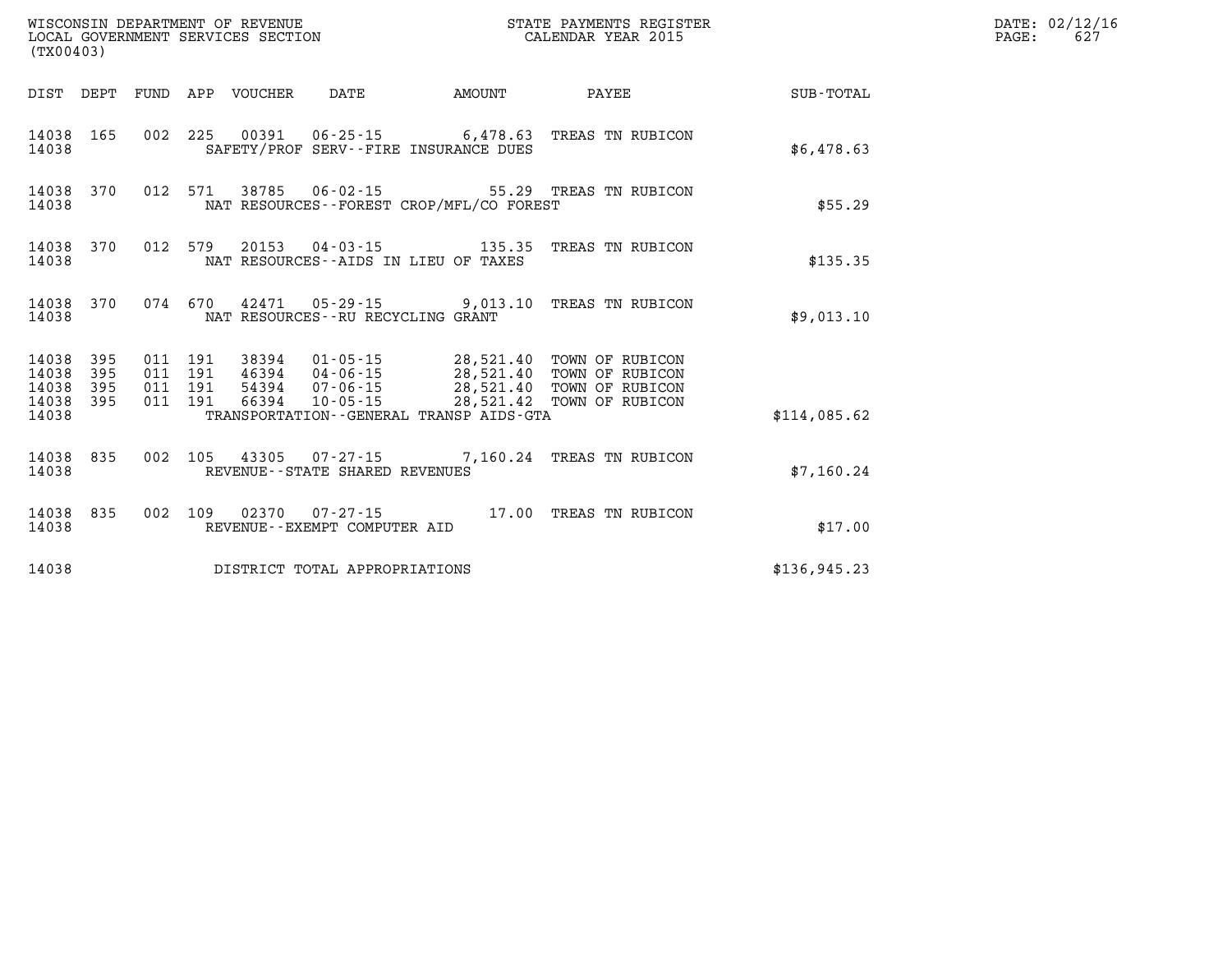| WISCONSIN DEPARTMENT OF REVENUE<br>LOCAL GOVERNMENT SERVICES SECTION<br>CALENDAR YEAR 2015<br>(TX00403) |                          |     |                                      |                                  |                                              |                                                                                |                                                                                                       |             | DATE: 02/12/16<br>PAGE:<br>628 |
|---------------------------------------------------------------------------------------------------------|--------------------------|-----|--------------------------------------|----------------------------------|----------------------------------------------|--------------------------------------------------------------------------------|-------------------------------------------------------------------------------------------------------|-------------|--------------------------------|
|                                                                                                         |                          |     |                                      | DIST DEPT FUND APP VOUCHER       | DATE                                         | AMOUNT                                                                         | PAYEE                                                                                                 | SUB-TOTAL   |                                |
| 14040 165<br>14040                                                                                      |                          |     |                                      |                                  |                                              | 002 225 00392 06-25-15 1,846.58<br>SAFETY/PROF SERV--FIRE INSURANCE DUES       | TREAS TN SHIELDS                                                                                      | \$1,846.58  |                                |
| 14040 370                                                                                               |                          |     |                                      |                                  |                                              |                                                                                | 002 503 18186 02-25-15 103.11 TREAS TN SHIELDS                                                        |             |                                |
| 14040                                                                                                   |                          |     |                                      |                                  |                                              | NAT RESOURCES--AIDS IN LIEU OF TAXES                                           | 15.34 TOWN SHARE                                                                                      | \$103.11    |                                |
| 14040 370<br>14040                                                                                      |                          |     |                                      | 012 571 38786                    | $06 - 02 - 15$                               | NAT RESOURCES - - FOREST CROP/MFL/CO FOREST                                    | 32.55 TREAS TN SHIELDS                                                                                | \$32.55     |                                |
| 14040<br>14040<br>14040                                                                                 | 370<br>370               |     | 012 579<br>012 579                   |                                  |                                              | 20154 04-03-15 944.48<br>NAT RESOURCES -- AIDS IN LIEU OF TAXES                | 20154  04-03-15  1,344.30  TREAS TN SHIELDS<br>TREAS TN SHIELDS                                       | \$2,288.78  |                                |
| 14040<br>14040                                                                                          | 370                      |     |                                      |                                  | NAT RESOURCES--RU RECYCLING GRANT            |                                                                                | 074 670 42472 05-29-15 1,308.65 TREAS TN SHIELDS                                                      | \$1,308.65  |                                |
| 14040<br>14040<br>14040<br>14040<br>14040                                                               | 395<br>395<br>395<br>395 | 011 | 011 191<br>191<br>011 191<br>011 191 | 38395<br>46395<br>54395<br>66395 | 04-06-15<br>$07 - 06 - 15$<br>$10 - 05 - 15$ | 15,771.82<br>15,771.82<br>15,771.84<br>TRANSPORTATION--GENERAL TRANSP AIDS-GTA | 01-05-15 15,771.82 TOWN OF SHIELDS<br>TOWN OF SHIELDS<br>TOWN OF SHIELDS<br>15,771.84 TOWN OF SHIELDS | \$63,087.30 |                                |
| 14040<br>14040                                                                                          | 835                      |     |                                      | 002 105 43306                    | REVENUE--STATE SHARED REVENUES               |                                                                                | 07-27-15 960.96 TREAS TN SHIELDS                                                                      | \$960.96    |                                |
| 14040 835                                                                                               |                          |     | 002 109                              | 02371                            | $07 - 27 - 15$                               |                                                                                | 7.00 TREAS TN SHIELDS                                                                                 |             |                                |

**14040 DISTRICT TOTAL APPROPRIATIONS \$69,634.93** 

**14040 REVENUE--EXEMPT COMPUTER AID \$7.00**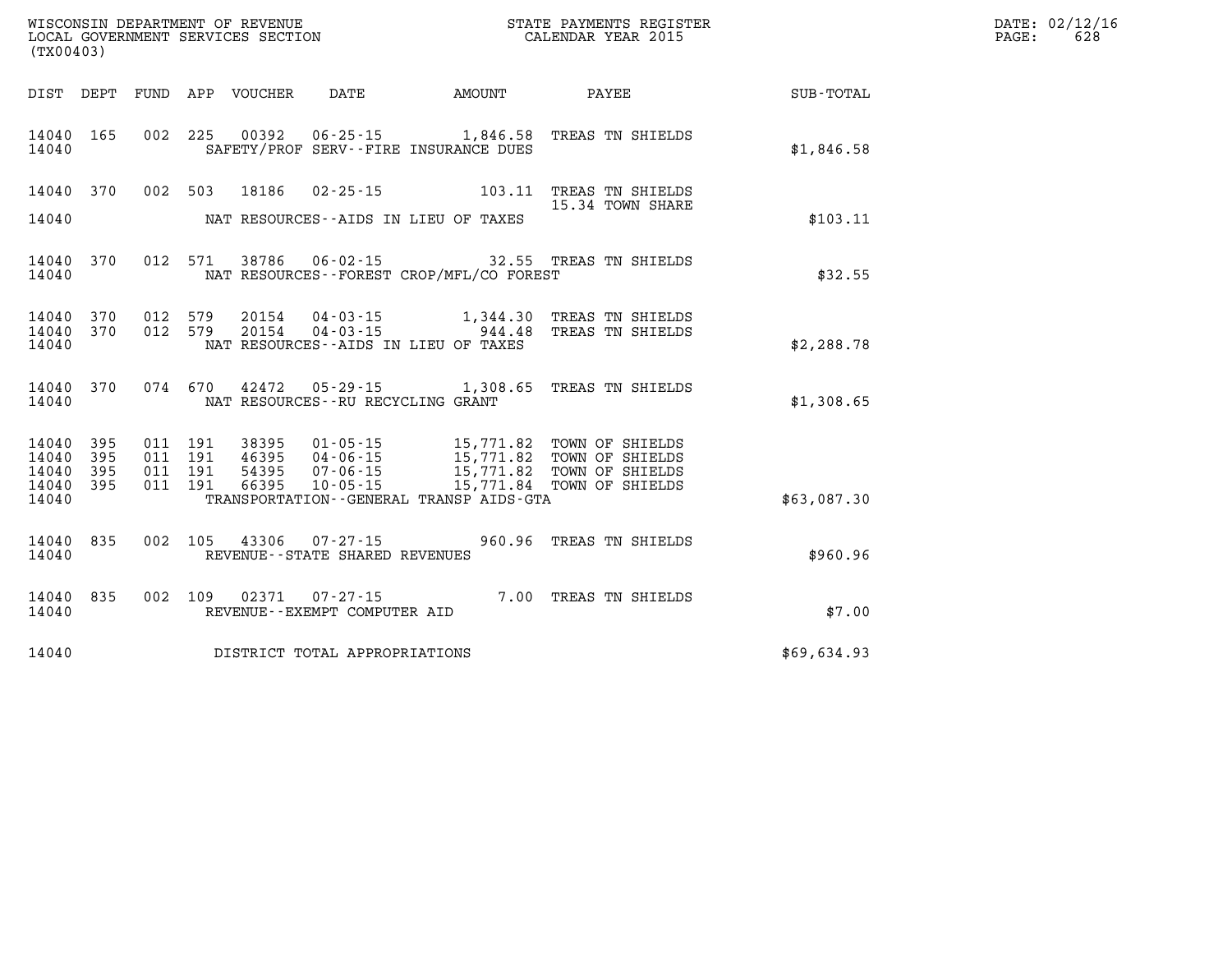| (TX00403)                   |                               |                    |                    |       |                                   |                                             |                                                                                                                                                                                 |              | DATE: 02/12/16<br>629<br>PAGE: |
|-----------------------------|-------------------------------|--------------------|--------------------|-------|-----------------------------------|---------------------------------------------|---------------------------------------------------------------------------------------------------------------------------------------------------------------------------------|--------------|--------------------------------|
|                             |                               |                    |                    |       |                                   |                                             | DIST DEPT FUND APP VOUCHER DATE AMOUNT PAYEE                                                                                                                                    | SUB-TOTAL    |                                |
| 14042                       | 14042 165                     |                    |                    |       |                                   | SAFETY/PROF SERV--FIRE INSURANCE DUES       | 002 225 00393 06-25-15 3,453.95 TREAS TN THERESA                                                                                                                                | \$3,453.95   |                                |
| 14042                       | 14042 370                     |                    |                    |       |                                   | NAT RESOURCES - - FOREST CROP/MFL/CO FOREST | 012 571 38787 06-02-15 35.00 TREAS TN THERESA                                                                                                                                   | \$35.00      |                                |
| 14042                       | 14042 370<br>14042 370        |                    | 012 579<br>012 579 |       |                                   | NAT RESOURCES--AIDS IN LIEU OF TAXES        |                                                                                                                                                                                 | \$1,735.33   |                                |
| 14042                       | 14042 370                     |                    |                    |       |                                   | NAT RESOURCES - - RU RECYCLING GRANT        | 074 670 42473 05-29-15 3,010.15 TREAS TN THERESA                                                                                                                                | \$3,010.15   |                                |
| 14042<br>14042 395<br>14042 | 14042 395<br>395<br>14042 395 | 011 191<br>011 191 | 011 191<br>011 191 | 66396 |                                   | TRANSPORTATION--GENERAL TRANSP AIDS-GTA     | 38396  01-05-15  25,647.79  TOWN OF THERESA<br>46396  04-06-15  25,647.79  TOWN OF THERESA<br>54396  07-06-15  25,647.79  TOWN OF THERESA<br>10-05-15 25,647.81 TOWN OF THERESA | \$102,591.18 |                                |
| 14042                       | 14042 835                     |                    |                    |       | REVENUE - - STATE SHARED REVENUES |                                             | 002 105 43307 07-27-15 4,532.55 TREAS TN THERESA                                                                                                                                | \$4,532.55   |                                |
| 14042                       | 14042 835                     |                    |                    |       | REVENUE--EXEMPT COMPUTER AID      |                                             | 002 109 02372 07-27-15 15.00 TREAS TN THERESA                                                                                                                                   | \$15.00      |                                |
| 14042                       | 14042 835                     |                    |                    |       |                                   | DOA-PAYMENT FOR MUNICIPAL SERVICES AID      | 002 501 00001 02-02-15 110.12 TREAS TN THERESA                                                                                                                                  | \$110.12     |                                |
| 14042                       |                               |                    |                    |       | DISTRICT TOTAL APPROPRIATIONS     |                                             |                                                                                                                                                                                 | \$115,483.28 |                                |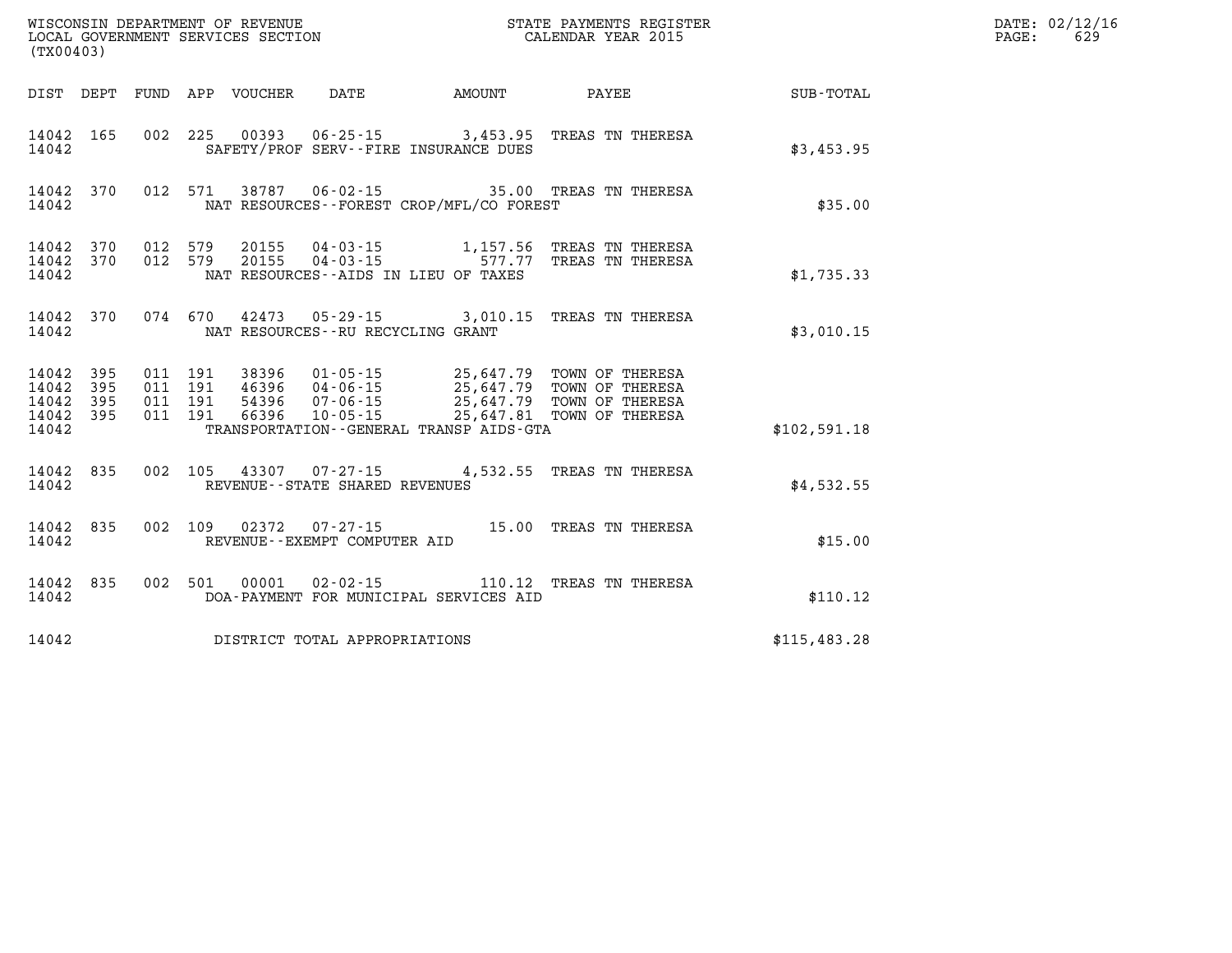| (TX00403)          |         |         |       |                                                |                                                | WISCONSIN DEPARTMENT OF REVENUE<br>LOCAL GOVERNMENT SERVICES SECTION THE STATE PAYMENTS REGISTER<br>(TWO 0403)                                                                                                                                                                                                                 |              | DATE: 02/12/16<br>$\mathtt{PAGE:}$<br>630 |
|--------------------|---------|---------|-------|------------------------------------------------|------------------------------------------------|--------------------------------------------------------------------------------------------------------------------------------------------------------------------------------------------------------------------------------------------------------------------------------------------------------------------------------|--------------|-------------------------------------------|
|                    |         |         |       |                                                |                                                | DIST DEPT FUND APP VOUCHER DATE AMOUNT PAYEE TOTAL                                                                                                                                                                                                                                                                             |              |                                           |
|                    |         |         |       |                                                | 14044 SAFETY/PROF SERV--FIRE INSURANCE DUES    | 14044 165 002 225 00394 06-25-15 4,086.03 TREAS TN TRENTON                                                                                                                                                                                                                                                                     | \$4,086.03   |                                           |
|                    |         |         |       |                                                | 14044 NAT RESOURCES-SEVERANCE/YIELD/WITHDRAWAL | 14044 370 000 001 01DNR 04-09-15 59.53 TERAS TOWN TRENTON                                                                                                                                                                                                                                                                      | \$59.53      |                                           |
|                    |         |         |       |                                                |                                                | 14044 370 002 503 17419 01-12-15 10,396.89 TREAS TN TRENTON<br>1055.23 TOWN SHARE                                                                                                                                                                                                                                              |              |                                           |
|                    |         |         |       |                                                | 14044 NAT RESOURCES--AIDS IN LIEU OF TAXES     |                                                                                                                                                                                                                                                                                                                                | \$10,396.89  |                                           |
|                    |         |         |       |                                                | 14044 NAT RESOURCES--FOREST CROP/MFL/CO FOREST | 14044 370 012 571 38788 06-02-15 12.85 TREAS TN TRENTON                                                                                                                                                                                                                                                                        | \$12.85      |                                           |
|                    |         |         |       |                                                | 14044 NAT RESOURCES--AIDS IN LIEU OF TAXES     | $\begin{array}{cccccccc} 14044 & 370 & 012 & 579 & 20156 & 04\cdot 03\cdot 15 & & & & 2.88 & \text{TREAS TN TREM} \\ 14044 & 370 & 012 & 579 & 20156 & 04\cdot 03\cdot 15 & & & 14.48 & \text{TREAS TN TREM} \\ 14044 & 370 & 012 & 579 & 20156 & 04\cdot 03\cdot 15 & & & 81.35 & \text{TREAS TN TREM} \end{array}$           | \$98.71      |                                           |
|                    |         |         |       | 14044 NAT RESOURCES--RU RECYCLING GRANT        |                                                | 14044 370 074 670 42474 05-29-15 1,298.34 TREAS TN TRENTON                                                                                                                                                                                                                                                                     | \$1,298.34   |                                           |
| 14044              |         |         |       |                                                | TRANSPORTATION - GENERAL TRANSP AIDS - GTA     | $\begin{tabular}{cccccc} 14\,04\,4 & 395 & 011 & 191 & 38397 & 01\cdot 05\cdot 15 & 40\,, 208\,.52 & TOWN OF TRENTON \\ 14\,044 & 395 & 011 & 191 & 46397 & 04\cdot 06\cdot 15 & 40\,, 208\,.52 & TOWN OF TRENTON \\ 14\,044 & 395 & 011 & 191 & 54397 & 07\cdot 06\cdot 15 & 40\,, 208\,.52 & TOWN OF TRENTON \\ 14\,044 & 3$ | \$160,834.08 |                                           |
|                    |         |         |       |                                                |                                                |                                                                                                                                                                                                                                                                                                                                |              |                                           |
|                    |         |         |       | 14044 JUSTICE - LAW ENFORCEMENT TRAINING       |                                                | 14044 455 002 231 05129 03-23-15 160.00 TREAS TN TRENTON                                                                                                                                                                                                                                                                       | \$160.00     |                                           |
| 14044              |         |         |       | REVENUE--STATE SHARED REVENUES                 |                                                | 14044 835 002 105 43308 07-27-15 2,517.79 TREAS TN TRENTON                                                                                                                                                                                                                                                                     | \$2,517.79   |                                           |
| 14044 835<br>14044 |         | 002 109 | 02373 | $07 - 27 - 15$<br>REVENUE--EXEMPT COMPUTER AID |                                                | 24.00 TREAS TN TRENTON                                                                                                                                                                                                                                                                                                         | \$24.00      |                                           |
| 14044 835<br>14044 | 002 501 |         | 00001 | $02 - 02 - 15$                                 | DOA-PAYMENT FOR MUNICIPAL SERVICES AID         | 117.76 TREAS TN TRENTON                                                                                                                                                                                                                                                                                                        | \$117.76     |                                           |
| 14044              |         |         |       | DISTRICT TOTAL APPROPRIATIONS                  |                                                |                                                                                                                                                                                                                                                                                                                                | \$179,605.98 |                                           |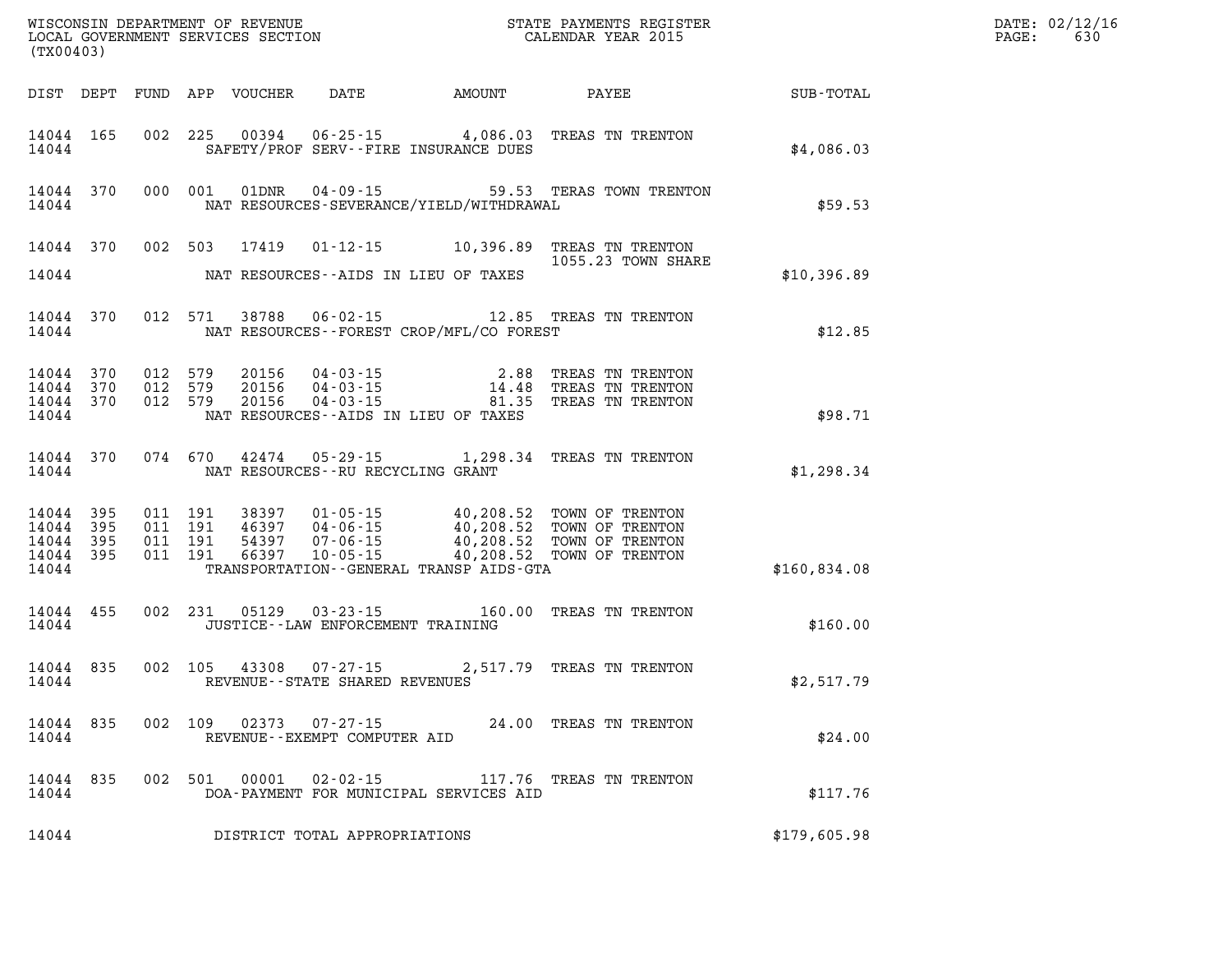| DATE: | 02/12/16 |
|-------|----------|
| PAGE: | 631      |

| (TX00403)                                 |                          |                          |                          |                                  |                                                                                                                 |                                                  |                                                                                  |                  |
|-------------------------------------------|--------------------------|--------------------------|--------------------------|----------------------------------|-----------------------------------------------------------------------------------------------------------------|--------------------------------------------------|----------------------------------------------------------------------------------|------------------|
| DIST                                      | DEPT                     | FUND                     | APP                      | VOUCHER                          | <b>DATE</b>                                                                                                     | <b>AMOUNT</b>                                    | PAYEE                                                                            | <b>SUB-TOTAL</b> |
| 14046<br>14046                            | 165                      | 002                      | 225                      | 00395                            | $06 - 25 - 15$<br>SAFETY/PROF SERV--FIRE INSURANCE DUES                                                         | 4,846.14                                         | TREAS TN WESTFORD                                                                | \$4,846.14       |
| 14046<br>14046                            | 370                      | 002                      | 503                      | 17420                            | $01 - 12 - 15$<br>NAT RESOURCES -- AIDS IN LIEU OF TAXES                                                        | 11,181.22                                        | TREAS TN WESTFORD<br>820.85 TOWN SHARE                                           | \$11,181.22      |
| 14046<br>14046<br>14046<br>14046<br>14046 | 370<br>370<br>370<br>370 | 012<br>012<br>012<br>012 | 579<br>579<br>579<br>579 | 20157<br>20157<br>20157<br>20157 | 04-03-15<br>$04 - 03 - 15$<br>$04 - 03 - 15$<br>04-03-15<br>NAT RESOURCES -- AIDS IN LIEU OF TAXES              | .47<br>406.60<br>133.64<br>27.36                 | TREAS TN WESTFORD<br>TREAS TN WESTFORD<br>TREAS TN WESTFORD<br>TREAS TN WESTFORD | \$568.07         |
| 14046<br>14046                            | 370                      | 074                      | 670                      | 42475                            | $05 - 29 - 15$<br>NAT RESOURCES - - RU RECYCLING GRANT                                                          | 541.37                                           | TREAS TN WESTFORD                                                                | \$541.37         |
| 14046<br>14046<br>14046<br>14046<br>14046 | 395<br>395<br>395<br>395 | 011<br>011<br>011<br>011 | 191<br>191<br>191<br>191 | 38398<br>46398<br>54398<br>66398 | $01 - 05 - 15$<br>$04 - 06 - 15$<br>$07 - 06 - 15$<br>$10 - 05 - 15$<br>TRANSPORTATION--GENERAL TRANSP AIDS-GTA | 17,682.06<br>17,682.06<br>17,682.06<br>17,682.06 | TOWN OF WESTFORD<br>TOWN OF WESTFORD<br>TOWN OF WESTFORD<br>TOWN OF WESTFORD     | \$70, 728.24     |
| 14046<br>14046                            | 835                      | 002                      | 105                      | 43309                            | $07 - 27 - 15$<br>REVENUE - - STATE SHARED REVENUES                                                             | 2,484.59                                         | TREAS TN WESTFORD                                                                | \$2,484.59       |
| 14046<br>14046                            | 835                      | 002                      | 109                      | 02374                            | $07 - 27 - 15$<br>REVENUE--EXEMPT COMPUTER AID                                                                  | 9.00                                             | TREAS TN WESTFORD                                                                | \$9.00           |
| 14046                                     |                          |                          |                          |                                  | DISTRICT TOTAL APPROPRIATIONS                                                                                   |                                                  |                                                                                  | \$90,358.63      |

WISCONSIN DEPARTMENT OF REVENUE **STATE PAYMENTS REGISTER**<br>LOCAL GOVERNMENT SERVICES SECTION

LOCAL GOVERNMENT SERVICES SECTION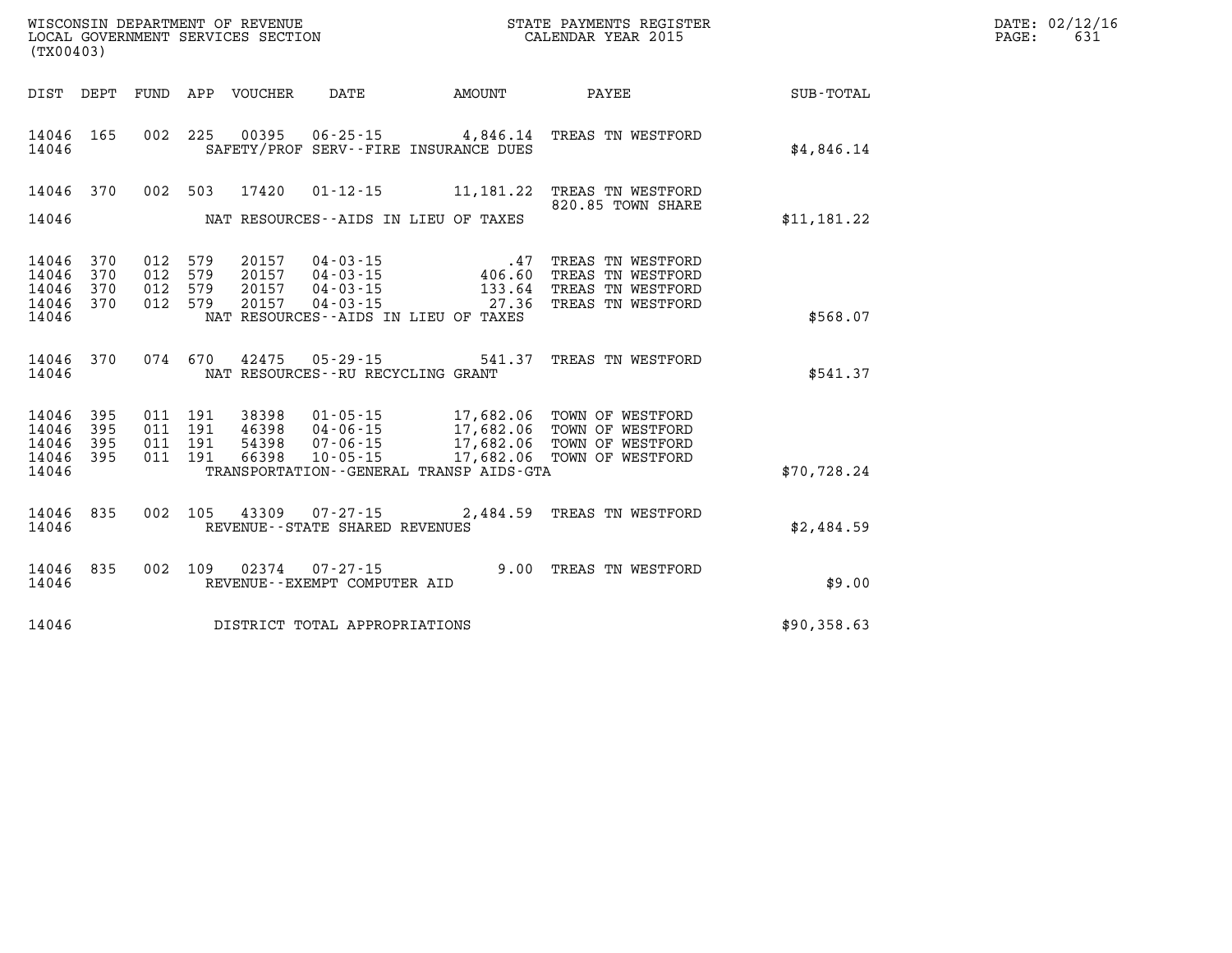| OF REVENUE<br>WISCONSIN DEPARTMENT   | PAYMENTS REGISTER<br>STATE | DATE: | $\ldots$ = 02/12/16  |
|--------------------------------------|----------------------------|-------|----------------------|
| LOCAL<br>GOVERNMENT SERVICES SECTION | CALENDAR YEAR 2015         | PAGE: | $\sim$ $\sim$<br>632 |

| (TX00403)                                                             |                          |                                                              |                                                          |                                                                                             |                                                                                              |                  |
|-----------------------------------------------------------------------|--------------------------|--------------------------------------------------------------|----------------------------------------------------------|---------------------------------------------------------------------------------------------|----------------------------------------------------------------------------------------------|------------------|
| DIST<br>DEPT                                                          | <b>FUND</b>              | APP<br>VOUCHER                                               | DATE                                                     | AMOUNT                                                                                      | PAYEE                                                                                        | <b>SUB-TOTAL</b> |
| 165<br>14048<br>14048                                                 | 002                      | 225<br>00396                                                 |                                                          | $06 - 25 - 15$ 2,801.33<br>SAFETY/PROF SERV--FIRE INSURANCE DUES                            | TREAS TN WILLIAMSTOWN                                                                        | \$2,801.33       |
| 370<br>14048<br>14048                                                 | 002                      | 503<br>18187                                                 | $02 - 25 - 15$<br>NAT RESOURCES--AIDS IN LIEU OF TAXES   | 7,269.86                                                                                    | TREAS TN WILLIAMSTOWN<br>(1061.91) TOWN SHARE                                                | \$7,269.86       |
| 14048<br>370<br>14048                                                 | 012                      | 571<br>38789                                                 | $06 - 02 - 15$                                           | NAT RESOURCES - - FOREST CROP/MFL/CO FOREST                                                 | 7.20 TREAS TN WILLIAMSTOWN                                                                   | \$7.20           |
| 14048<br>370<br>14048                                                 | 012                      | 579<br>20158                                                 | 04-03-15<br>NAT RESOURCES -- AIDS IN LIEU OF TAXES       | 5,908.34                                                                                    | TREAS TN WILLIAMSTOWN                                                                        | \$5,908.34       |
| 14048<br>370<br>14048                                                 | 074                      | 670<br>42476                                                 | $05 - 29 - 15$<br>NAT RESOURCES - - RU RECYCLING GRANT   | 404.25                                                                                      | TREAS TN WILLIAMSTOWN                                                                        | \$404.25         |
| 395<br>14048<br>14048<br>395<br>14048<br>395<br>14048<br>395<br>14048 | 011<br>011<br>011<br>011 | 191<br>38399<br>191<br>46399<br>191<br>54399<br>66399<br>191 | $01 - 05 - 15$<br>04-06-15<br>07-06-15<br>$10 - 05 - 15$ | 14,406.58<br>14,406.58<br>14,406.58<br>14,406.60<br>TRANSPORTATION--GENERAL TRANSP AIDS-GTA | TOWN OF WILLIAMSTOWN<br>TOWN OF WILLIAMSTOWN<br>TOWN OF WILLIAMSTOWN<br>TOWN OF WILLIAMSTOWN | \$57,626.34      |
| 14048<br>835<br>14048                                                 | 002                      | 105<br>43310                                                 | REVENUE - - STATE SHARED REVENUES                        | $07 - 27 - 15$ 2,445.17                                                                     | TREAS TN WILLIAMSTOWN                                                                        | \$2,445.17       |
| 14048                                                                 |                          |                                                              | DISTRICT TOTAL APPROPRIATIONS                            |                                                                                             |                                                                                              | \$76, 462.49     |

WISCONSIN DEPARTMENT OF REVENUE **STATE PAYMENTS REGISTER** LOCAL GOVERNMENT SERVICES SECTION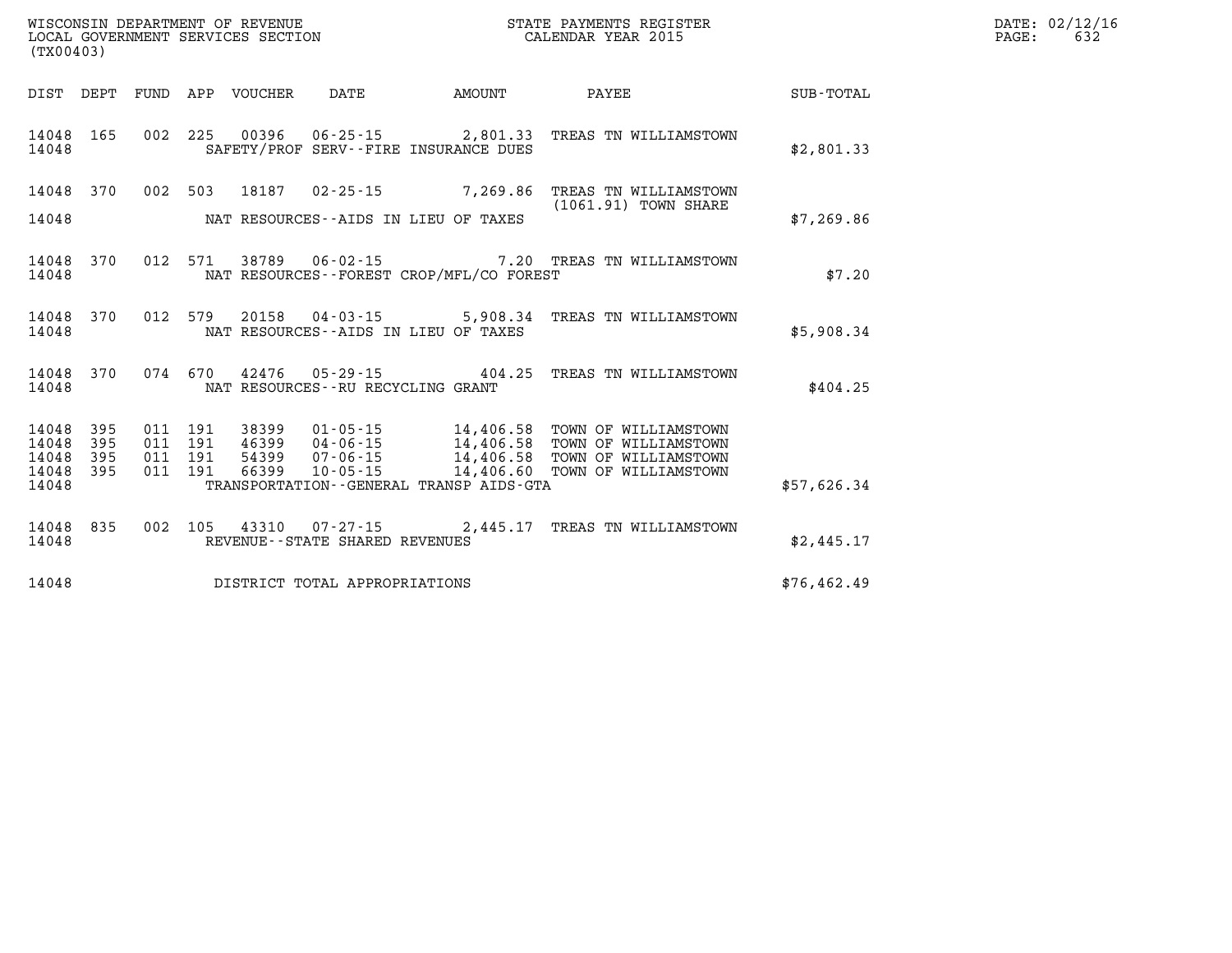| (TX00403)               |                                      |  | LOCAL GOVERNMENT SERVICES SECTION |                                     |                                                                                                          | CALENDAR YEAR 2015 |             | PAGE: | 633 |
|-------------------------|--------------------------------------|--|-----------------------------------|-------------------------------------|----------------------------------------------------------------------------------------------------------|--------------------|-------------|-------|-----|
|                         |                                      |  | DIST DEPT FUND APP VOUCHER DATE   |                                     |                                                                                                          |                    |             |       |     |
| 14106                   |                                      |  |                                   |                                     | 14106 165 002 225 00397 06-25-15 2,173.18 TREAS VIL BROWNSVILLE<br>SAFETY/PROF SERV--FIRE INSURANCE DUES |                    | \$2,173.18  |       |     |
| 14106                   |                                      |  |                                   | NAT RESOURCES--RU RECYCLING GRANT   | 14106 370 074 670 42477 05-29-15 1,731.12 TREAS VIL BROWNSVILLE                                          |                    | \$1,731.12  |       |     |
| 14106                   |                                      |  |                                   |                                     | 14106 370 074 673 42477 05-29-15 152.36 TREAS VIL BROWNSVILLE<br>NAT RESOURCES--RU CONSOLIDATED GRANT    |                    | \$152.36    |       |     |
| 14106<br>14106<br>14106 | 14106 395<br>395<br>395<br>14106 395 |  |                                   |                                     | TRANSPORTATION--GENERAL TRANSP AIDS-GTA                                                                  |                    | \$29,852.13 |       |     |
| 14106                   |                                      |  |                                   | JUSTICE -- LAW ENFORCEMENT TRAINING | 14106 455 002 231 08 03-12-15 160.00 TREAS VIL BROWNSVILLE                                               |                    | \$160.00    |       |     |
| 14106                   |                                      |  |                                   | REVENUE--STATE SHARED REVENUES      | 14106 835 002 105 43311 07-27-15 3,405.99 TREAS VIL BROWNSVILLE                                          |                    | \$3,405.99  |       |     |
| 14106                   |                                      |  |                                   | REVENUE--EXEMPT COMPUTER AID        | 14106 835 002 109 02375 07-27-15 1,994.00 TREAS VIL BROWNSVILLE                                          |                    | \$1,994.00  |       |     |
| 14106                   |                                      |  |                                   | DISTRICT TOTAL APPROPRIATIONS       |                                                                                                          |                    | \$39,468.78 |       |     |

**WISCONSIN DEPARTMENT OF REVENUE STATE PAYMENTS REGISTER DATE: 02/12/16**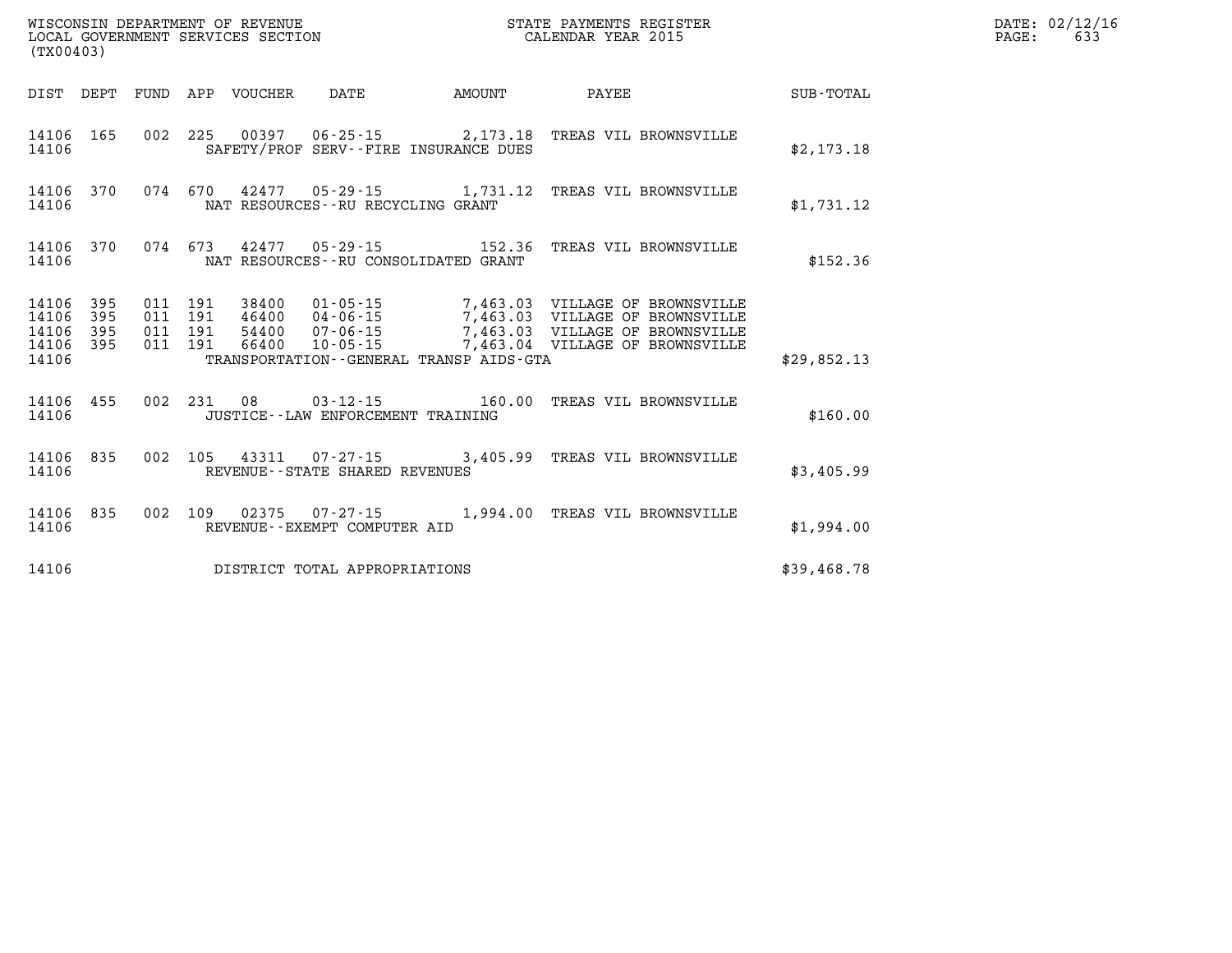| (TX00403)               |                   |                               | WISCONSIN DEPARTMENT OF REVENUE | LOCAL GOVERNMENT SERVICES SECTION |                                         | STATE PAYMENTS REGISTER<br>CALENDAR YEAR 2015                                                                                          |              | DATE: 02/12/16<br>PAGE:<br>634 |
|-------------------------|-------------------|-------------------------------|---------------------------------|-----------------------------------|-----------------------------------------|----------------------------------------------------------------------------------------------------------------------------------------|--------------|--------------------------------|
|                         |                   |                               | DIST DEPT FUND APP VOUCHER      | DATE                              | <b>EXAMPLE THE PROPERTY OF AMOUNT</b>   | PAYEE                                                                                                                                  | SUB-TOTAL    |                                |
| 14111 165<br>14111      |                   |                               |                                 |                                   | SAFETY/PROF SERV--FIRE INSURANCE DUES   | 002 225 00398 06-25-15 764.58 TREAS VIL CLYMAN                                                                                         | \$764.58     |                                |
| 14111 370<br>14111      |                   |                               |                                 | NAT RESOURCES--RU RECYCLING GRANT |                                         | 074 670 42478 05-29-15 686.43 TREAS VIL CLYMAN                                                                                         | \$686.43     |                                |
| 14111 370<br>14111      |                   |                               |                                 |                                   | NAT RESOURCES -- RU CONSOLIDATED GRANT  | 074 673 42478 05-29-15 109.57 TREAS VIL CLYMAN                                                                                         | \$109.57     |                                |
| 14111<br>14111<br>14111 | 395<br>395<br>395 | 011 191<br>011 191<br>011 191 |                                 |                                   |                                         | 38401  01-05-15  7,682.61  VILLAGE OF CLYMAN<br>46401 04-06-15 7,682.61 VILLAGE OF CLYMAN<br>54401 07-06-15 7,682.61 VILLAGE OF CLYMAN |              |                                |
| 14111 395<br>14111      |                   | 011 191                       | 66401                           |                                   | TRANSPORTATION--GENERAL TRANSP AIDS-GTA | 10-05-15 7,682.62 VILLAGE OF CLYMAN                                                                                                    | \$30,730.45  |                                |
| 14111 835<br>14111      |                   |                               |                                 | REVENUE--STATE SHARED REVENUES    |                                         | 002 105 43312 07-27-15 23,741.84 TREAS VIL CLYMAN                                                                                      | \$23,741.84  |                                |
| 14111 835<br>14111      |                   |                               |                                 | REVENUE--EXEMPT COMPUTER AID      |                                         | 002 109 02376 07-27-15 189.00 TREAS VIL CLYMAN                                                                                         | \$189.00     |                                |
| 14111                   |                   |                               |                                 | DISTRICT TOTAL APPROPRIATIONS     |                                         |                                                                                                                                        | \$56, 221.87 |                                |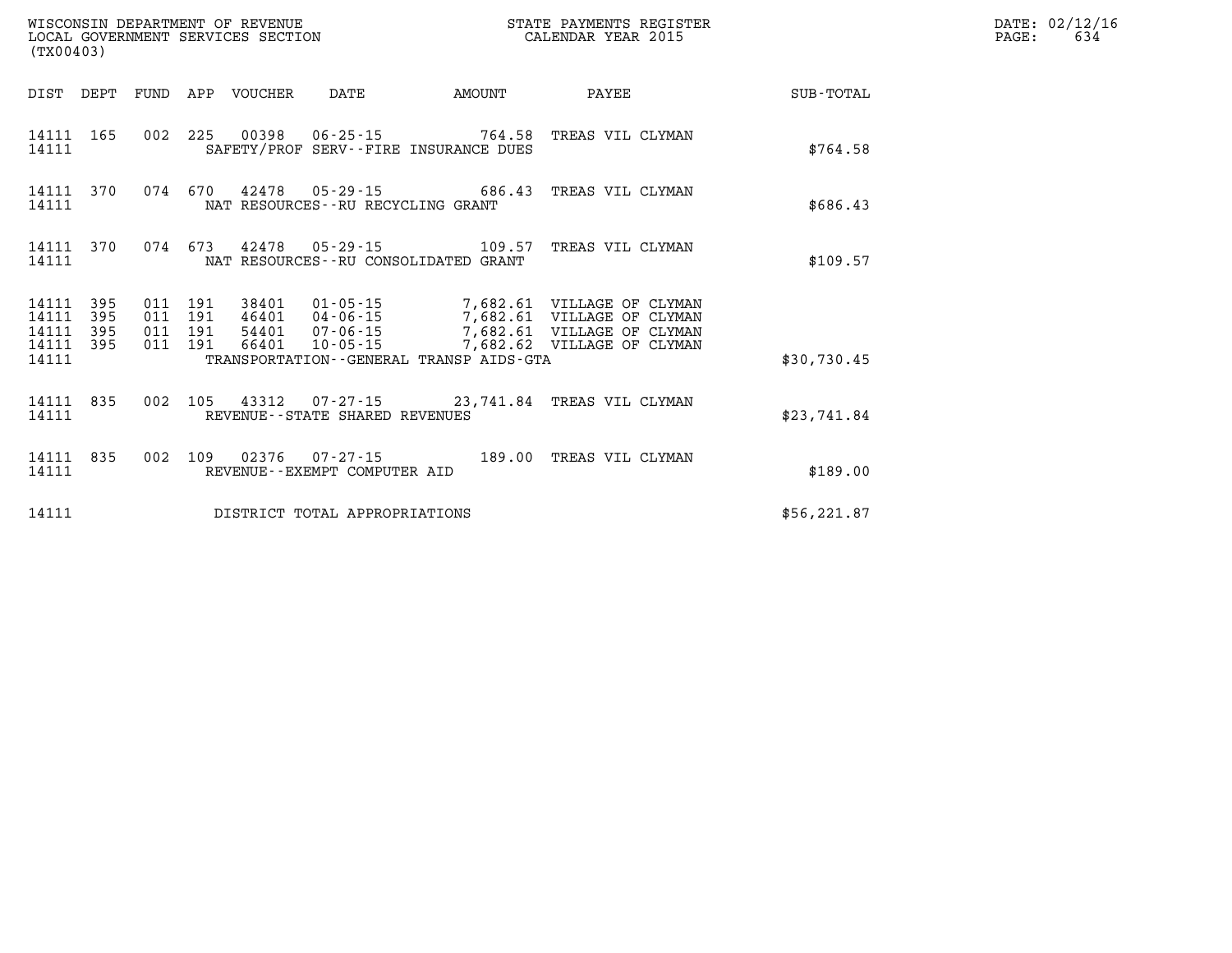| DATE: | 02/12/16 |
|-------|----------|
| PAGE: | 635      |

| (TX00403)                                                             |                          |                                                                                                                                                                               |                                             |                                                                                                                                          |               |
|-----------------------------------------------------------------------|--------------------------|-------------------------------------------------------------------------------------------------------------------------------------------------------------------------------|---------------------------------------------|------------------------------------------------------------------------------------------------------------------------------------------|---------------|
| DIST<br>DEPT                                                          | FUND                     | APP<br>VOUCHER<br>DATE                                                                                                                                                        | AMOUNT                                      | PAYEE                                                                                                                                    | SUB-TOTAL     |
| 165<br>14136<br>14136                                                 | 002                      | 225<br>00399<br>$06 - 25 - 15$ 2,594.11<br>SAFETY/PROF SERV--FIRE INSURANCE DUES                                                                                              |                                             | TREAS VIL HUSTISFORD                                                                                                                     | \$2,594.11    |
| 370<br>14136<br>14136                                                 | 074                      | 670<br>42479  05-29-15  7,089.03  TREAS VIL HUSTISFORD<br>NAT RESOURCES - - RU RECYCLING GRANT                                                                                |                                             |                                                                                                                                          | \$7,089.03    |
| 14136<br>395<br>14136<br>395<br>395<br>14136<br>14136<br>395<br>14136 | 011<br>011<br>011        | $01 - 05 - 15$<br>191<br>38402<br>$04 - 06 - 15$<br>011 191<br>46402<br>191<br>54402<br>07-06-15<br>191<br>66402<br>$10 - 05 - 15$<br>TRANSPORTATION--GENERAL TRANSP AIDS-GTA |                                             | 16,308.54 VILLAGE OF HUSTISFORD<br>16,308.54 VILLAGE OF HUSTISFORD<br>16,308.54 VILLAGE OF HUSTISFORD<br>16,308.54 VILLAGE OF HUSTISFORD | \$65, 234.16  |
| 455<br>14136<br>14136                                                 | 002                      | 231<br>$04 - 08 - 15$ 480.00<br>14<br>JUSTICE - - LAW ENFORCEMENT TRAINING                                                                                                    |                                             | TREAS VIL HUSTISFORD                                                                                                                     | \$480.00      |
| 14136<br>505<br>14136<br>505<br>14136<br>505<br>14136<br>505<br>14136 | 002<br>002<br>002<br>002 | 745<br>08554<br>$06 - 04 - 15$<br>745<br>08554 06-04-15<br>08554 06-04-15<br>745<br>08554<br>745<br>$06 - 04 - 15$<br>DOA--HOUSING ASSISTANCE GRANTS                          | 22,048.00<br>473.17<br>5,526.83<br>2,185.00 | TREAS VIL HUSTISFORD<br>TREAS VIL HUSTISFORD<br>TREAS VIL HUSTISFORD<br>TREAS VIL HUSTISFORD                                             | \$30, 233.00  |
| 14136<br>835<br>14136                                                 | 002                      | 105<br>43313 07-27-15<br>REVENUE - - STATE SHARED REVENUES                                                                                                                    |                                             | 42,587.21 TREAS VIL HUSTISFORD                                                                                                           | \$42,587.21   |
| 835<br>14136<br>14136                                                 | 002                      | 109<br>02377<br>REVENUE - - EXEMPT COMPUTER AID                                                                                                                               |                                             | 07-27-15 2,186.00 TREAS VIL HUSTISFORD                                                                                                   | \$2,186.00    |
| 14136                                                                 |                          | DISTRICT TOTAL APPROPRIATIONS                                                                                                                                                 |                                             |                                                                                                                                          | \$150, 403.51 |

WISCONSIN DEPARTMENT OF REVENUE **STATE PAYMENTS REGISTER**<br>LOCAL GOVERNMENT SERVICES SECTION

LOCAL GOVERNMENT SERVICES SECTION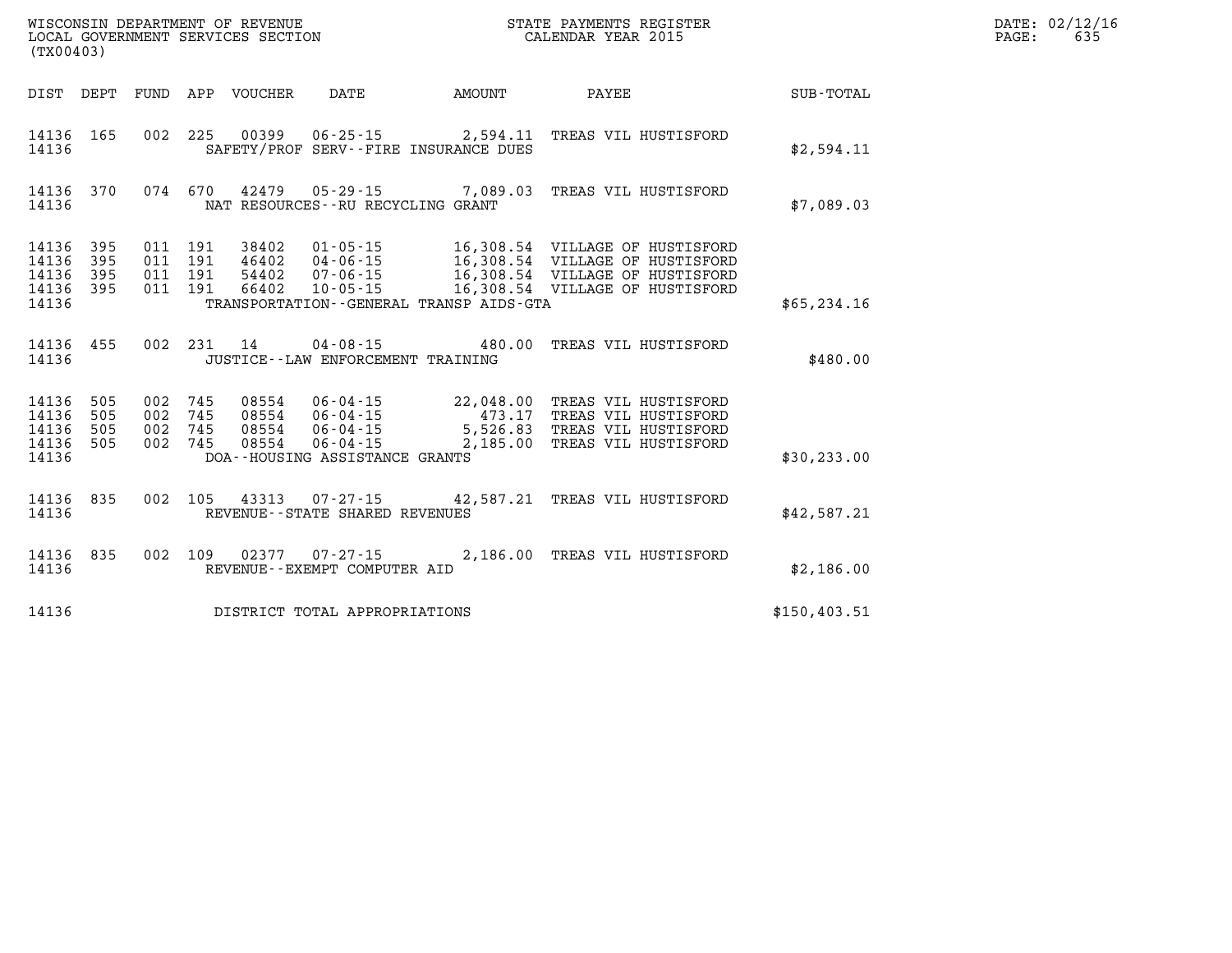|                | LOCAL GOVERNMENT SERVICES SECTION<br>(TX00403) |  |  |  |                                      |                                              | CALENDAR YEAR 2015                                                                                                                                                                                                               |             |  | 636 |
|----------------|------------------------------------------------|--|--|--|--------------------------------------|----------------------------------------------|----------------------------------------------------------------------------------------------------------------------------------------------------------------------------------------------------------------------------------|-------------|--|-----|
|                |                                                |  |  |  |                                      |                                              |                                                                                                                                                                                                                                  |             |  |     |
| 14141          |                                                |  |  |  |                                      | SAFETY/PROF SERV--FIRE INSURANCE DUES        | 14141 165 002 225 00400 06-25-15 2,083.08 TREAS VIL IRON RIDGE                                                                                                                                                                   | \$2,083.08  |  |     |
| 14141          |                                                |  |  |  | NAT RESOURCES--RU RECYCLING GRANT    |                                              | 14141 370 074 670 42480 05-29-15 6,030.40 TREAS VIL IRON RIDGE                                                                                                                                                                   | \$6,030.40  |  |     |
| 14141<br>14141 | 14141 395<br>395<br>14141 395<br>14141 395     |  |  |  |                                      | TRANSPORTATION - - GENERAL TRANSP AIDS - GTA | 011 191 38403 01-05-15 7,576.58 VILLAGE OF IRON RIDGE<br>011 191 46403 04-06-15 7,576.58 VILLAGE OF IRON RIDGE<br>011 191 54403 07-06-15 7,576.58 VILLAGE OF IRON RIDGE<br>011 191 66403 10-05-15 7,576.60 VILLAGE OF IRON RIDGE | \$30,306.34 |  |     |
| 14141          |                                                |  |  |  | JUSTICE - - LAW ENFORCEMENT TRAINING |                                              | 14141 455 002 231 20 04-27-15 320.00 TREAS VIL IRON RIDGE                                                                                                                                                                        | \$320.00    |  |     |
| 14141          |                                                |  |  |  | REVENUE--STATE SHARED REVENUES       |                                              | 14141 835 002 105 43314 07-27-15 25,643.89 TREAS VIL IRON RIDGE                                                                                                                                                                  | \$25,643.89 |  |     |
| 14141          |                                                |  |  |  | REVENUE--EXEMPT COMPUTER AID         |                                              | 14141 835 002 109 02378 07-27-15 678.00 TREAS VIL IRON RIDGE                                                                                                                                                                     | \$678.00    |  |     |
| 14141          |                                                |  |  |  | REVENUE - - LOTTERY CREDIT -         |                                              | 14141 835 021 363 35585 03-23-15 7,028.55 TREAS VIL IRON RIDGE                                                                                                                                                                   | \$7,028.55  |  |     |
| 14141          |                                                |  |  |  | DISTRICT TOTAL APPROPRIATIONS        |                                              |                                                                                                                                                                                                                                  | \$72,090.26 |  |     |

**WISCONSIN DEPARTMENT OF REVENUE STATE PAYMENTS REGISTER DATE: 02/12/16**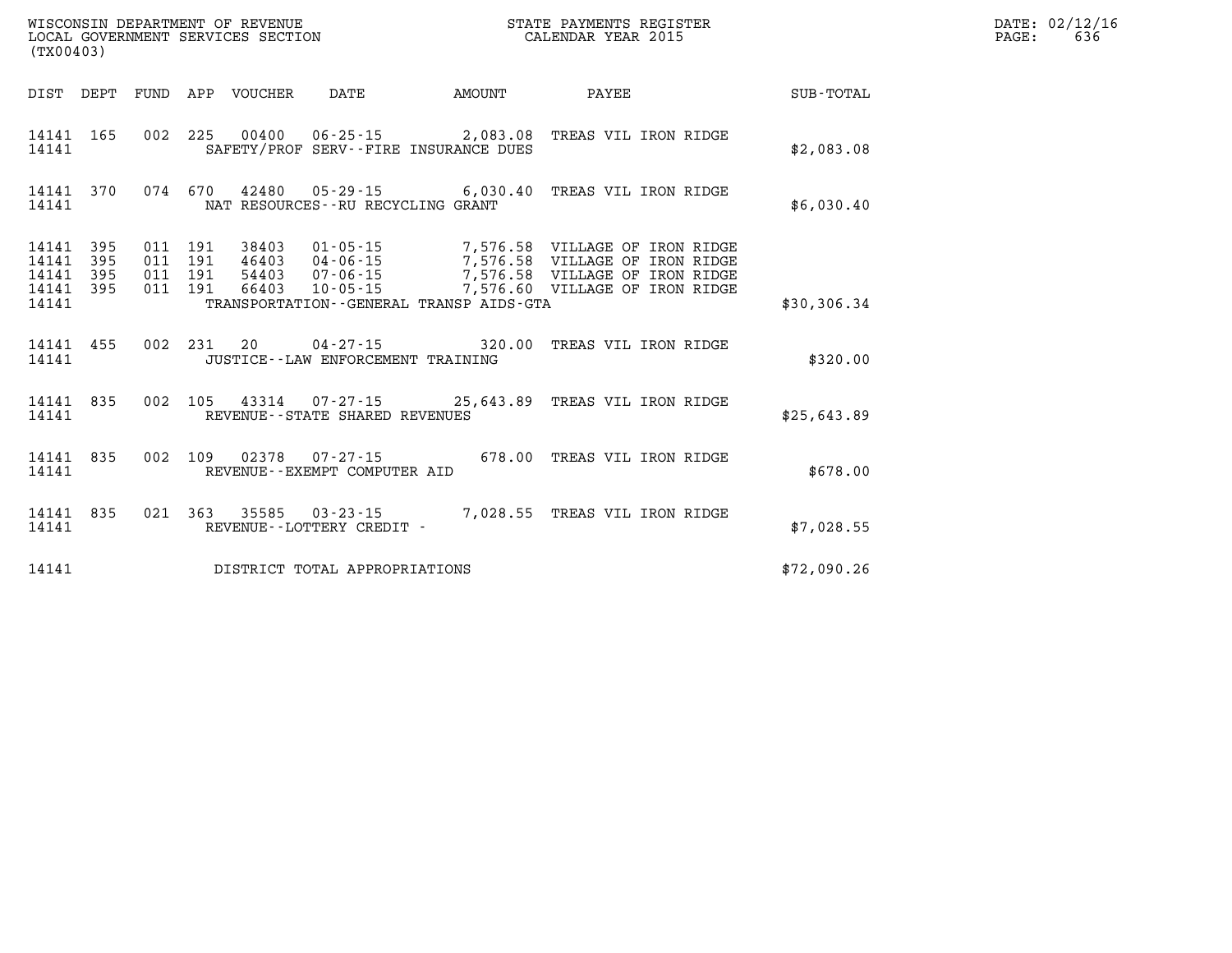| WISCONSIN DEPARTMENT OF REVENUE   | STATE PAYMENTS REGISTER | DATE: 02/12/16 |
|-----------------------------------|-------------------------|----------------|
| LOCAL GOVERNMENT SERVICES SECTION | CALENDAR YEAR 2015      | PAGE:          |
| (mv00103)                         |                         |                |

| (TX00403)                        |                          |     |                                      | LOCAL GOVERNMENT SERVICES SECTION |                                                                      |                                                                                           | CALENDAR YEAR 2015                                                                                                   |            | PAGE: | 637 |
|----------------------------------|--------------------------|-----|--------------------------------------|-----------------------------------|----------------------------------------------------------------------|-------------------------------------------------------------------------------------------|----------------------------------------------------------------------------------------------------------------------|------------|-------|-----|
| DIST                             | DEPT                     |     |                                      |                                   |                                                                      | FUND APP VOUCHER DATE AMOUNT                                                              | <b>PAYEE</b>                                                                                                         | SUB-TOTAL  |       |     |
| 14143 165<br>14143               |                          |     |                                      |                                   |                                                                      | 002 225 00401 06-25-15 423.18 TREAS VIL KEKOSKEE<br>SAFETY/PROF SERV--FIRE INSURANCE DUES |                                                                                                                      | \$423.18   |       |     |
| 14143<br>14143                   | 370                      |     |                                      |                                   | NAT RESOURCES--RU RECYCLING GRANT                                    | 074 670 42481 05-29-15 848.01 TREAS VIL KEKOSKEE                                          |                                                                                                                      | \$848.01   |       |     |
| 14143<br>14143<br>14143<br>14143 | 395<br>395<br>395<br>395 | 011 | 191<br>011 191<br>011 191<br>011 191 | 38404<br>46404<br>54404<br>66404  | $01 - 05 - 15$<br>$04 - 06 - 15$<br>$07 - 06 - 15$<br>$10 - 05 - 15$ |                                                                                           | 842.26 VILLAGE OF KEKOSKEE<br>842.26 VILLAGE OF KEKOSKEE<br>842.26 VILLAGE OF KEKOSKEE<br>842.28 VILLAGE OF KEKOSKEE |            |       |     |
| 14143                            |                          |     |                                      |                                   |                                                                      | TRANSPORTATION--GENERAL TRANSP AIDS-GTA                                                   |                                                                                                                      | \$3,369.06 |       |     |
| 14143<br>14143                   | 835                      |     |                                      |                                   | REVENUE--STATE SHARED REVENUES                                       | 002 105 43315 07-27-15 4,091.12 TREAS VIL KEKOSKEE                                        |                                                                                                                      | \$4,091.12 |       |     |
| 14143<br>14143                   | 835                      |     |                                      |                                   | REVENUE--EXEMPT COMPUTER AID                                         | 002 109 02379 07-27-15 2.00 TREAS VIL KEKOSKEE                                            |                                                                                                                      | \$2.00     |       |     |
| 14143                            |                          |     |                                      |                                   | DISTRICT TOTAL APPROPRIATIONS                                        |                                                                                           |                                                                                                                      | \$8,733.37 |       |     |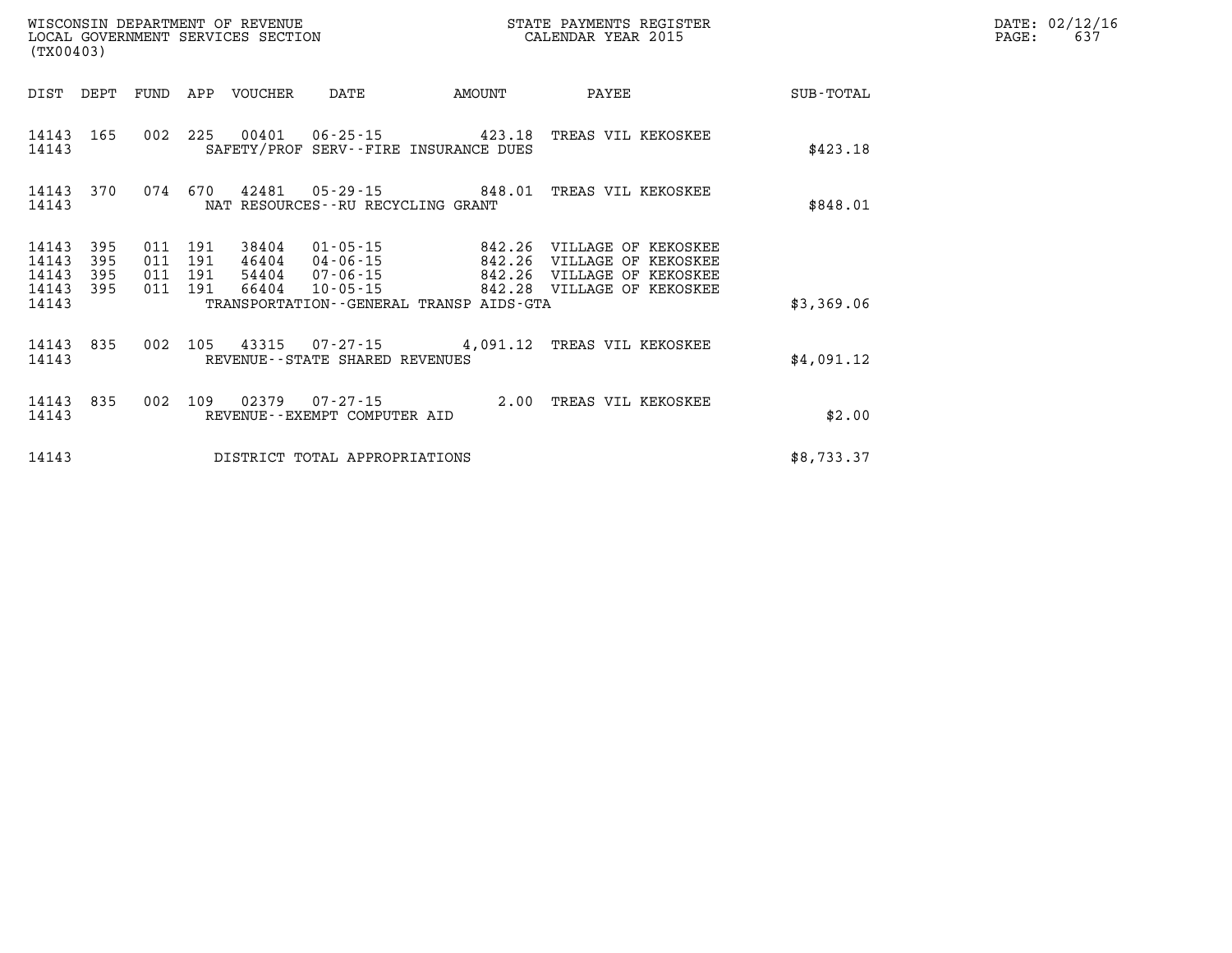|                                                   | WISCONSIN DEPARTMENT OF REVENUE<br>LOCAL GOVERNMENT SERVICES SECTION<br>(TX00403) |  |                                          |                                 |                                      | STATE PAYMENTS REGISTER<br>CALENDAR YEAR 2015 |                                                                                                                                                                                               |              | DATE: 02/12/16<br>638<br>PAGE: |
|---------------------------------------------------|-----------------------------------------------------------------------------------|--|------------------------------------------|---------------------------------|--------------------------------------|-----------------------------------------------|-----------------------------------------------------------------------------------------------------------------------------------------------------------------------------------------------|--------------|--------------------------------|
|                                                   |                                                                                   |  |                                          | DIST DEPT FUND APP VOUCHER DATE |                                      | <b>AMOUNT</b>                                 | <b>PAYEE</b>                                                                                                                                                                                  | SUB-TOTAL    |                                |
| 14146 165<br>14146                                |                                                                                   |  |                                          |                                 |                                      | SAFETY/PROF SERV--FIRE INSURANCE DUES         | 002 225 00402 06-25-15 6,325.96 TREAS VIL LOMIRA                                                                                                                                              | \$6,325.96   |                                |
| 14146                                             | 14146 370                                                                         |  |                                          |                                 | NAT RESOURCES - - RU RECYCLING GRANT |                                               | 074 670 42482 05-29-15 9,863.71 TREAS VIL LOMIRA                                                                                                                                              | \$9,863.71   |                                |
| 14146                                             | 14146 370                                                                         |  |                                          |                                 |                                      | NAT RESOURCES -- RU CONSOLIDATED GRANT        | 074  673  42482  05-29-15  634.22  TREAS VIL LOMIRA                                                                                                                                           | \$634.22     |                                |
| 14146 395<br>14146<br>14146<br>14146 395<br>14146 | 395<br>395                                                                        |  | 011 191<br>011 191<br>011 191<br>011 191 |                                 |                                      | TRANSPORTATION--GENERAL TRANSP AIDS-GTA       | 38405  01-05-15  35,413.19  VILLAGE OF LOMIRA<br>46405 04-06-15 35,413.19 VILLAGE OF LOMIRA<br>54405  07-06-15  35,413.19  VILLAGE OF LOMIRA<br>66405  10-05-15  35,413.20  VILLAGE OF LOMIRA | \$141.652.77 |                                |
| 14146                                             | 14146 455                                                                         |  |                                          |                                 | JUSTICE - - LAW ENFORCEMENT TRAINING |                                               | 002 231 15 04-13-15 800.00 TREAS VIL LOMIRA                                                                                                                                                   | \$800.00     |                                |
| 14146                                             | 14146 835                                                                         |  |                                          |                                 | REVENUE--STATE SHARED REVENUES       |                                               | 002 105 43316 07-27-15 39,301.83 TREAS VIL LOMIRA                                                                                                                                             | \$39,301.83  |                                |
| 14146 835<br>14146                                | 14146 835                                                                         |  | 002 109<br>002 109                       |                                 | REVENUE--EXEMPT COMPUTER AID         |                                               | 02380  07-27-15  12,583.00 TREAS VIL LOMIRA<br>05089  07-27-15  7,214.00  TREAS VIL LOMIRA                                                                                                    | \$19,797.00  |                                |
| 14146                                             | 14146 835                                                                         |  |                                          |                                 | REVENUE--LOTTERY CREDIT -            |                                               | 021  363  35586  03-23-15  8,623.75  TREAS VIL LOMIRA                                                                                                                                         | \$8,623.75   |                                |
| 14146                                             |                                                                                   |  |                                          |                                 | DISTRICT TOTAL APPROPRIATIONS        |                                               |                                                                                                                                                                                               | \$226,999.24 |                                |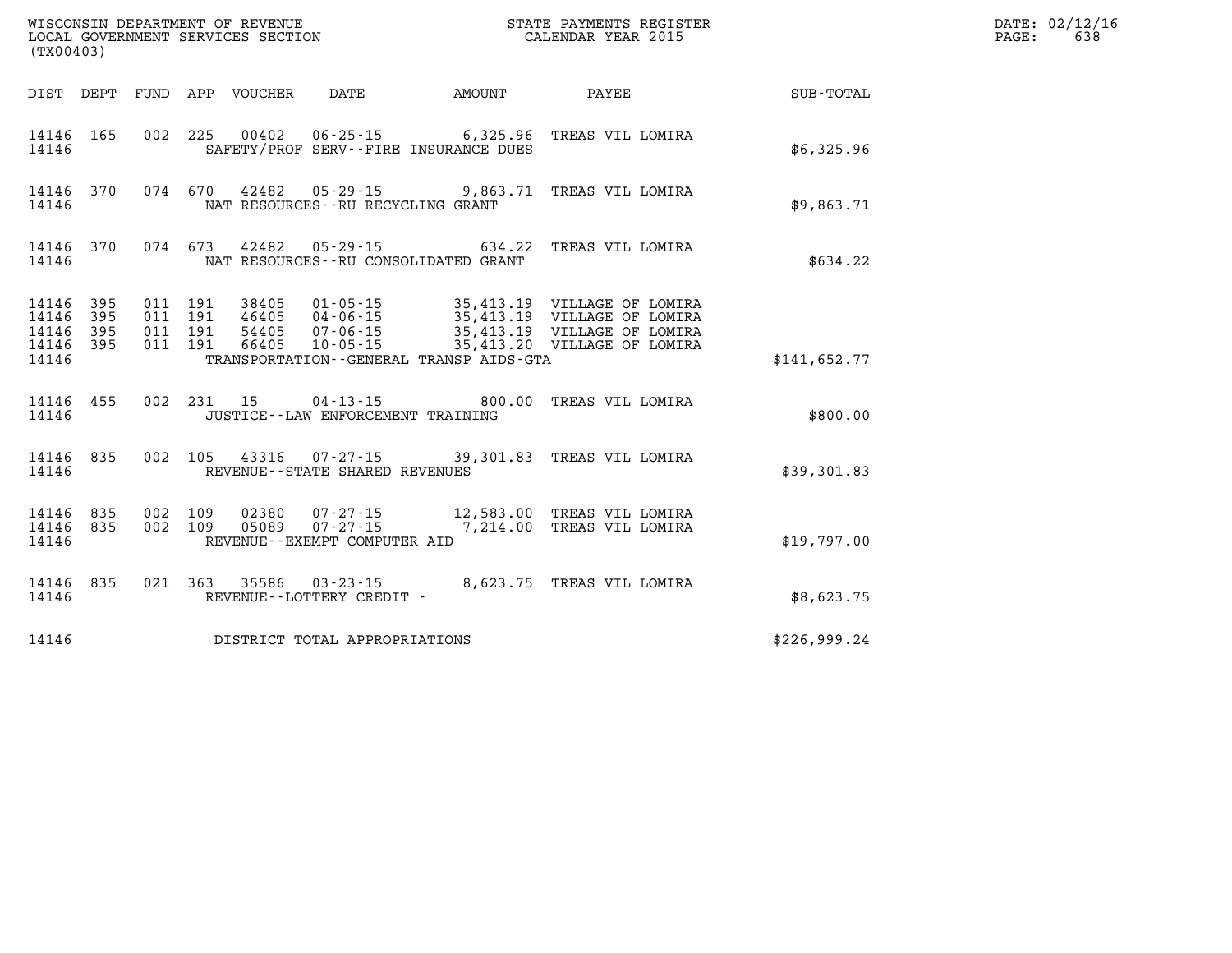| (TX00403)                                 |                          |                          |                          | WISCONSIN DEPARTMENT OF REVENUE<br>LOCAL GOVERNMENT SERVICES SECTION |                                      |                                                                    | STATE PAYMENTS REGISTER<br>CALENDAR YEAR 2015                                                                                                         |             |  |  |
|-------------------------------------------|--------------------------|--------------------------|--------------------------|----------------------------------------------------------------------|--------------------------------------|--------------------------------------------------------------------|-------------------------------------------------------------------------------------------------------------------------------------------------------|-------------|--|--|
| DIST                                      | DEPT                     | FUND                     | APP                      | VOUCHER                                                              | DATE                                 | AMOUNT                                                             | PAYEE                                                                                                                                                 | SUB-TOTAL   |  |  |
| 14147<br>14147                            | 165                      | 002                      | 225                      |                                                                      |                                      | 00403   06-25-15   493.96<br>SAFETY/PROF SERV--FIRE INSURANCE DUES | TREAS VIL LOWELL                                                                                                                                      | \$493.96    |  |  |
| 14147<br>14147                            | 370                      | 074                      | 670                      |                                                                      | NAT RESOURCES - - RU RECYCLING GRANT | $42483$ $05-29-15$ $491.44$                                        | TREAS VIL LOWELL                                                                                                                                      | \$491.44    |  |  |
| 14147<br>14147<br>14147<br>14147<br>14147 | 395<br>395<br>395<br>395 | 011<br>011<br>011<br>011 | 191<br>191<br>191<br>191 | 54406<br>66406                                                       | $07 - 06 - 15$<br>$10 - 05 - 15$     | TRANSPORTATION--GENERAL TRANSP AIDS-GTA                            | 38406  01-05-15  2,197.19  VILLAGE OF LOWELL<br>46406 04-06-15 2,197.19 VILLAGE OF LOWELL<br>2,197.19 VILLAGE OF LOWELL<br>2,197.22 VILLAGE OF LOWELL | \$8,788.79  |  |  |
| 14147<br>14147                            | 455                      | 002                      |                          |                                                                      | JUSTICE - - LAW ENFORCEMENT TRAINING | 231 15 04-13-15 160.00                                             | TREAS VIL LOWELL                                                                                                                                      | \$160.00    |  |  |
| 14147<br>14147                            | 835                      | 002                      | 105                      |                                                                      | REVENUE - - STATE SHARED REVENUES    |                                                                    | 43317 07-27-15 13,959.78 TREAS VIL LOWELL                                                                                                             | \$13,959.78 |  |  |
| 14147<br>14147                            | 835                      | 002                      | 109                      |                                                                      | REVENUE--EXEMPT COMPUTER AID         | 02381 07-27-15 53.00                                               | TREAS VIL LOWELL                                                                                                                                      | \$53.00     |  |  |
| 14147                                     |                          |                          |                          |                                                                      | DISTRICT TOTAL APPROPRIATIONS        |                                                                    |                                                                                                                                                       | \$23,946.97 |  |  |

**DATE: 02/12/16<br>PAGE: 639**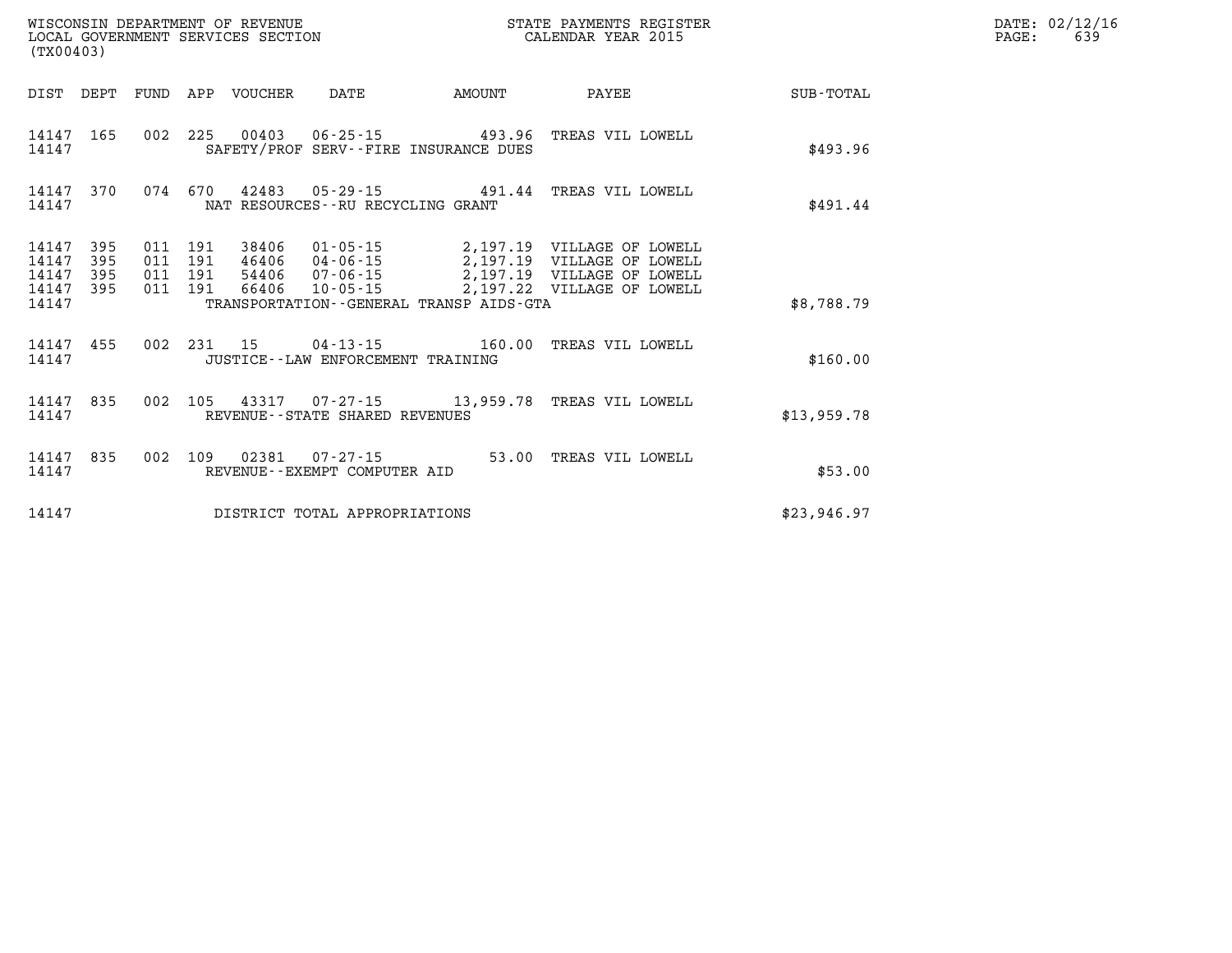| (TX00403)                                 |                          |                          |                          | LOCAL GOVERNMENT SERVICES SECTION |                                                          |                                                            | CALENDAR YEAR 2015                                                                                                   |                  |
|-------------------------------------------|--------------------------|--------------------------|--------------------------|-----------------------------------|----------------------------------------------------------|------------------------------------------------------------|----------------------------------------------------------------------------------------------------------------------|------------------|
| DIST                                      | DEPT                     | FUND                     | APP                      | VOUCHER                           | DATE                                                     | AMOUNT                                                     | PAYEE                                                                                                                | <b>SUB-TOTAL</b> |
| 14161<br>14161                            | 165                      | 002                      | 225                      | 00404                             |                                                          | 06-25-15 1,373.30<br>SAFETY/PROF SERV--FIRE INSURANCE DUES | TREAS VIL NEOSHO                                                                                                     | \$1,373.30       |
| 14161<br>14161                            | 370                      | 074                      | 670                      |                                   | NAT RESOURCES - - RU RECYCLING GRANT                     | $42484$ $05-29-15$ 1,190.54                                | TREAS VIL NEOSHO                                                                                                     | \$1,190.54       |
| 14161<br>14161<br>14161<br>14161<br>14161 | 395<br>395<br>395<br>395 | 011<br>011<br>011<br>011 | 191<br>191<br>191<br>191 | 38407<br>46407<br>54407<br>66407  | 01-05-15<br>$04 - 06 - 15$<br>$07 - 06 - 15$<br>10-05-15 | TRANSPORTATION--GENERAL TRANSP AIDS-GTA                    | 4,959.61 VILLAGE OF NEOSHO<br>4,959.61 VILLAGE OF NEOSHO<br>4,959.61 VILLAGE OF NEOSHO<br>4,959.62 VILLAGE OF NEOSHO | \$19,838.45      |
| 14161<br>14161                            | 455                      | 002                      | 231                      | 12                                | JUSTICE - - LAW ENFORCEMENT TRAINING                     | $03 - 23 - 15$ 320.00                                      | TREAS VIL NEOSHO                                                                                                     | \$320.00         |
| 14161<br>14161                            | 835                      | 002                      | 105                      | 43318                             | REVENUE--STATE SHARED REVENUES                           |                                                            | TREAS VIL NEOSHO                                                                                                     | \$10,760.19      |
| 14161<br>14161                            | 835                      | 002                      | 109                      | 02382                             | $07 - 27 - 15$<br>REVENUE--EXEMPT COMPUTER AID           | 132.00                                                     | TREAS VIL NEOSHO                                                                                                     | \$132.00         |
| 14161                                     |                          |                          |                          |                                   | DISTRICT TOTAL APPROPRIATIONS                            |                                                            |                                                                                                                      | \$33,614.48      |

**DATE: 02/12/16<br>PAGE: 640** 

**WISCONSIN DEPARTMENT OF REVENUE STATE PAYMENTS REGISTER**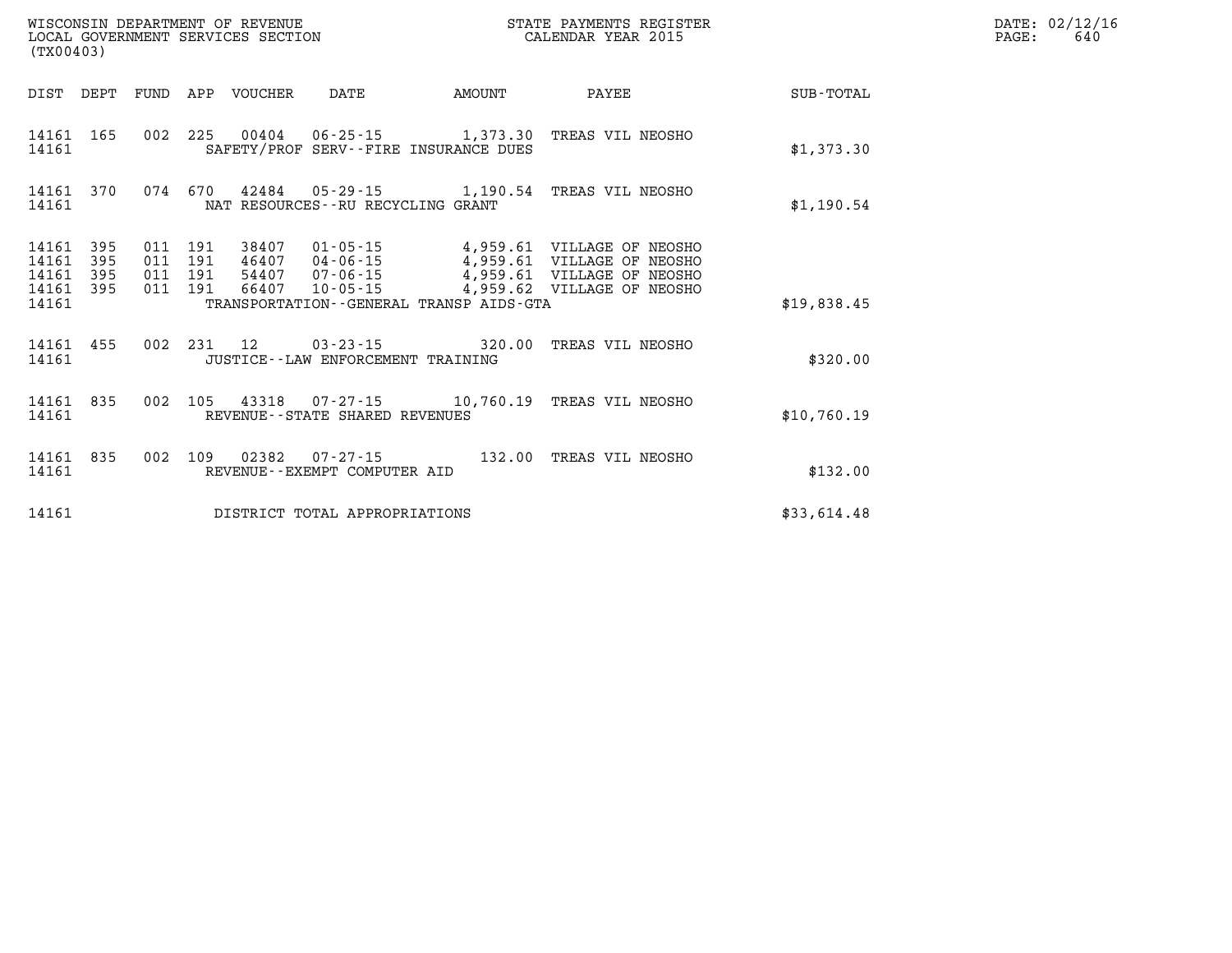| $\mathtt{DATE}$ : | 02/12/16 |
|-------------------|----------|
| PAGE:             | 641      |

| WISCONSIN DEPARTMENT OF REVENUE<br>(TX00403)                               | LOCAL GOVERNMENT SERVICES SECTION                                                                                                            |               |                                                                                                                                  |              |
|----------------------------------------------------------------------------|----------------------------------------------------------------------------------------------------------------------------------------------|---------------|----------------------------------------------------------------------------------------------------------------------------------|--------------|
| DIST<br>DEPT<br>FUND                                                       | APP<br>VOUCHER DATE                                                                                                                          | <b>AMOUNT</b> | <b>PAYEE</b>                                                                                                                     | SUB-TOTAL    |
| 002<br>14176<br>165<br>14176                                               | 225<br>00405<br>SAFETY/PROF SERV--FIRE INSURANCE DUES                                                                                        |               | 06-25-15 4,043.62 TREAS VIL RANDOLPH                                                                                             | \$4,043.62   |
| 14176<br>395<br>395<br>14176<br>14176<br>395<br>011<br>14176<br>395<br>011 | 011 191<br>38408<br>$01 - 05 - 15$<br>$04 - 06 - 15$<br>011 191<br>46408<br>191<br>54408<br>$07 - 06 - 15$<br>191<br>66408<br>$10 - 05 - 15$ |               | 22,587.55 VILLAGE OF RANDOLPH<br>22,587.55 VILLAGE OF RANDOLPH<br>22,587.55 VILLAGE OF RANDOLPH<br>22,587.56 VILLAGE OF RANDOLPH |              |
| 14176                                                                      | TRANSPORTATION--GENERAL TRANSP AIDS-GTA                                                                                                      |               |                                                                                                                                  | \$90,350.21  |
| 14176<br>435<br>005<br>14176                                               | 162<br>01DHS<br>HS--AMBULANCE FUNDING ASSISTANCE GRANTS                                                                                      |               | 09-17-15 4,866.62 RANDOM LAKE FD                                                                                                 | \$4,866.62   |
| 435<br>005<br>14176<br>14176                                               | 163<br>01LGS<br>HS--PREPAID MEDICAL TRANSPORT REIMBURSE                                                                                      |               | 11-16-15 5,679.92 DHS PREPAID MEDICAL TRANSPORT                                                                                  | \$5,679.92   |
| 505<br>002<br>14176<br>14176                                               | 743<br>09807 07-14-15<br>DOA--HOUSING ASSISTANCE GRANTS                                                                                      |               | 211,995.00 TREAS VIL RANDOLPH                                                                                                    | \$211,995.00 |
| 002<br>14176<br>835<br>14176                                               | 105 43319 07-27-15<br>REVENUE - - STATE SHARED REVENUES                                                                                      |               | 85,316.09 TREAS VIL RANDOLPH                                                                                                     | \$85,316.09  |
| 835<br>002<br>14176<br>14176<br>835<br>002<br>14176<br>002<br>835<br>14176 | 109<br>02267<br>$07 - 27 - 15$<br>109<br>02383<br>$07 - 27 - 15$<br>$07 - 27 - 15$<br>109<br>05090<br>REVENUE--EXEMPT COMPUTER AID           |               | 228.00 TREAS VIL RANDOLPH<br>228.00 IREAS VIL RANDOLPH<br>279.00 TREAS VIL RANDOLPH<br>11,119.00 TREAS VIL RANDOLPH              | \$11,626.00  |
| 835<br>14176<br>14176                                                      | 021 363<br>35587<br>$03 - 23 - 15$<br>REVENUE - - LOTTERY CREDIT -                                                                           |               | 939.92 TREAS VIL RANDOLPH                                                                                                        | \$939.92     |
| 14176                                                                      | DISTRICT TOTAL APPROPRIATIONS                                                                                                                |               |                                                                                                                                  | \$414,817.38 |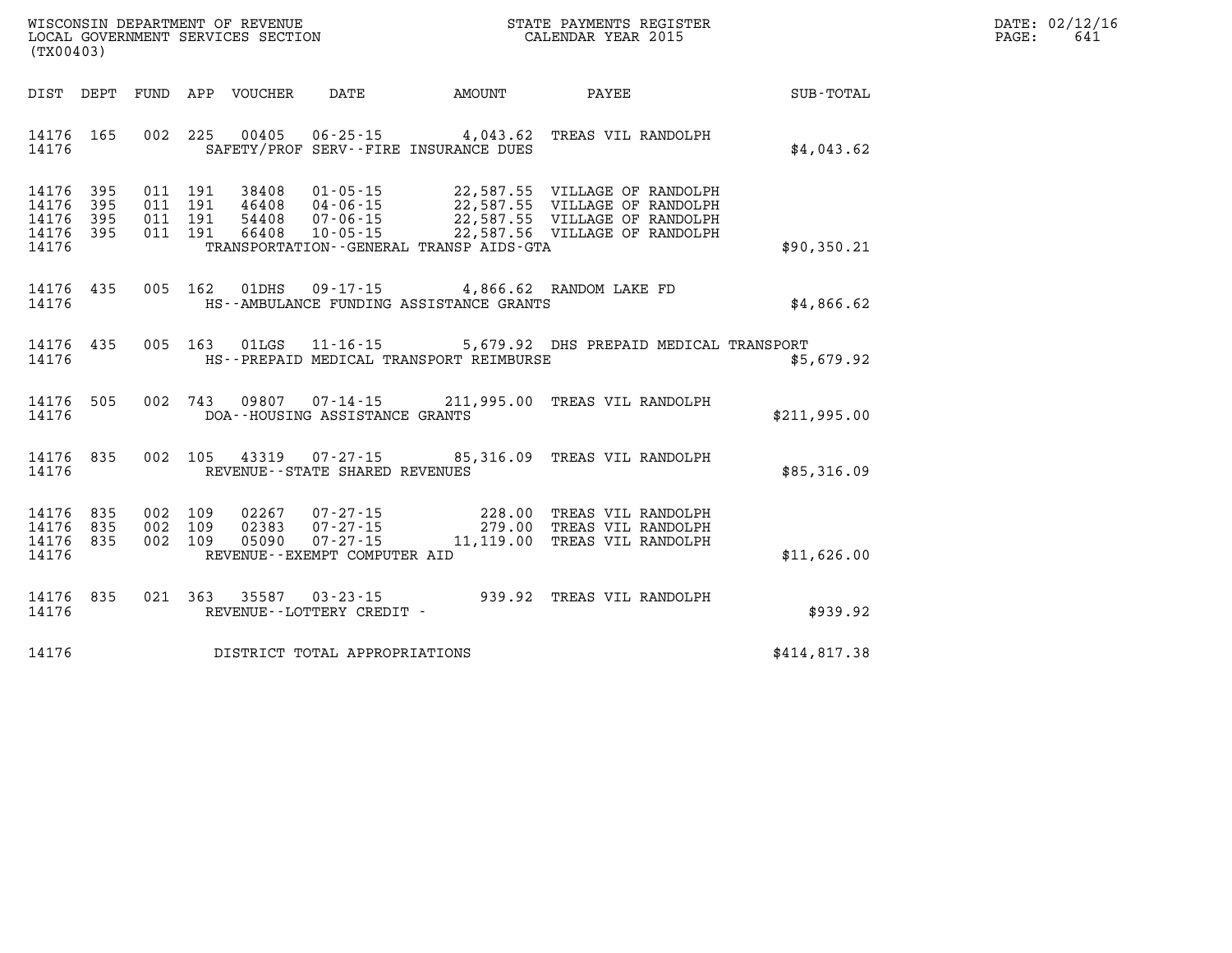| WISCONSIN DEPARTMENT OF REVENUE      | REGISTER<br>PAYMENTS<br>ЗТАТЕ. | 02.<br>DATE  |
|--------------------------------------|--------------------------------|--------------|
| LOCAL<br>GOVERNMENT SERVICES SECTION | LENDAR YEAR 2015               | PAGE.<br>64. |

| (TX00403)                                                             |                          |                                                              |                                                                                                                 |                                    |                                                                                                                             |               |
|-----------------------------------------------------------------------|--------------------------|--------------------------------------------------------------|-----------------------------------------------------------------------------------------------------------------|------------------------------------|-----------------------------------------------------------------------------------------------------------------------------|---------------|
| DIST<br>DEPT                                                          | <b>FUND</b>              | APP<br>VOUCHER                                               | DATE                                                                                                            | AMOUNT                             | PAYEE                                                                                                                       | SUB-TOTAL     |
| 165<br>14177<br>14177                                                 | 002                      | 225<br>00406                                                 | $06 - 25 - 15$<br>SAFETY/PROF SERV--FIRE INSURANCE DUES                                                         | 1,447.17                           | TREAS VIL REESEVILLE                                                                                                        | \$1,447.17    |
| 14177<br>370<br>14177                                                 | 074                      | 670<br>42485                                                 | $05 - 29 - 15$ 2,482.55<br>NAT RESOURCES - - RU RECYCLING GRANT                                                 |                                    | TREAS VIL REESEVILLE                                                                                                        | \$2,482.55    |
| 14177<br>395<br>14177<br>395<br>14177<br>395<br>14177<br>395<br>14177 | 011<br>011<br>011<br>011 | 191<br>38409<br>191<br>46409<br>191<br>54409<br>191<br>66409 | $01 - 05 - 15$<br>$04 - 06 - 15$<br>$07 - 06 - 15$<br>$10 - 05 - 15$<br>TRANSPORTATION--GENERAL TRANSP AIDS-GTA | 6,507.23                           | 6,507.23 VILLAGE OF REESEVILLE<br>VILLAGE OF REESEVILLE<br>6,507.23 VILLAGE OF REESEVILLE<br>6,507.23 VILLAGE OF REESEVILLE | \$26,028.92   |
| 505<br>14177<br>14177<br>505<br>14177<br>505<br>14177                 | 002<br>002<br>002        | 743<br>00713<br>743<br>00736<br>743<br>04619                 | $08 - 31 - 15$<br>$08 - 31 - 15$<br>$01 - 16 - 15$<br>DOA--HOUSING ASSISTANCE GRANTS                            | 21,409.33<br>9,187.90<br>61,738.00 | TREAS VIL REESEVILLE<br>TREAS VIL REESEVILLE<br>TREAS VIL REESEVILLE                                                        | \$92,335.23   |
| 14177<br>835<br>14177                                                 | 002                      | 105                                                          | 43320 07-27-15 27,197.80<br>REVENUE--STATE SHARED REVENUES                                                      |                                    | TREAS VIL REESEVILLE                                                                                                        | \$27,197.80   |
| 835<br>14177<br>14177                                                 | 002                      | 109<br>02384                                                 | $07 - 27 - 15$<br>REVENUE--EXEMPT COMPUTER AID                                                                  | 232.00                             | TREAS VIL REESEVILLE                                                                                                        | \$232.00      |
| 835<br>14177<br>14177                                                 | 021                      | 363<br>35588<br>REVENUE--LOTTERY CREDIT -                    | $03 - 23 - 15$                                                                                                  | 5,187.61                           | TREAS VIL REESEVILLE                                                                                                        | \$5,187.61    |
| 14177                                                                 |                          |                                                              | DISTRICT TOTAL APPROPRIATIONS                                                                                   |                                    |                                                                                                                             | \$154, 911.28 |

WISCONSIN DEPARTMENT OF REVENUE **STATE PAYMENTS REGISTER**<br>LOCAL GOVERNMENT SERVICES SECTION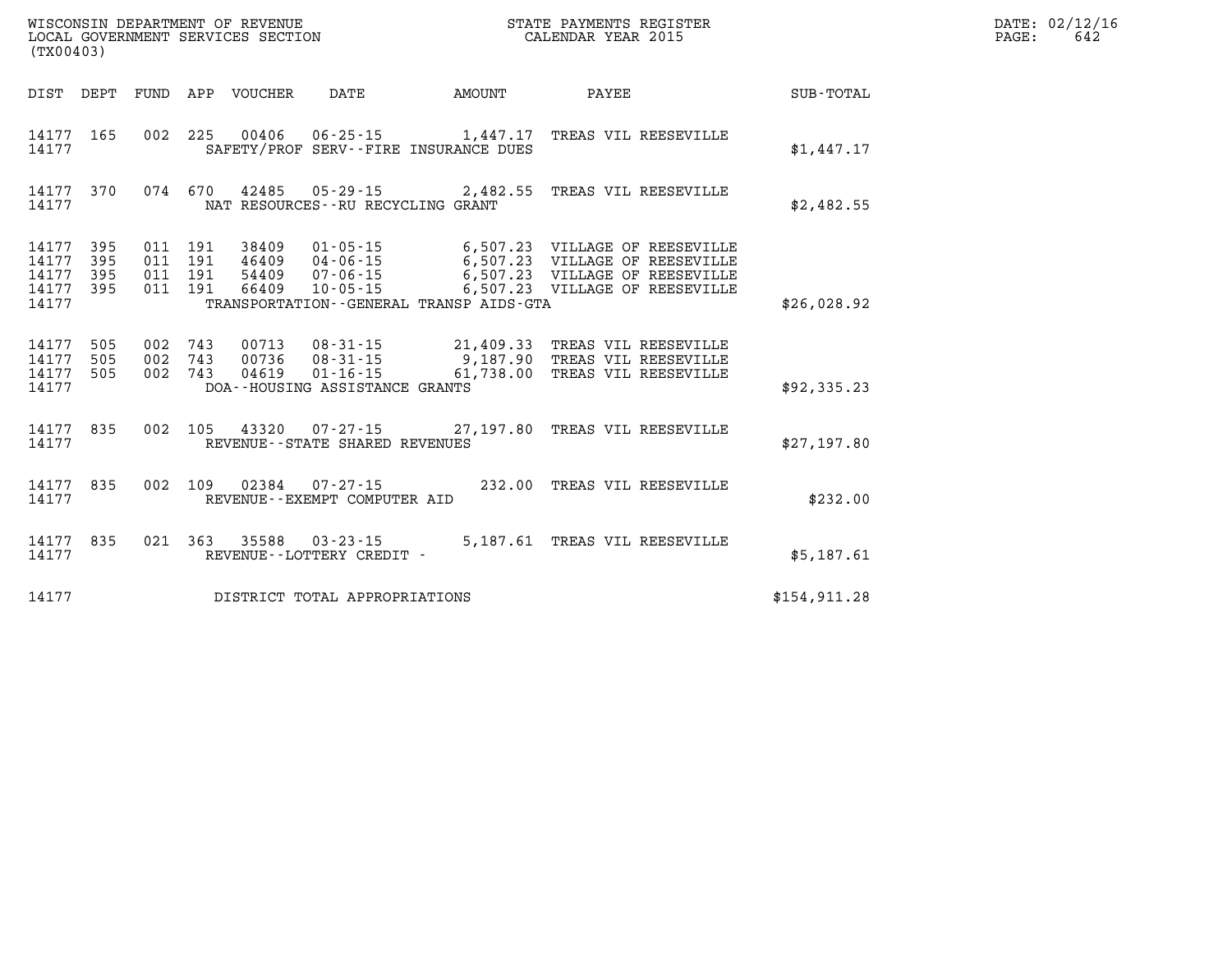|                                 | (TX00403)              |  |  |  |                                              |  |                                                                                                                                                                                                                          |                  | DATE: 02/12/16<br>$\mathtt{PAGE:}$<br>643 |
|---------------------------------|------------------------|--|--|--|----------------------------------------------|--|--------------------------------------------------------------------------------------------------------------------------------------------------------------------------------------------------------------------------|------------------|-------------------------------------------|
|                                 |                        |  |  |  | DIST DEPT FUND APP VOUCHER DATE AMOUNT PAYEE |  |                                                                                                                                                                                                                          | <b>SUB-TOTAL</b> |                                           |
|                                 |                        |  |  |  | 14186 SAFETY/PROF SERV--FIRE INSURANCE DUES  |  | 14186 165 002 225 00407 06-25-15 2,151.83 TREAS VIL THERESA                                                                                                                                                              | \$2,151.83       |                                           |
|                                 |                        |  |  |  | 14186 MAT RESOURCES--RU RECYCLING GRANT      |  | 14186 370 074 670 42486 05-29-15 3,312.44 TREAS VIL THERESA                                                                                                                                                              | \$3,312.44       |                                           |
| 14186                           |                        |  |  |  | TRANSPORTATION - - HIGHWAY SAFETY - FEDERAL  |  | 14186 395 011 185 62733 10-14-15 3,973.76 TREAS VIL THERESA                                                                                                                                                              | \$3,973.76       |                                           |
| 14186 395<br>14186 395<br>14186 | 14186 395<br>14186 395 |  |  |  | TRANSPORTATION - GENERAL TRANSP AIDS - GTA   |  | 011 191 38410 01-05-15 10,094.14 VILLAGE OF THERESA<br>011 191 46410 04-06-15 10,094.14 VILLAGE OF THERESA<br>011 191 54410 07-06-15 10,094.14 VILLAGE OF THERESA<br>011 191 66410 10-05-15 10,094.14 VILLAGE OF THERESA | \$40,376.56      |                                           |
| 14186                           |                        |  |  |  | HS--AMBULANCE FUNDING ASSISTANCE GRANTS      |  | 14186 435 005 162 01DHS 09-11-15 4,957.15 THERESA AMBULANCE SERVICE                                                                                                                                                      | \$4.957.15       |                                           |
| 14186                           |                        |  |  |  | HS--PREPAID MEDICAL TRANSPORT REIMBURSE      |  | 14186 435 005 163 01LGS 11-16-15 2,550.17 DHS PREPAID MEDICAL TRANSPORT                                                                                                                                                  | \$2,550.17       |                                           |
| 14186                           | 14186 455              |  |  |  | JUSTICE -- LAW ENFORCEMENT TRAINING          |  | 002 231 10 03-19-15 640.00 TREAS VIL THERESA                                                                                                                                                                             | \$640.00         |                                           |
| 14186                           |                        |  |  |  | REVENUE--STATE SHARED REVENUES               |  | 14186 835 002 105 43321 07-27-15 31,189.90 TREAS VIL THERESA                                                                                                                                                             | \$31,189.90      |                                           |
|                                 |                        |  |  |  | 14186 REVENUE - - EXEMPT COMPUTER AID        |  | 14186 835 002 109 02385 07-27-15 224.00 TREAS VIL THERESA                                                                                                                                                                | \$224.00         |                                           |
|                                 |                        |  |  |  |                                              |  |                                                                                                                                                                                                                          | \$15,906.66      |                                           |
| 14186                           |                        |  |  |  |                                              |  | DISTRICT TOTAL APPROPRIATIONS                                                                                                                                                                                            | \$105, 282.47    |                                           |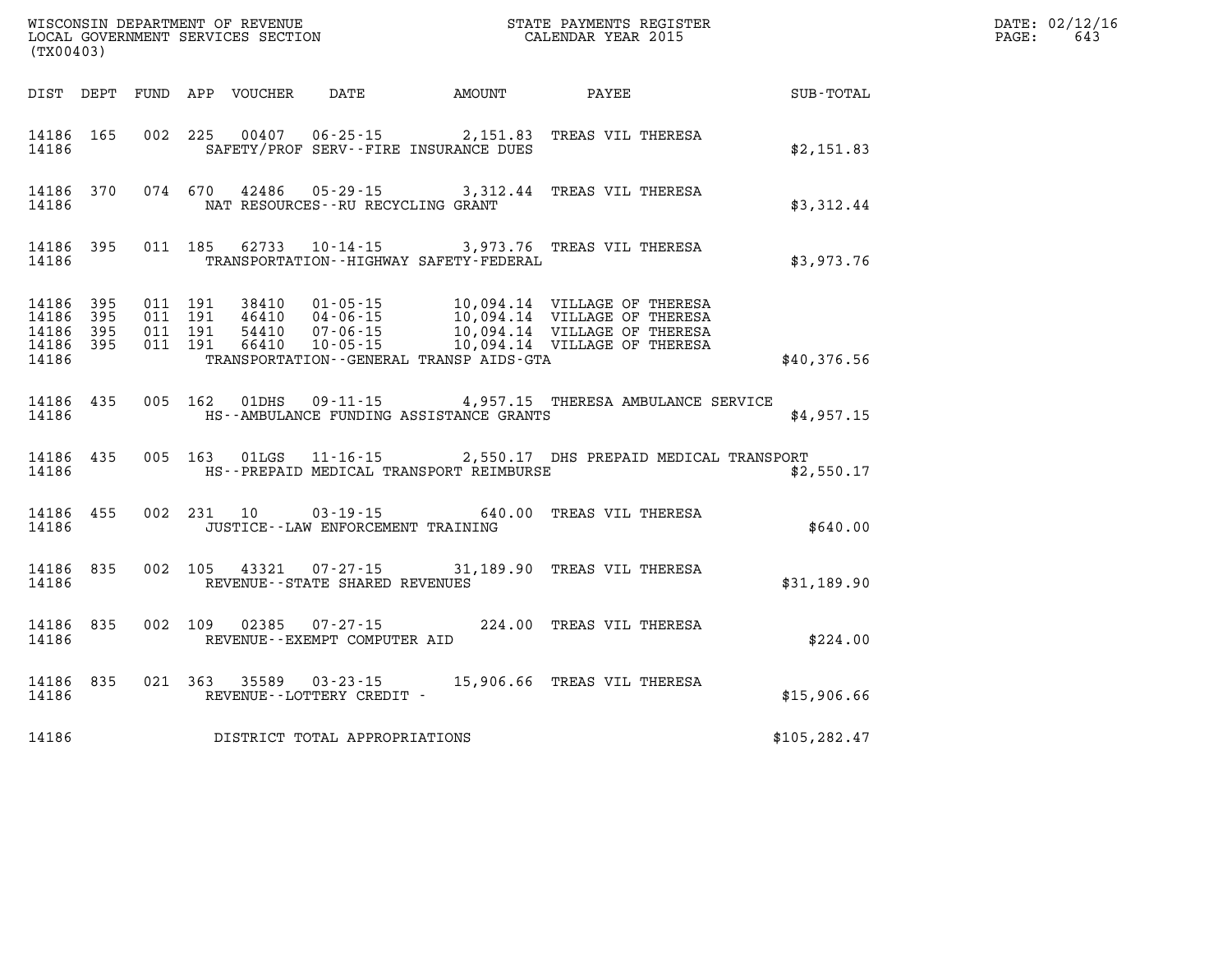| (TX00403)                                 |                          |                                          |     | WISCONSIN DEPARTMENT OF REVENUE<br>LOCAL GOVERNMENT SERVICES SECTION |                                                                                                        |                                                                                   | STATE PAYMENTS REGISTER<br>CALENDAR YEAR 2015                                                                                                                |              | DATE: 02/12/16<br>644<br>PAGE: |
|-------------------------------------------|--------------------------|------------------------------------------|-----|----------------------------------------------------------------------|--------------------------------------------------------------------------------------------------------|-----------------------------------------------------------------------------------|--------------------------------------------------------------------------------------------------------------------------------------------------------------|--------------|--------------------------------|
| DIST DEPT                                 |                          | FUND                                     |     | APP VOUCHER                                                          | DATE                                                                                                   | AMOUNT                                                                            | PAYEE                                                                                                                                                        | SUB-TOTAL    |                                |
| 14206 165<br>14206                        |                          | 002 225                                  |     | 00408                                                                | $06 - 25 - 15$                                                                                         | 41,156.27<br>SAFETY/PROF SERV--FIRE INSURANCE DUES                                | TREAS CITY BEAVER DAM                                                                                                                                        | \$41, 156.27 |                                |
| 14206 370<br>14206                        |                          | 074 670                                  |     | 42487                                                                | 05-29-15<br>NAT RESOURCES - - RU RECYCLING GRANT                                                       | 53,198.77                                                                         | TREAS CITY BEAVER DAM                                                                                                                                        | \$53,198.77  |                                |
| 14206 370<br>14206                        |                          | 095 532                                  |     | 01795                                                                | 02-17-15<br>NAT RESOURCES--DAM SAFETY PROJECTS                                                         | 22,163.48                                                                         | TREAS CITY BEAVER DAM                                                                                                                                        | \$22,163.48  |                                |
| 14206<br>14206<br>14206<br>14206<br>14206 | 395<br>395<br>395<br>395 | 011 162<br>011 162<br>011 162<br>011 162 |     | 40018<br>48018<br>56018<br>68018                                     | $01 - 05 - 15$<br>04-06-15<br>$07 - 06 - 15$<br>$10 - 05 - 15$                                         | TRANSPORTATION--CONNECTING HIGHWAY AIDS                                           | 11,883.24 CITY OF BEAVER DAM<br>11,883.24 CITY OF BEAVER DAM<br>11,883.44 CITY OF BEAVER DAM<br>11,883.24 CITY OF BEAVER DAM<br>11,883.25 CITY OF BEAVER DAM | \$47,532.97  |                                |
| 14206<br>14206<br>14206<br>14206<br>14206 | 395<br>395<br>395<br>395 | 011 177<br>011 177<br>011<br>011 177     | 177 | 48815<br>58012<br>60012<br>62012                                     | $05 - 28 - 15$<br>$06 - 25 - 15$<br>$07 - 06 - 15$<br>$09 - 30 - 15$<br>TRANSPORTATION - - TRANSIT AID |                                                                                   | 60,562.00 TREAS CITY BEAVER DAM<br>62,146.00 CITY OF BEAVER DAM<br>62,146.00 CITY OF BEAVER DAM<br>62,146.00 CITY OF BEAVER DAM                              | \$247,000.00 |                                |
| 14206 395<br>14206<br>14206<br>14206      | 395<br>395               | 011 182<br>011 182<br>011 182            |     | 40066<br>67476<br>68534                                              | $02 - 20 - 15$<br>$12 - 02 - 15$<br>$12 - 14 - 15$                                                     | 58,502.00<br>144,799.00<br>66,752.00<br>TRANSPORTATION - - TRANSIT AIDS - FEDERAL | TREAS CITY BEAVER DAM<br>TREAS CITY BEAVER DAM<br>TREAS CITY BEAVER DAM                                                                                      | \$270,053.00 |                                |
| 14206<br>14206<br>14206<br>14206<br>14206 | 395<br>395<br>395<br>395 | 011 191<br>011 191<br>011 191<br>011 191 |     | 38411<br>46411<br>54411<br>66411                                     | $01 - 05 - 15$<br>$04 - 06 - 15$<br>$07 - 06 - 15$<br>$10 - 05 - 15$                                   | TRANSPORTATION - - GENERAL TRANSP AIDS - GTA                                      | 150,960.33 CITY OF BEAVER DAM<br>150,960.33 CITY OF BEAVER DAM<br>150,960.33 CITY OF BEAVER DAM<br>150,960.34 CITY OF BEAVER DAM                             | \$603,841.33 |                                |
| 14206<br>14206                            | 435                      | 005 162                                  |     | 01DHS                                                                | 09 - 11 - 15                                                                                           | HS--AMBULANCE FUNDING ASSISTANCE GRANTS                                           | 6,615.33 BEAVER DAM FIRE DEPT                                                                                                                                | \$6,615.33   |                                |
| 14206 435<br>14206                        |                          |                                          |     |                                                                      |                                                                                                        | HS--PREPAID MEDICAL TRANSPORT REIMBURSE                                           | 005 163 01LGS 11-16-15 32,108.92 DHS PREPAID MEDICAL TRANSPORT                                                                                               | \$32,108.92  |                                |
| 14206 455<br>14206                        |                          |                                          |     |                                                                      | JUSTICE - - LAW ENFORCEMENT TRAINING                                                                   |                                                                                   | 002 231 04813 03-09-15 4,640.00 TREAS CITY BEAVER DAM                                                                                                        | \$4,640.00   |                                |
| 14206 505<br>14206 505                    |                          | 002 745<br>002 745                       |     | 04890                                                                | $01 - 20 - 15$<br>08310 05-27-15                                                                       |                                                                                   | 34,000.00 TREAS CITY BEAVER DAM<br>30,000.00 TREAS CITY BEAVER DAM                                                                                           |              |                                |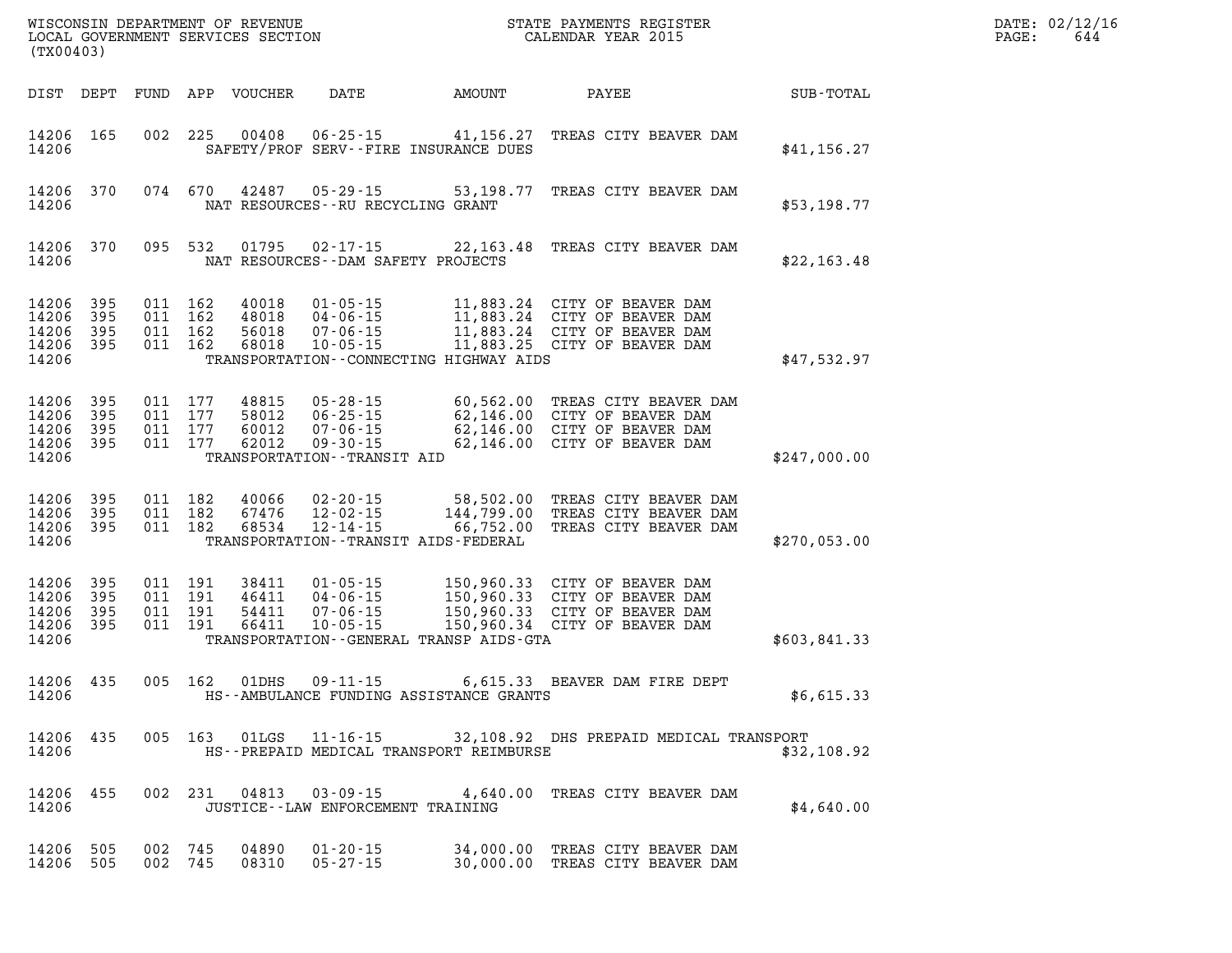| (TX00403)               |            |            |            | WISCONSIN DEPARTMENT OF REVENUE<br>LOCAL GOVERNMENT SERVICES SECTION |                                                      |                        | STATE PAYMENTS REGISTER<br>CALENDAR YEAR 2015  | DATE: 02/12/16<br>PAGE:<br>645 |  |
|-------------------------|------------|------------|------------|----------------------------------------------------------------------|------------------------------------------------------|------------------------|------------------------------------------------|--------------------------------|--|
| DIST                    | DEPT       | FUND       | APP        | VOUCHER                                                              | DATE                                                 | AMOUNT                 | PAYEE                                          | SUB-TOTAL                      |  |
| 14206                   |            |            |            |                                                                      | DOA--HOUSING ASSISTANCE GRANTS                       |                        |                                                | \$64,000.00                    |  |
| 14206 835<br>14206      |            | 002        | 105        | 43322                                                                | 07-27-15<br>REVENUE - - STATE SHARED REVENUES        |                        | 542,917.64 TREAS CITY BEAVER DAM               | \$542,917.64                   |  |
| 14206<br>14206<br>14206 | 835<br>835 | 002<br>002 | 109<br>109 | 02386<br>05091                                                       | 07-27-15<br>07-27-15<br>REVENUE--EXEMPT COMPUTER AID | 46,529.00<br>10,594.00 | TREAS CITY BEAVER DAM<br>TREAS CITY BEAVER DAM | \$57,123.00                    |  |
| 14206                   |            |            |            |                                                                      | DISTRICT TOTAL APPROPRIATIONS                        |                        |                                                | \$1,992,350.71                 |  |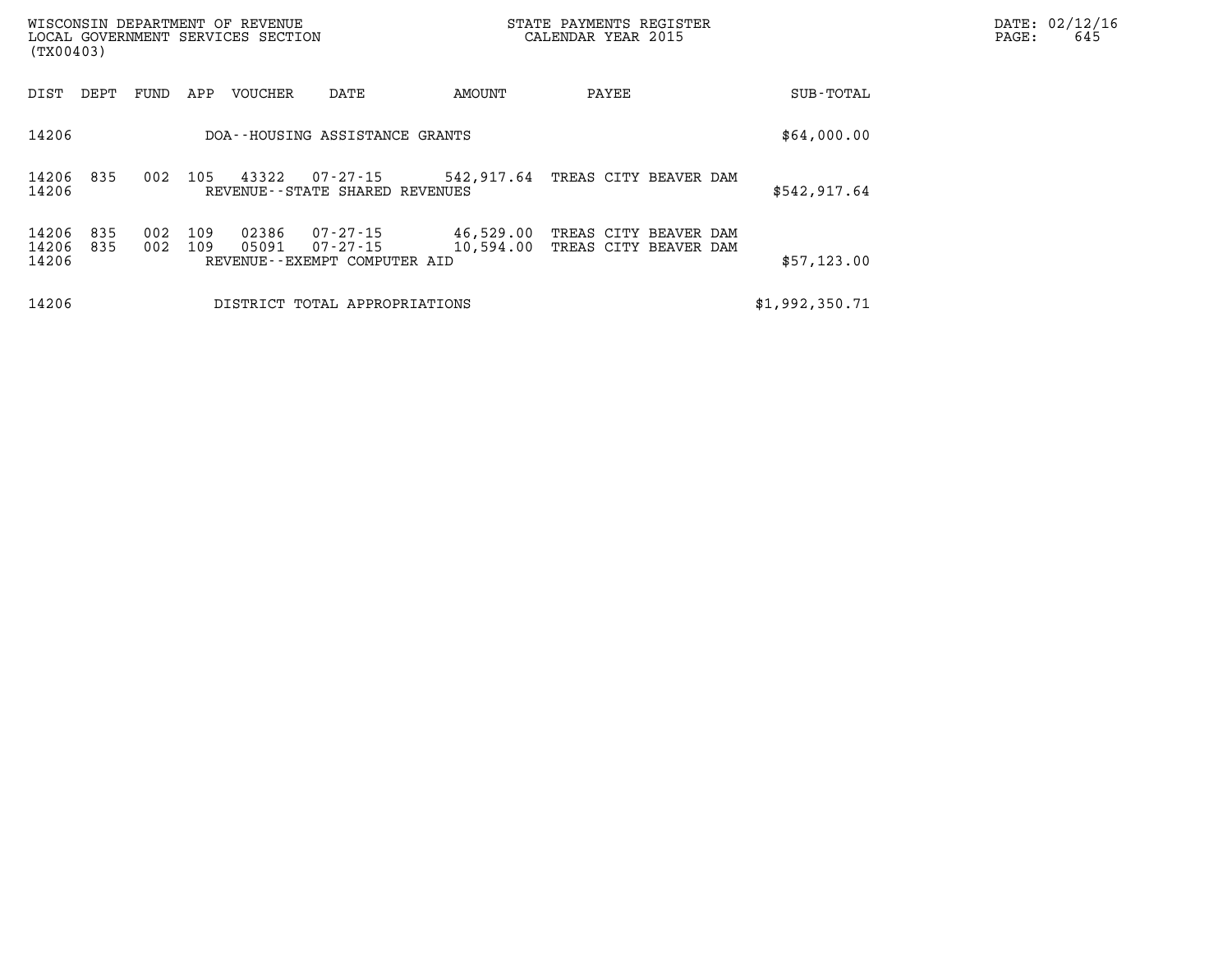| (TX00403) |           |  |            |                                      | WISCONSIN DEPARTMENT OF REVENUE<br>LOCAL GOVERNMENT SERVICES SECTION CALENDAR YEAR 2015 |                                                                                                                                                                                                                                                                                                                                | DATE: 02/12/16<br>646<br>$\mathtt{PAGE:}$ |  |
|-----------|-----------|--|------------|--------------------------------------|-----------------------------------------------------------------------------------------|--------------------------------------------------------------------------------------------------------------------------------------------------------------------------------------------------------------------------------------------------------------------------------------------------------------------------------|-------------------------------------------|--|
|           |           |  |            |                                      | DIST DEPT FUND APP VOUCHER DATE AMOUNT PAYEE                                            |                                                                                                                                                                                                                                                                                                                                | SUB-TOTAL                                 |  |
| 14226     | 14226 165 |  |            |                                      | SAFETY/PROF SERV--FIRE INSURANCE DUES                                                   | 002 225 00409 06-25-15 3,219.89 TREAS CITY FOX LAKE                                                                                                                                                                                                                                                                            | \$3,219.89                                |  |
| 14226     |           |  |            |                                      | NAT RESOURCES--RU RECYCLING GRANT                                                       | 14226 370 074 670 42488 05-29-15 8,082.38 TREAS CITY FOX LAKE                                                                                                                                                                                                                                                                  | \$8,082.38                                |  |
| 14226     |           |  |            |                                      | TRANSPORTATION - - HIGHWAY SAFETY - FEDERAL                                             | 14226 395 011 185 61493 10-01-15 3,398.92 TREAS CITY FOX LAKE                                                                                                                                                                                                                                                                  | \$3,398.92                                |  |
| 14226     |           |  |            |                                      | TRANSPORTATION--GENERAL TRANSP AIDS-GTA                                                 | $\begin{tabular}{cccccc} 14\,226 & 395 & 011 & 191 & 38412 & 01\cdot 05\cdot 15 & 21\,,729\,.21 & CITY OF FOX LAKE \\ 14\,226 & 395 & 011 & 191 & 46412 & 04\cdot 06\cdot 15 & 21\,,729\,.21 & CITY OF FOX LAKE \\ 14\,226 & 395 & 011 & 191 & 54412 & 07\cdot 06\cdot 15 & 21\,,729\,.21 & CITY OF FOX LAKE \\ 14\,226 & 395$ | \$86,916.85                               |  |
|           |           |  |            |                                      |                                                                                         | 14226 435 005 162 01DHS 09-11-15 4,978.56 CITY OF FOX LAKE<br>14226 HS--AMBULANCE FUNDING ASSISTANCE GRANTS                                                                                                                                                                                                                    | \$4,978.56                                |  |
| 14226     |           |  |            |                                      | HS--PREPAID MEDICAL TRANSPORT REIMBURSE                                                 | 14226 435 005 163 01LGS 11-16-15 3,361.58 DHS PREPAID MEDICAL TRANSPORT                                                                                                                                                                                                                                                        | \$3,361.58                                |  |
| 14226     | 14226 455 |  | 002 231 11 | JUSTICE - - LAW ENFORCEMENT TRAINING |                                                                                         | 03-19-15 480.00 TREAS CITY FOX LAKE                                                                                                                                                                                                                                                                                            | \$480.00                                  |  |
|           | 14226     |  |            | DOA--HOUSING ASSISTANCE GRANTS       |                                                                                         | 14226 505 002 743 09636 07-08-15 88,277.00 TREAS CITY FOX LAKE                                                                                                                                                                                                                                                                 | \$88, 277.00                              |  |
| 14226     |           |  |            | REVENUE--STATE SHARED REVENUES       |                                                                                         | 14226 835 002 105 43323 07-27-15 91,295.71 TREAS CITY FOX LAKE                                                                                                                                                                                                                                                                 | \$91, 295.71                              |  |
| 14226     | 14226 835 |  |            | REVENUE--EXEMPT COMPUTER AID         |                                                                                         | 002 109 02387 07-27-15 3,469.00 TREAS CITY FOX LAKE                                                                                                                                                                                                                                                                            | \$3,469.00                                |  |
|           |           |  |            | 14226 REVENUE--LOTTERY CREDIT -      |                                                                                         | 14226 835 021 363 35590 03-23-15 477.24 TREAS CITY FOX LAKE                                                                                                                                                                                                                                                                    | \$477.24                                  |  |
| 14226     |           |  |            | DISTRICT TOTAL APPROPRIATIONS        |                                                                                         |                                                                                                                                                                                                                                                                                                                                | \$293,957.13                              |  |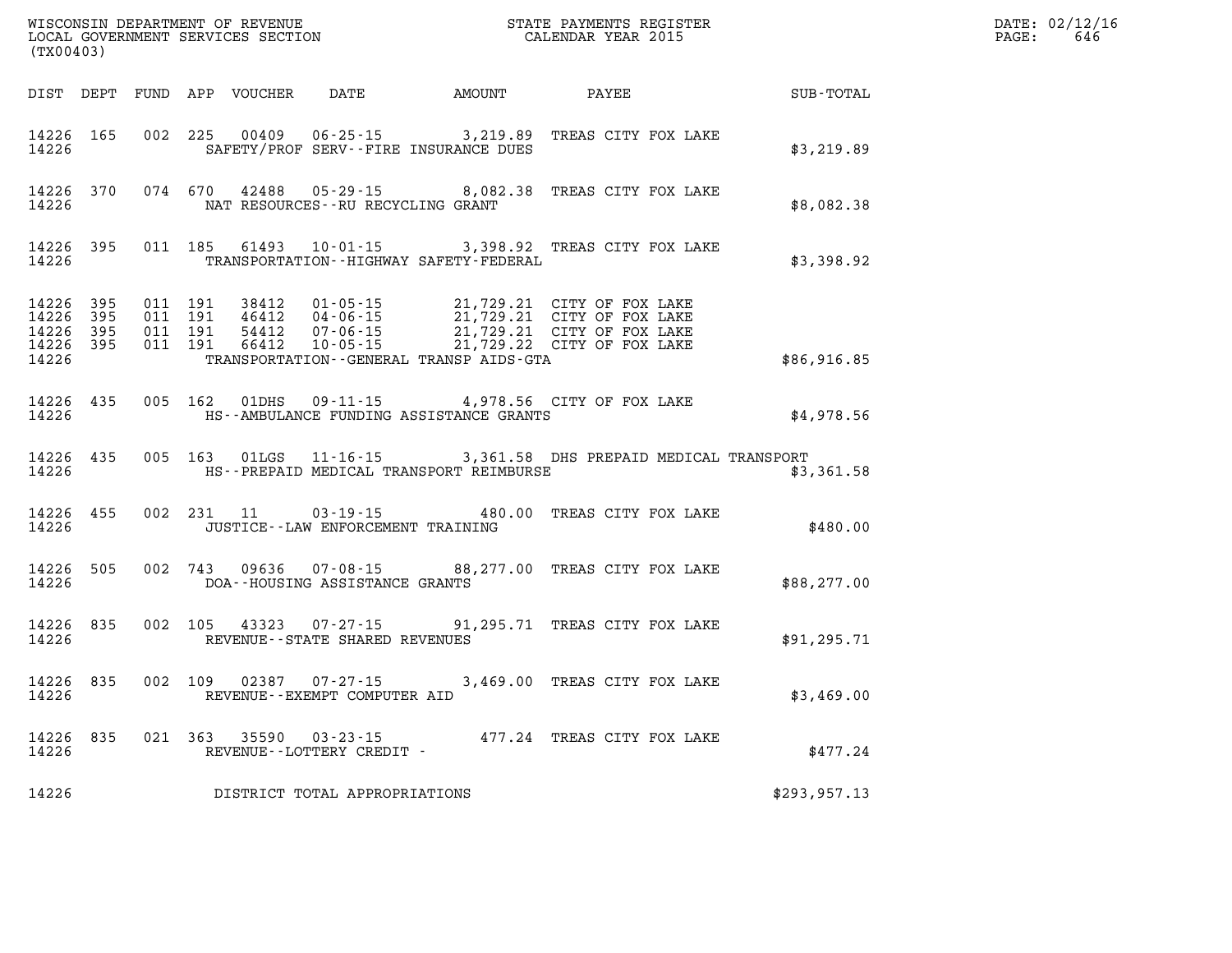| DATE: | 02/12/16 |
|-------|----------|
| PAGE: | 647      |

| (TX00403)                                                                                                                                                                                                                                                                                                                        |                                        |                                                             | <b>TER EXECUTE:</b> | DATE: 02/12/1<br>PAGE:<br>647 |
|----------------------------------------------------------------------------------------------------------------------------------------------------------------------------------------------------------------------------------------------------------------------------------------------------------------------------------|----------------------------------------|-------------------------------------------------------------|---------------------|-------------------------------|
| DIST DEPT FUND APP VOUCHER DATE AMOUNT PAYEE SUB-TOTAL                                                                                                                                                                                                                                                                           |                                        |                                                             |                     |                               |
| 14236 165 002 225 00410 06-25-15 8,299.11 TREAS CITY HORICON<br>SAFETY/PROF SERV--FIRE INSURANCE DUES<br>14236                                                                                                                                                                                                                   |                                        |                                                             | \$8,299.11          |                               |
| 14236 370<br>012 579<br>14236 370<br>14236<br>NAT RESOURCES - AIDS IN LIEU OF TAXES                                                                                                                                                                                                                                              |                                        |                                                             | \$228.35            |                               |
| 14236 370 074 670 42489 05-29-15 25,705.02 TREAS CITY HORICON<br>NAT RESOURCES--RU RECYCLING GRANT<br>14236                                                                                                                                                                                                                      |                                        |                                                             | \$25,705.02         |                               |
| 011 162 40019 01-05-15 6,182.88 CITY OF HORICON<br>011 162 48019 04-06-15 6,182.88 CITY OF HORICON<br>011 162 56019 07-06-15 6,182.88 CITY OF HORICON<br>011 162 68019 10-05-15 6,182.89 CITY OF HORICON<br>14236 395<br>14236 395<br>14236 395<br>14236 395<br>14236<br>TRANSPORTATION - CONNECTING HIGHWAY AIDS                |                                        |                                                             | \$24,731.53         |                               |
| 011 191 38413 01-05-15 64,094.19 CITY OF HORICON<br>011 191 46413 04-06-15 64,094.19 CITY OF HORICON<br>011 191 54413 07-06-15 64,094.19 CITY OF HORICON<br>011 191 66413 10-05-15 64,094.21 CITY OF HORICON<br>14236 395<br>14236 395<br>14236 395<br>011 191<br>14236 395<br>14236<br>TRANSPORTATION - GENERAL TRANSP AIDS GTA |                                        |                                                             | \$256,376.78        |                               |
| 14236 435 005 162 01DHS 09-11-15 5,011.33 CITY OF HORICON<br>14236<br>HS--AMBULANCE FUNDING ASSISTANCE GRANTS                                                                                                                                                                                                                    |                                        |                                                             | \$5,011.33          |                               |
| 005 163 01LGS 11-16-15 3,709.33 DHS PREPAID MEDICAL TRANSPORT<br>14236 435<br>14236<br>HS--PREPAID MEDICAL TRANSPORT REIMBURSE                                                                                                                                                                                                   |                                        |                                                             | \$3,709.33          |                               |
| 14236 455<br>002 231 14<br>14236<br>JUSTICE--LAW ENFORCEMENT TRAINING                                                                                                                                                                                                                                                            | 04-08-15 1,440.00 TREAS CITY HORICON   |                                                             | \$1,440.00          |                               |
| 002 105 43324 07-27-15 175,357.83 TREAS CITY HORICON<br>14236 835<br>14236<br>REVENUE--STATE SHARED REVENUES                                                                                                                                                                                                                     |                                        |                                                             | \$175, 357.83       |                               |
| 14236 835<br>002 109<br>02389<br>14236 835<br>002 109<br>05092<br>$07 - 27 - 15$<br>14236<br>REVENUE--EXEMPT COMPUTER AID                                                                                                                                                                                                        | 07-27-15                               | 15,855.00 TREAS CITY HORICON<br>1,540.00 TREAS CITY HORICON | \$17,395.00         |                               |
| 00001<br>$02 - 02 - 15$<br>14236 835<br>002 501<br>14236                                                                                                                                                                                                                                                                         | DOA-PAYMENT FOR MUNICIPAL SERVICES AID | 986.04 TREAS CITY HORICON                                   | \$986.04            |                               |
| 14236 855<br>011 461<br>12-01-15<br>01DOT                                                                                                                                                                                                                                                                                        |                                        | 23,360.37 TREAS CITY HORICON                                |                     |                               |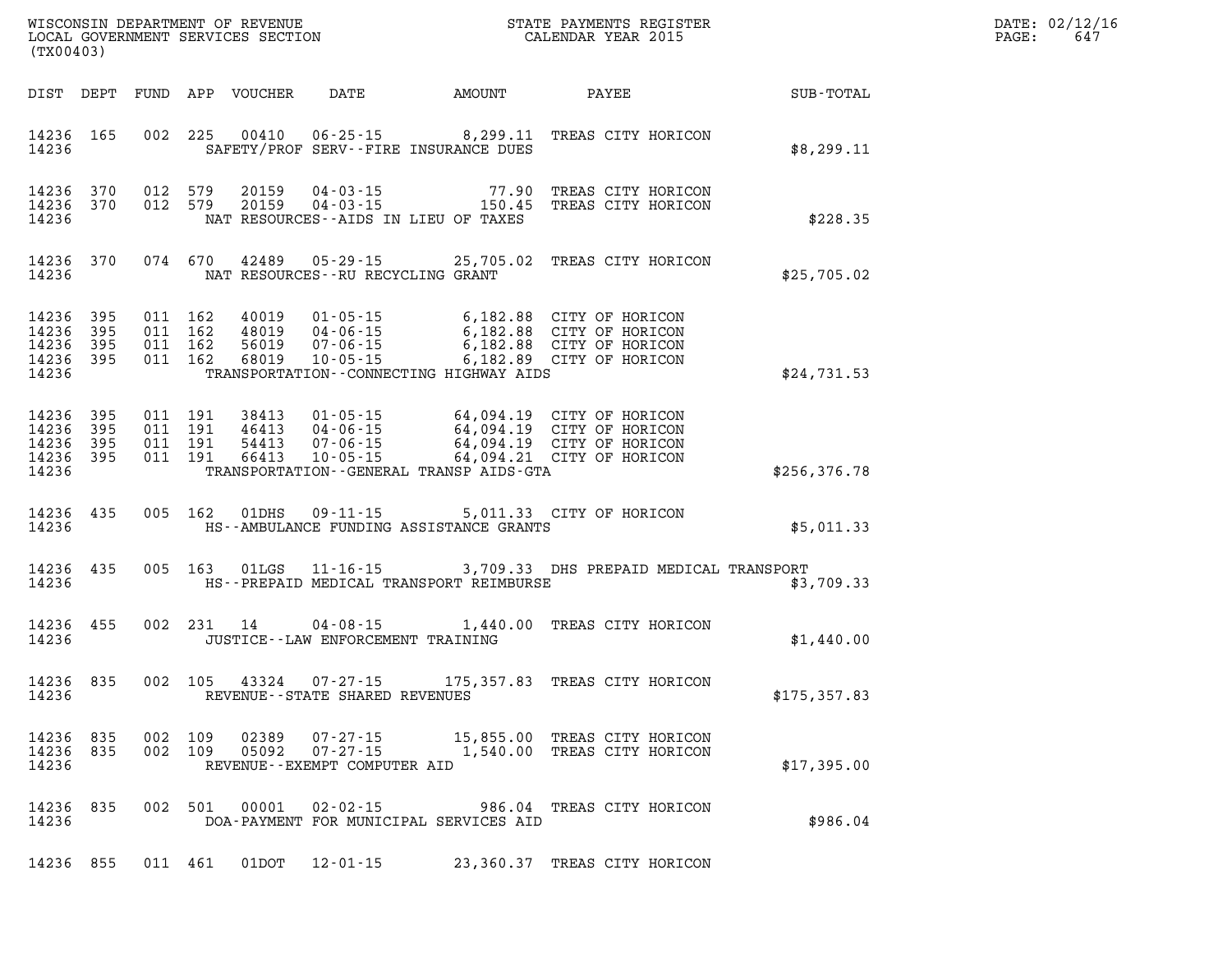| (TX00403)                                        |      |      |     | WISCONSIN DEPARTMENT OF REVENUE<br>LOCAL GOVERNMENT SERVICES SECTION |      | STATE PAYMENTS REGISTER<br>CALENDAR YEAR 2015 |       | PAGE:        | DATE: 02/12/16<br>648 |  |
|--------------------------------------------------|------|------|-----|----------------------------------------------------------------------|------|-----------------------------------------------|-------|--------------|-----------------------|--|
| DIST                                             | DEPT | FUND | APP | <b>VOUCHER</b>                                                       | DATE | AMOUNT                                        | PAYEE | SUB-TOTAL    |                       |  |
| 14236<br>REVENUE--RAIL TERMINAL TAX DISTRIBUTION |      |      |     |                                                                      |      |                                               |       | \$23,360.37  |                       |  |
| 14236<br>DISTRICT TOTAL APPROPRIATIONS           |      |      |     |                                                                      |      |                                               |       | \$542,600.69 |                       |  |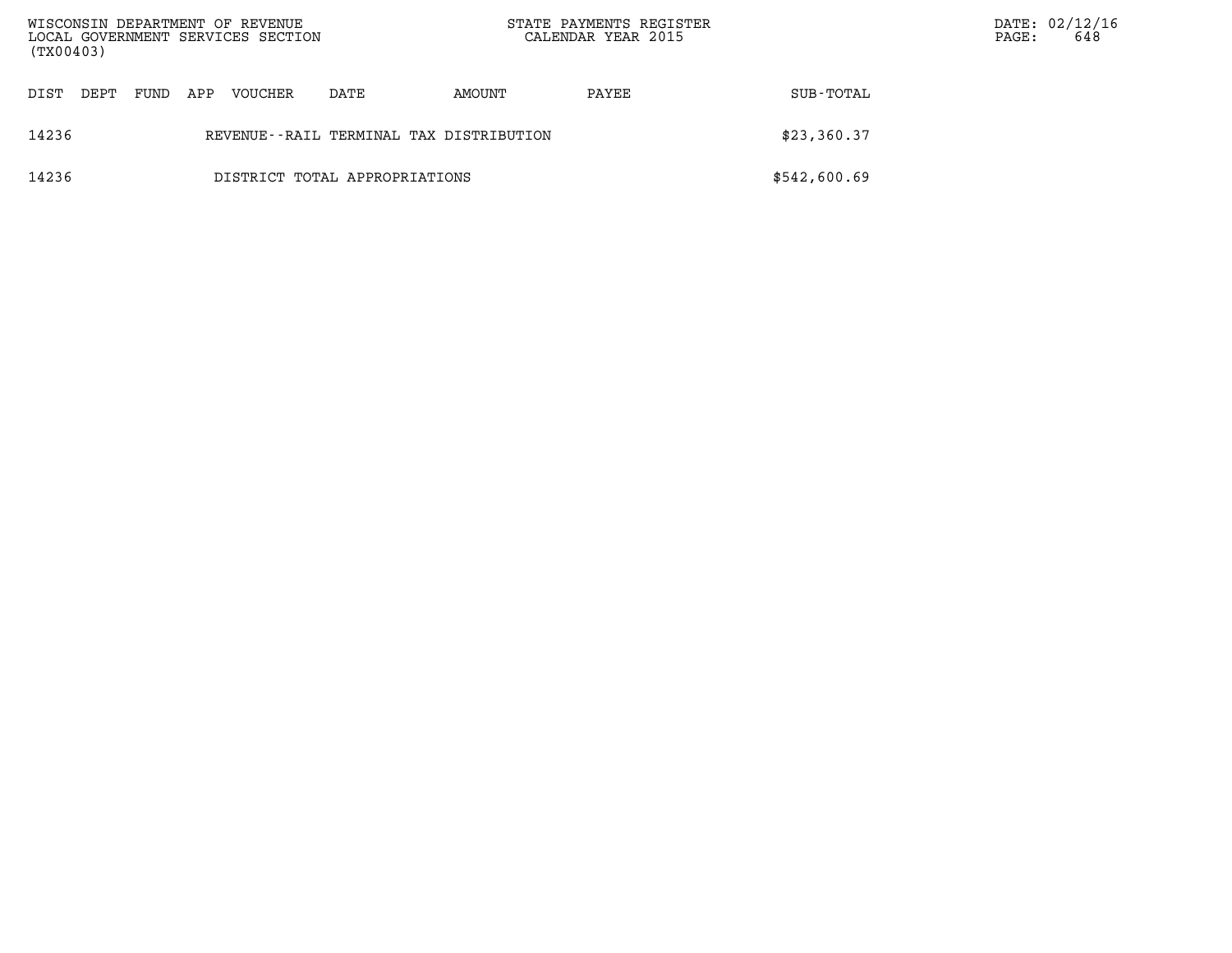| (TX00403)                       |                        |  |                                          |                                                                                                 | ${\tt WISCONSIM\ DEPARTMENT\ OF\ REVENUE}\hbox{\tt STATE\ PAYMENTS\ REGISTER}\hbox{\tt LOCAL\ GOVERNMENT\ SERVICES\ SECTION}\hbox{\tt SECTION}\hbox{\tt CALENDAR YEAR\ 2015}$                                                  |              | DATE: 02/12/16<br>$\mathtt{PAGE:}$<br>649 |
|---------------------------------|------------------------|--|------------------------------------------|-------------------------------------------------------------------------------------------------|--------------------------------------------------------------------------------------------------------------------------------------------------------------------------------------------------------------------------------|--------------|-------------------------------------------|
|                                 |                        |  |                                          | DIST DEPT FUND APP VOUCHER DATE AMOUNT PAYEE                                                    |                                                                                                                                                                                                                                | SUB-TOTAL    |                                           |
| 14241                           |                        |  |                                          | SAFETY/PROF SERV--FIRE INSURANCE DUES                                                           | 14241 165 002 225 00411 06-25-15 4,243.25 TREAS CITY JUNEAU                                                                                                                                                                    | \$4, 243.25  |                                           |
|                                 |                        |  |                                          | 14241 NAT RESOURCES--AIDS IN LIEU OF TAXES                                                      | 14241 370 002 503 17421 01-12-15 964.51 TREAS CITY JUNEAU<br>319.05 TOWN SHARE                                                                                                                                                 | \$964.51     |                                           |
|                                 |                        |  | 14241 NAT RESOURCES--RU RECYCLING GRANT  |                                                                                                 | 14241 370 074 670 42490 05-29-15 8,341.73 TREAS CITY JUNEAU                                                                                                                                                                    | \$8,341.73   |                                           |
| 14241                           |                        |  |                                          | TRANSPORTATION - - HIGHWAY SAFETY - FEDERAL                                                     | 14241 395 011 185 43020 03-24-15 4,000.00 TREAS CITY JUNEAU                                                                                                                                                                    | \$4,000.00   |                                           |
| 14241 395<br>14241 395<br>14241 | 14241 395<br>14241 395 |  |                                          | TRANSPORTATION - - GENERAL TRANSP AIDS - GTA                                                    | 011 191 38414 01-05-15 33,729.31 CITY OF JUNEAU<br>011 191 46414 04-06-15 33,729.31 CITY OF JUNEAU<br>011 191 54414 07-06-15 33,729.31 CITY OF JUNEAU<br>011 191 66414 10-05-15 33,729.33 CITY OF JUNEAU                       | \$134,917.26 |                                           |
| 14241                           |                        |  |                                          | 14241 435 005 162 01DHS 09-11-15 4,981.30 JUNEAU EMS<br>HS--AMBULANCE FUNDING ASSISTANCE GRANTS |                                                                                                                                                                                                                                | \$4,981.30   |                                           |
|                                 |                        |  |                                          | 14241 HS--PREPAID MEDICAL TRANSPORT REIMBURSE                                                   | 14241 435 005 163 01LGS 11-16-15 7,360.71 DHS PREPAID MEDICAL TRANSPORT                                                                                                                                                        | \$7,360.71   |                                           |
|                                 |                        |  | 14241 JUSTICE - LAW ENFORCEMENT TRAINING |                                                                                                 | 14241 455 002 231 14 04-08-15 640.00 TREAS CITY JUNEAU                                                                                                                                                                         | \$640.00     |                                           |
| 14241                           | 14241 835              |  | REVENUE--STATE SHARED REVENUES           |                                                                                                 | 002 105 43325 07-27-15 111,752.25 TREAS CITY JUNEAU                                                                                                                                                                            | \$111,752.25 |                                           |
|                                 |                        |  | 14241 REVENUE--EXEMPT COMPUTER AID       |                                                                                                 | $\begin{array}{cccccccc} 14241 & 835 & 002 & 109 & 02390 & 07\cdot 27\cdot 15 & 6,538.00 & \text{TREAS CITY JUNEAU} \\ 14241 & 835 & 002 & 109 & 05093 & 07\cdot 27\cdot 15 & 2,107.00 & \text{TREAS CITY JUNEAU} \end{array}$ | \$8,645.00   |                                           |
| 14241                           |                        |  | DISTRICT TOTAL APPROPRIATIONS            |                                                                                                 |                                                                                                                                                                                                                                | \$285,846.01 |                                           |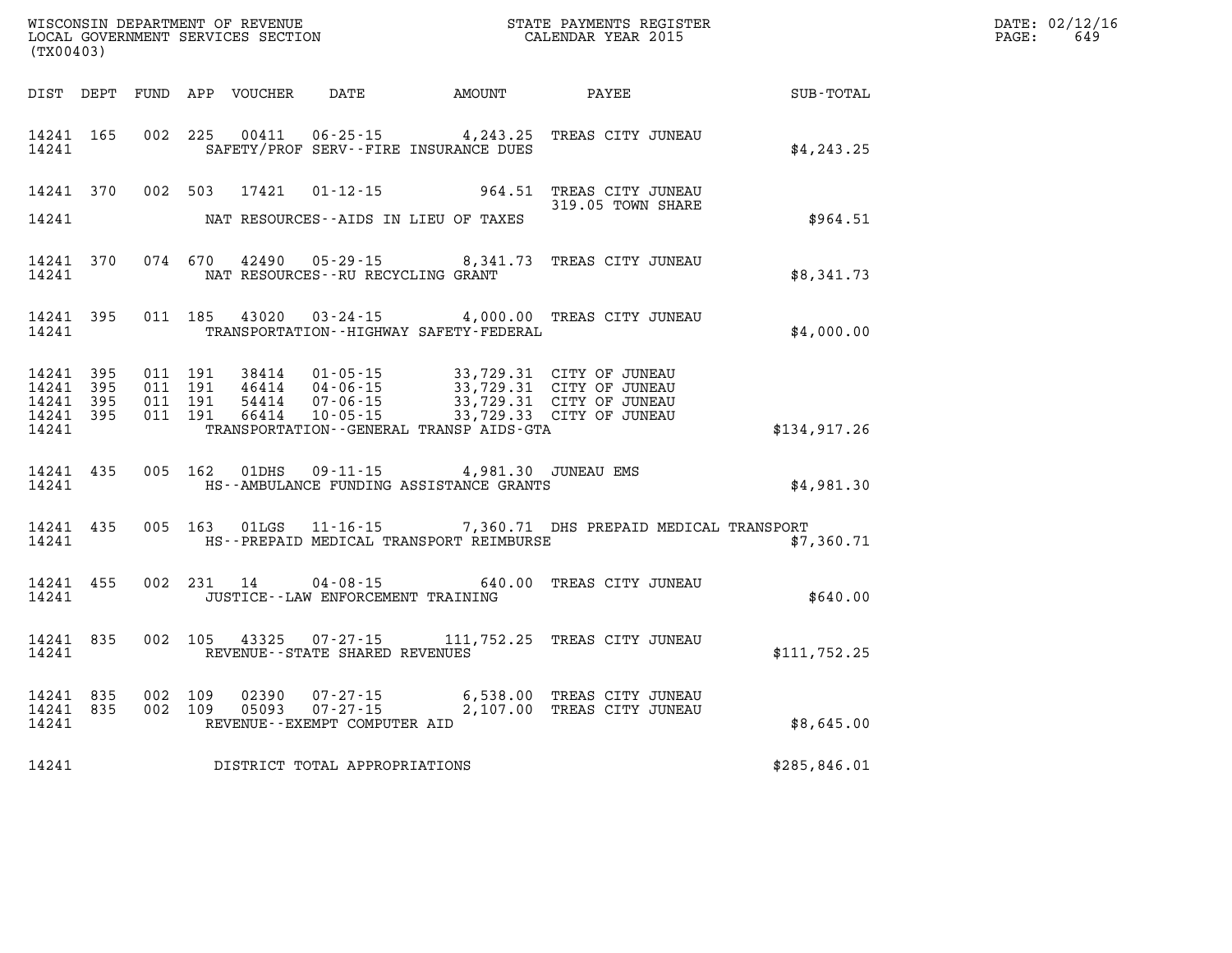| (TX00403)                                                 |           |                    |                               | WISCONSIN DEPARTMENT OF REVENUE<br>LOCAL GOVERNMENT SERVICES SECTION |                                      |                                                                                         | STATE PAYMENTS REGISTER<br>CALENDAR YEAR 2015                                                                                                                                                |                  | DATE: 02/12/16<br>$\mathtt{PAGE:}$<br>650 |
|-----------------------------------------------------------|-----------|--------------------|-------------------------------|----------------------------------------------------------------------|--------------------------------------|-----------------------------------------------------------------------------------------|----------------------------------------------------------------------------------------------------------------------------------------------------------------------------------------------|------------------|-------------------------------------------|
|                                                           |           |                    |                               |                                                                      |                                      | DIST DEPT FUND APP VOUCHER DATE AMOUNT PAYEE                                            |                                                                                                                                                                                              | <b>SUB-TOTAL</b> |                                           |
| 14251 165<br>14251                                        |           |                    |                               |                                                                      |                                      | SAFETY/PROF SERV--FIRE INSURANCE DUES                                                   | 002 225 00412 06-25-15 12,986.52 TREAS CITY MAYVILLE                                                                                                                                         | \$12,986.52      |                                           |
| 14251                                                     |           |                    |                               |                                                                      | NAT RESOURCES--RU RECYCLING GRANT    |                                                                                         | 14251 370 074 670 42491 05-29-15 30,959.34 TREAS CITY MAYVILLE                                                                                                                               | \$30,959.34      |                                           |
| 14251 395<br>14251<br>14251 395<br>14251 395<br>14251     | - 395     | 011 162<br>011 162 | 011 162<br>011 162            | 40020                                                                | 01-05-15                             | TRANSPORTATION--CONNECTING HIGHWAY AIDS                                                 | 5,417.99 CITY OF MAYVILLE<br>5,417.99 CITY OF MAYVILLE<br>5,417.99 CITY OF MAYVILLE<br>68020  10-05-15  5,417.99  CITY OF MAYVILLE                                                           | \$21,671.96      |                                           |
| 14251 395<br>14251 395<br>14251 395<br>14251 395<br>14251 |           | 011 191            | 011 191<br>011 191<br>011 191 |                                                                      |                                      | TRANSPORTATION--GENERAL TRANSP AIDS-GTA                                                 | 38415  01-05-15  64,117.76  CITY OF MAYVILLE<br>46415  04-06-15  64,117.76  CITY OF MAYVILLE<br>54415  07-06-15  64,117.76  CITY OF MAYVILLE<br>66415  10-05-15  64,117.77  CITY OF MAYVILLE | \$256,471.05     |                                           |
| 14251                                                     | 14251 435 |                    |                               |                                                                      |                                      | 005 162 01DHS 09-11-15 5,243.47 MAYVILLE EMS<br>HS--AMBULANCE FUNDING ASSISTANCE GRANTS |                                                                                                                                                                                              | \$5,243.47       |                                           |
| 14251                                                     | 14251 435 |                    |                               |                                                                      |                                      | HS--PREPAID MEDICAL TRANSPORT REIMBURSE                                                 | 005 163 01LGS 11-16-15 6,549.29 DHS PREPAID MEDICAL TRANSPORT                                                                                                                                | \$6,549.29       |                                           |
| 14251 455<br>14251                                        |           |                    |                               |                                                                      | JUSTICE - - LAW ENFORCEMENT TRAINING |                                                                                         | 002 231 15 04-13-15 1,120.00 TREAS CITY MAYVILLE                                                                                                                                             | \$1,120.00       |                                           |
| 14251                                                     | 14251 455 |                    |                               |                                                                      |                                      | JUSTICE--CEASE AND OTHER FEDERAL GRANTS                                                 | 002 241 07176 07-02-15 657.75 TREAS CITY MAYVILLE                                                                                                                                            | \$657.75         |                                           |
| 14251 835<br>14251                                        |           |                    |                               |                                                                      | REVENUE--STATE SHARED REVENUES       |                                                                                         | 002 105 43326 07-27-15 202,672.86 TREAS CITY MAYVILLE                                                                                                                                        | \$202,672.86     |                                           |
| 14251                                                     | 14251 835 | 14251 835 002 109  | 002 109                       |                                                                      | REVENUE--EXEMPT COMPUTER AID         |                                                                                         | 02391  07-27-15  8,160.00 TREAS CITY MAYVILLE<br>05094  07-27-15  25,238.00 TREAS CITY MAYVILLE                                                                                              | \$33,398.00      |                                           |
| 14251                                                     |           |                    |                               |                                                                      | DISTRICT TOTAL APPROPRIATIONS        |                                                                                         |                                                                                                                                                                                              | \$571,730.24     |                                           |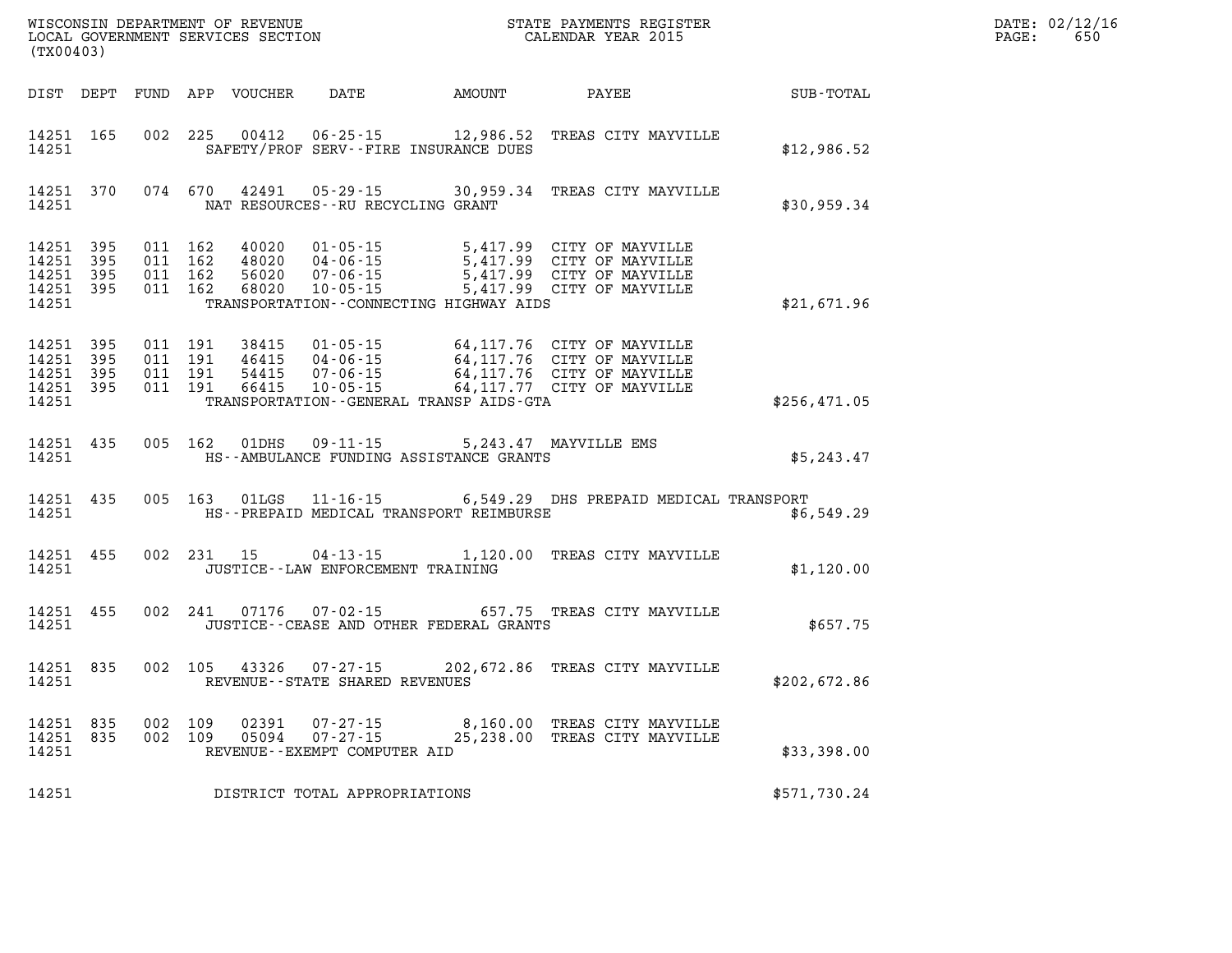| DATE: | 02/12/16 |
|-------|----------|
| PAGE: | 651      |

| (TX00403)                                                 |                          |                                                     |                                  | WISCONSIN DEPARTMENT OF REVENUE<br>LOCAL GOVERNMENT SERVICES SECTION                 |                                           | STATE PAYMENTS REGISTER<br>CALENDAR YEAR 2015                                                                                                                                                                  |              | DATE: 02/12/1<br>PAGE:<br>651 |
|-----------------------------------------------------------|--------------------------|-----------------------------------------------------|----------------------------------|--------------------------------------------------------------------------------------|-------------------------------------------|----------------------------------------------------------------------------------------------------------------------------------------------------------------------------------------------------------------|--------------|-------------------------------|
| DIST DEPT                                                 |                          |                                                     | FUND APP VOUCHER                 | DATE                                                                                 | AMOUNT                                    | PAYEE                                                                                                                                                                                                          | SUB-TOTAL    |                               |
| 14292 165<br>14292                                        |                          |                                                     |                                  |                                                                                      | SAFETY/PROF SERV--FIRE INSURANCE DUES     | 002 225 00413 06-25-15 17,047.56 TREAS CITY WAUPUN                                                                                                                                                             | \$17,047.56  |                               |
| 14292 370<br>14292                                        |                          | 074 670                                             | 42492                            | $05 - 29 - 15$<br>NAT RESOURCES--RU RECYCLING GRANT                                  |                                           | 50,186.96 TREAS CITY WAUPUN                                                                                                                                                                                    | \$50,186.96  |                               |
| 14292<br>14292<br>14292<br>14292 395<br>14292             | 395<br>395<br>395        | 011 162<br>011 162<br>011 162<br>011 162            | 40021<br>56021<br>68021          | 48021 04-06-15                                                                       | TRANSPORTATION--CONNECTING HIGHWAY AIDS   | 01-05-15 20,391.09 CITY OF WAUPUN<br>04-06-15 20,391.09 CITY OF WAUPUN<br>07-06-15 20,391.09 CITY OF WAUPUN<br>10-05-15 20,391.09 CITY OF WAUPUN                                                               | \$81,564.36  |                               |
| 14292 395<br>14292<br>14292 395<br>14292                  | 395                      | 011 177<br>011 177<br>011 177                       | 58013<br>62013                   | $06 - 25 - 15$<br>60013 07-06-15<br>$09 - 30 - 15$<br>TRANSPORTATION - - TRANSIT AID |                                           | 5,726.00 CITY OF WAUPUN<br>5,726.00 CITY OF WAUPUN<br>5,726.00 CITY OF WAUPUN                                                                                                                                  | \$17,178.00  |                               |
| 14292<br>14292<br>14292<br>14292<br>14292 395<br>14292    | 395<br>395<br>395<br>395 | 011 182<br>011 182<br>011 182<br>011 182<br>011 182 | 40068<br>68536<br>69020          | 12-14-15<br>$12 - 17 - 15$                                                           | TRANSPORTATION - - TRANSIT AIDS - FEDERAL | 02-20-15 10,204.00 TREAS CITY WAUPUN<br>64960 11-05-15 8,295.00 TREAS CITY WAUPUN<br>65090 11-06-15 10,036.00 TREAS CITY WAUPUN<br>10,020.00 TREAS CITY WAUPUN<br>24,792.00 TREAS CITY WAUPUN                  | \$63,347.00  |                               |
| 14292<br>14292<br>14292<br>14292 395<br>14292             | 395<br>395<br>395        | 011 191<br>011 191<br>011 191<br>011 191            | 38416<br>46416<br>54416<br>66416 | 04-06-15<br>$07 - 06 - 15$                                                           | TRANSPORTATION--GENERAL TRANSP AIDS-GTA   | 122,871.92 CITY OF WAUPUN                                                                                                                                                                                      | \$491,487.65 |                               |
| 14292 455<br>14292                                        |                          |                                                     | 002 231 11                       | $03 - 19 - 15$<br>JUSTICE - - LAW ENFORCEMENT TRAINING                               |                                           | 2,560.00 TREAS CITY WAUPUN                                                                                                                                                                                     | \$2,560.00   |                               |
| 14292 835<br>14292                                        |                          | 002 105                                             |                                  | 43327 07-27-15                                                                       | REVENUE--STATE SHARED REVENUES            | 448,331.55 TREAS CITY WAUPUN                                                                                                                                                                                   | \$448,331.55 |                               |
| 14292 835<br>14292 835<br>14292 835<br>14292 835<br>14292 |                          |                                                     |                                  | REVENUE--EXEMPT COMPUTER AID                                                         |                                           | 002 109 02393 07-27-15 2,149.00 TREAS CITY WAUPUN<br>002 109 02514 07-27-15 1,619.00 TREAS CITY WAUPUN<br>002 109 05095 07-27-15 7,366.00 TREAS CITY WAUPUN<br>002 109 05117 07-27-15 125.00 TREAS CITY WAUPUN | \$11, 259.00 |                               |
| 14292                                                     | 14292 835                |                                                     |                                  |                                                                                      | DOA-PAYMENT FOR MUNICIPAL SERVICES AID    | 002 501 00001 02-02-15 40,334.47 TREAS CITY WAUPUN                                                                                                                                                             | \$40,334.47  |                               |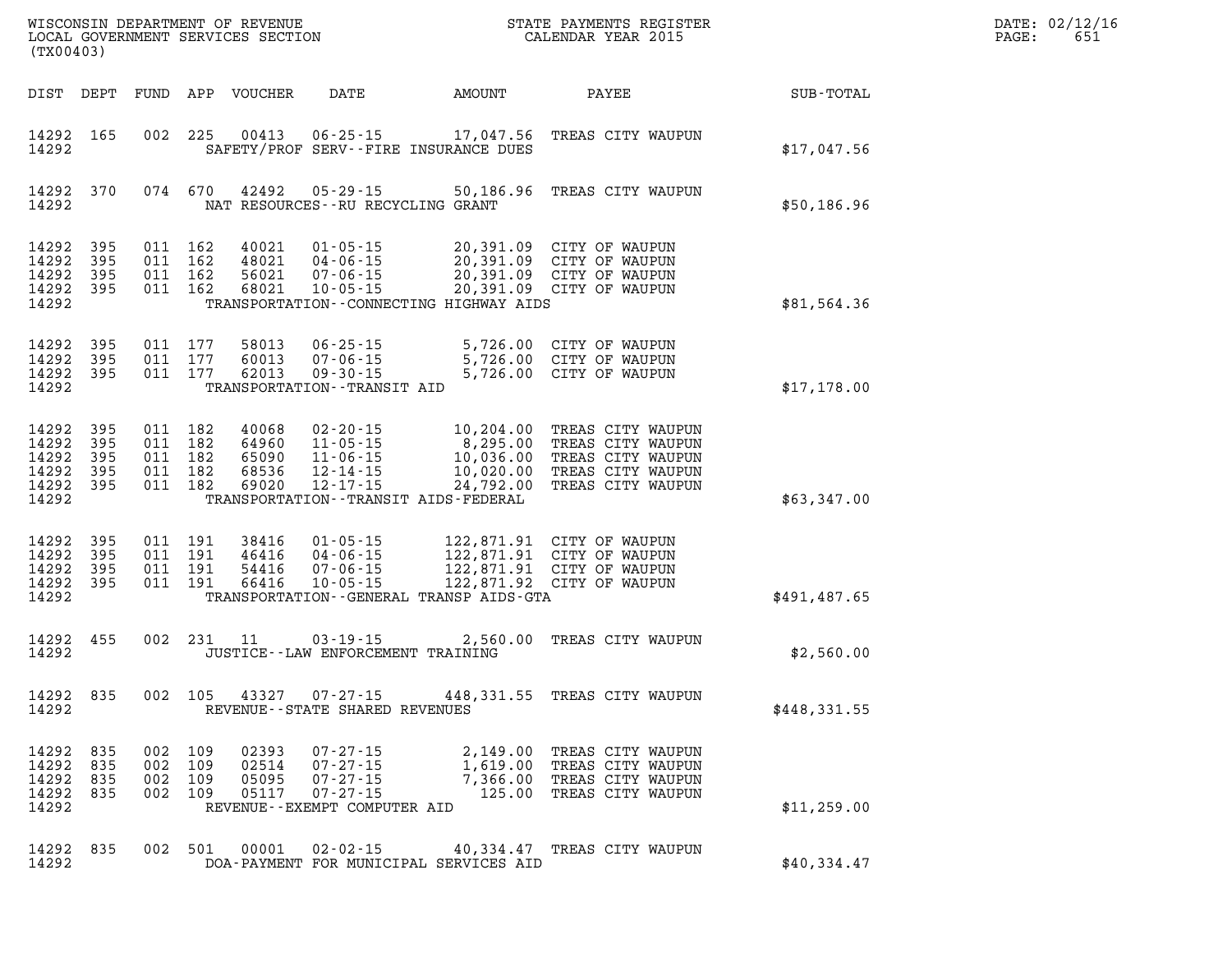| (TX00403)               |            |            |            | WISCONSIN DEPARTMENT OF REVENUE<br>LOCAL GOVERNMENT SERVICES SECTION |                                                            |                    | STATE PAYMENTS REGISTER<br>CALENDAR YEAR 2015 |                | DATE: 02/12/16<br>652<br>PAGE: |
|-------------------------|------------|------------|------------|----------------------------------------------------------------------|------------------------------------------------------------|--------------------|-----------------------------------------------|----------------|--------------------------------|
| DIST                    | DEPT       | FUND       | APP        | <b>VOUCHER</b>                                                       | DATE                                                       | AMOUNT             | PAYEE                                         | SUB-TOTAL      |                                |
| 14292<br>14292<br>14292 | 835<br>835 | 021<br>021 | 363<br>363 | 35591<br>35630                                                       | 03-23-15<br>$03 - 23 - 15$<br>REVENUE - - LOTTERY CREDIT - | 7,057.74<br>238.62 | TREAS CITY WAUPUN<br>TREAS CITY WAUPUN        | \$7,296.36     |                                |
| 14292                   |            |            |            |                                                                      | DISTRICT TOTAL APPROPRIATIONS                              |                    |                                               | \$1,230,592.91 |                                |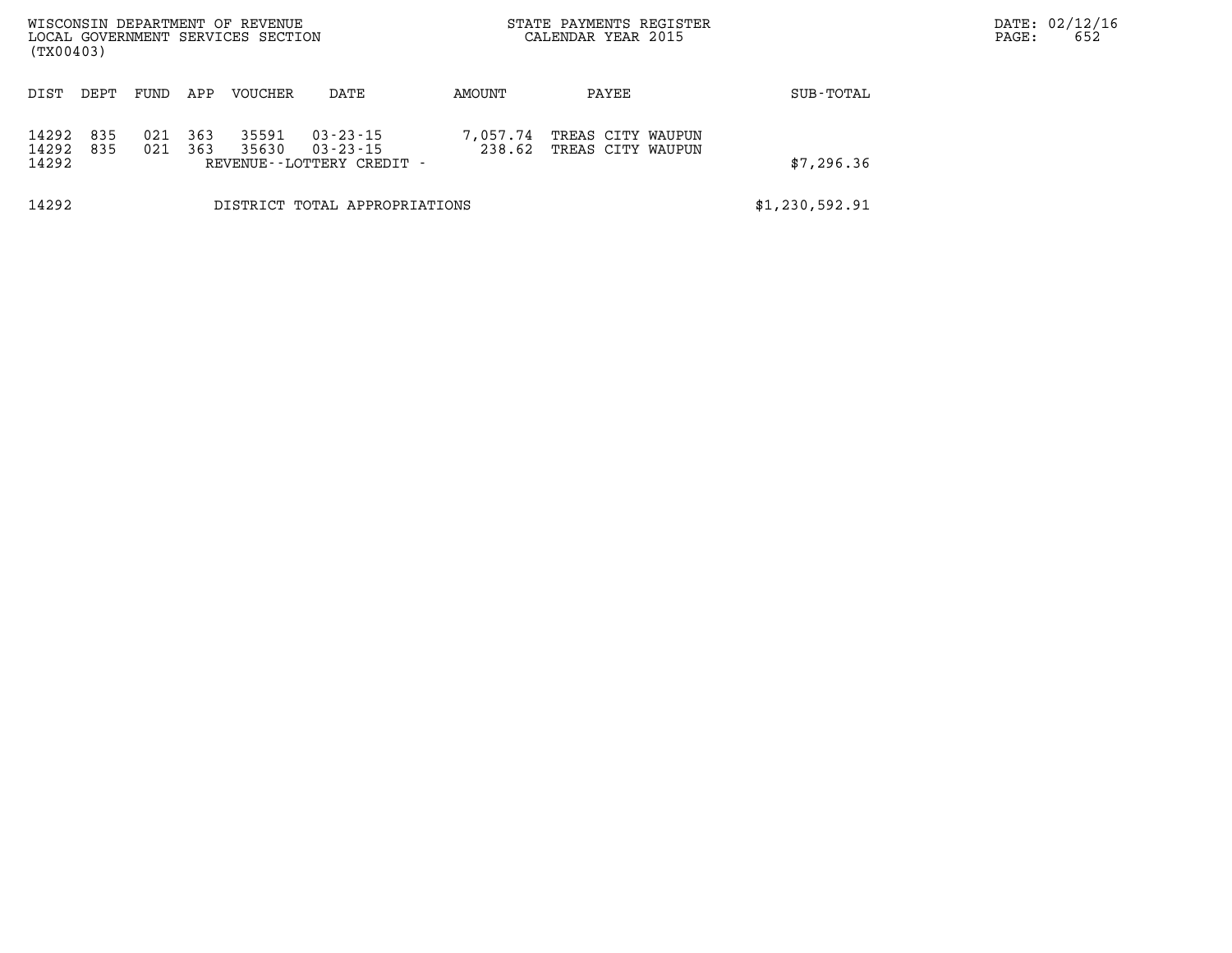| District | <b>District Name (Payee)</b> | Dept. | <b>Agency Name</b>                   | Fund  | Appropriation | <b>Payment Description</b>          | Voucher  | Date                   | <b>Payment Amount</b> |
|----------|------------------------------|-------|--------------------------------------|-------|---------------|-------------------------------------|----------|------------------------|-----------------------|
| M14000   | Dodge County                 |       | 11500 Dept of Ag, Trade & Cons Protc | 36300 | <b>WE100</b>  | <b>AGRICULTURE-SOIL &amp; WATER</b> | 00003038 | 12/9/2015              | \$<br>687.17          |
| M14000   | Dodge County                 | 11500 | Dept of Ag, Trade & Cons Protc       | 36300 | <b>WE100</b>  | AGRICULTURE-SOIL & WATER            | 00003039 | 12/9/2015              | \$<br>764.40          |
| M14000   | Dodge County                 | 11500 | Dept of Ag, Trade & Cons Protc       | 36300 | <b>WE100</b>  | <b>AGRICULTURE-SOIL &amp; WATER</b> | 00003040 | 12/9/2015 \$           | 1,606.75              |
| M14000   | Dodge County                 | 11500 | Dept of Ag, Trade & Cons Protc       | 36300 | <b>WE100</b>  | AGRICULTURE-SOIL & WATER            | 00003041 | 12/9/2015 \$           | 11,414.37             |
| M14000   | Dodge County                 |       | 11500 Dept of Ag, Trade & Cons Protc | 36300 | <b>WE100</b>  | <b>AGRICULTURE-SOIL &amp; WATER</b> | 00003042 | 12/9/2015 \$           | 756.00                |
| M14000   | Dodge County                 |       | 11500 Dept of Ag, Trade & Cons Protc | 36300 | <b>WE100</b>  | <b>AGRICULTURE-SOIL &amp; WATER</b> | 00003043 | 12/9/2015              | \$<br>512.40          |
| M14000   | Dodge County                 | 11500 | Dept of Ag, Trade & Cons Protc       | 36300 | <b>WE100</b>  | <b>AGRICULTURE-SOIL &amp; WATER</b> | 00003044 | 12/9/2015              | \$<br>308.00          |
| M14000   | Dodge County                 | 11500 | Dept of Ag, Trade & Cons Protc       | 36300 | <b>WE100</b>  | <b>AGRICULTURE-SOIL &amp; WATER</b> | 00003045 | 12/9/2015 \$           | 5,665.80              |
| M14000   | Dodge County                 | 16500 | Dept of Safety & Prof Services       | 10000 | 23600         | POWTS Replacement Rehab             | 00000325 | 11/12/2015             | \$<br>5,740.59        |
| M14000   | Dodge County                 | 41000 | Department of Corrections            | 10000 | 11600         | Reimbursing counties for proba      | 00009394 | 11/18/2015 \$          | 156,764.16            |
| M14000   | Dodge County                 |       | 41000 Department of Corrections      | 10000 | 30200         | Community intervention program      | 00006238 | 11/5/2015              | \$<br>1,887.50        |
| M14000   | Dodge County                 | 43500 | Department of Health Services        | 10000 | 15000         | Federal project aids                | 00010224 | 11/23/2015 \$          | 5,000.00              |
| M14000   | Dodge County                 | 45500 | Department of Justice                | 10000 | 25100         | Federal aid, local assistance       | 00002224 | 11/24/2015             | \$<br>33,664.00       |
| M14000   | Dodge County                 | 45500 | Department of Justice                | 10000 | 27100         | Alt prosecution alcohol drugs       | 00002924 | 12/8/2015 \$           | 24,749.00             |
| M14000   | Dodge County                 | 46500 | Department of Military Affairs       | 10000 | 30800         | Emergency response equipment        | 00002232 | 12/3/2015              | \$<br>7,625.43        |
| M14000   | Dodge County                 | 50500 | Department of Administration         | 10000 | 15500         | Federal aid, local assistance       | 00001036 | 10/15/2015 \$          | 14,951.64             |
| M14000   | Dodge County                 | 50500 | Department of Administration         | 10000 | 15500         | Federal aid, local assistance       | 00003311 | 11/17/2015 \$          | 9,882.73              |
| M14000   | Dodge County                 | 50500 | Department of Administration         | 23500 | 37100         | Low-income assistance grants        | 00001036 | 10/15/2015 \$          | 7,087.48              |
| M14000   | Dodge County                 | 50500 | Department of Administration         | 23500 | 37100         | Low-income assistance grants        | 00003311 | 11/17/2015             | \$<br>4,247.18        |
| M14000   | Dodge County                 | 83500 | Department of Revenue                | 10000 | 10500         | County and Municipal Aid            | 00000739 | 11/16/2015             | \$<br>2,418,984.55    |
| M14002   | Town Of Ashippun             | 83500 | Department of Revenue                | 10000 | 10500         | County and Municipal Aid            | 00000698 | 11/16/2015             | \$<br>33,084.55       |
| M14004   | Town Of Beaver Dam           | 83500 | Department of Revenue                | 10000 | 10500         | County and Municipal Aid            | 00000699 | 11/16/2015 \$          | 68,342.38             |
| M14006   | <b>Town Of Burnett</b>       |       | 83500 Department of Revenue          | 10000 | 10500         | County and Municipal Aid            | 00000700 | 11/16/2015 \$          | 20,944.07             |
| M14008   | Town Of Calamus              | 83500 | Department of Revenue                | 10000 | 10500         | County and Municipal Aid            | 00000701 | 11/16/2015 \$          | 26,464.67             |
| M14010   | Town Of Chester              | 83500 | Department of Revenue                | 10000 | 10500         | County and Municipal Aid            | 00000702 | 11/16/2015 \$          | 11,997.84             |
| M14012   | Town Of Clyman               | 83500 | Department of Revenue                | 10000 | 10500         | County and Municipal Aid            | 00000703 | 11/16/2015             | -\$<br>13,677.22      |
| M14014   | Town Of Elba                 | 83500 | Department of Revenue                | 10000 | 10500         | County and Municipal Aid            | 00000704 | 11/16/2015             | \$<br>11,093.64       |
| M14016   | <b>Town Of Emmet</b>         |       | 83500 Department of Revenue          | 10000 | 10500         | County and Municipal Aid            | 00000705 | $11/16/2015$ \$        | 16,705.79             |
| M14018   | Town Of Fox Lake             | 83500 | Department of Revenue                | 10000 | 10500         | County and Municipal Aid            | 00000706 | 11/16/2015             | \$<br>31,487.91       |
| M14020   | Town Of Herman               | 83500 | Department of Revenue                | 10000 | 10500         | County and Municipal Aid            | 00000707 | 11/16/2015 \$          | 96,821.34             |
| M14022   | Town Of Hubbard              | 83500 | Department of Revenue                | 10000 | 10500         | County and Municipal Aid            | 00000708 | 11/16/2015 \$          | 28,508.17             |
| M14024   | Town Of Hustisford           | 83500 | Department of Revenue                | 10000 | 10500         | County and Municipal Aid            | 00000709 | 11/16/2015 \$          | 18,530.68             |
| M14026   | Town Of Lebanon              | 83500 | Department of Revenue                | 10000 | 10500         | County and Municipal Aid            | 00000710 | 11/16/2015 \$          | 54,222.63             |
| M14028   | Town Of Leroy                | 83500 | Department of Revenue                | 10000 | 10500         | County and Municipal Aid            | 00000711 | 11/16/2015             | \$<br>98,509.56       |
| M14030   | Town Of Lomira               | 83500 | Department of Revenue                | 10000 | 10500         | County and Municipal Aid            | 00000712 | 11/16/2015             | \$<br>55,182.66       |
| M14032   | Town Of Lowell               | 83500 | Department of Revenue                | 10000 | 10500         | County and Municipal Aid            | 00000713 | 11/16/2015             | \$<br>22,398.39       |
| M14034   | Oak Grove, Town of           | 83500 | Department of Revenue                | 10000 | 10500         | County and Municipal Aid            | 00000714 | 11/16/2015             | \$<br>20,118.81       |
| M14036   | Town Of Portland             | 83500 | Department of Revenue                | 10000 | 10500         | County and Municipal Aid            | 00000715 | 11/16/2015             | \$<br>19,711.18       |
| M14038   | Town Of Rubicon              | 83500 | Department of Revenue                | 10000 | 10500         | County and Municipal Aid            | 00000716 | 11/16/2015 \$          | 40,902.66             |
| M14040   | <b>Town Of Shields</b>       |       | 83500 Department of Revenue          | 10000 | 10500         | County and Municipal Aid            |          | 00000717 11/16/2015 \$ | 12,392.76             |